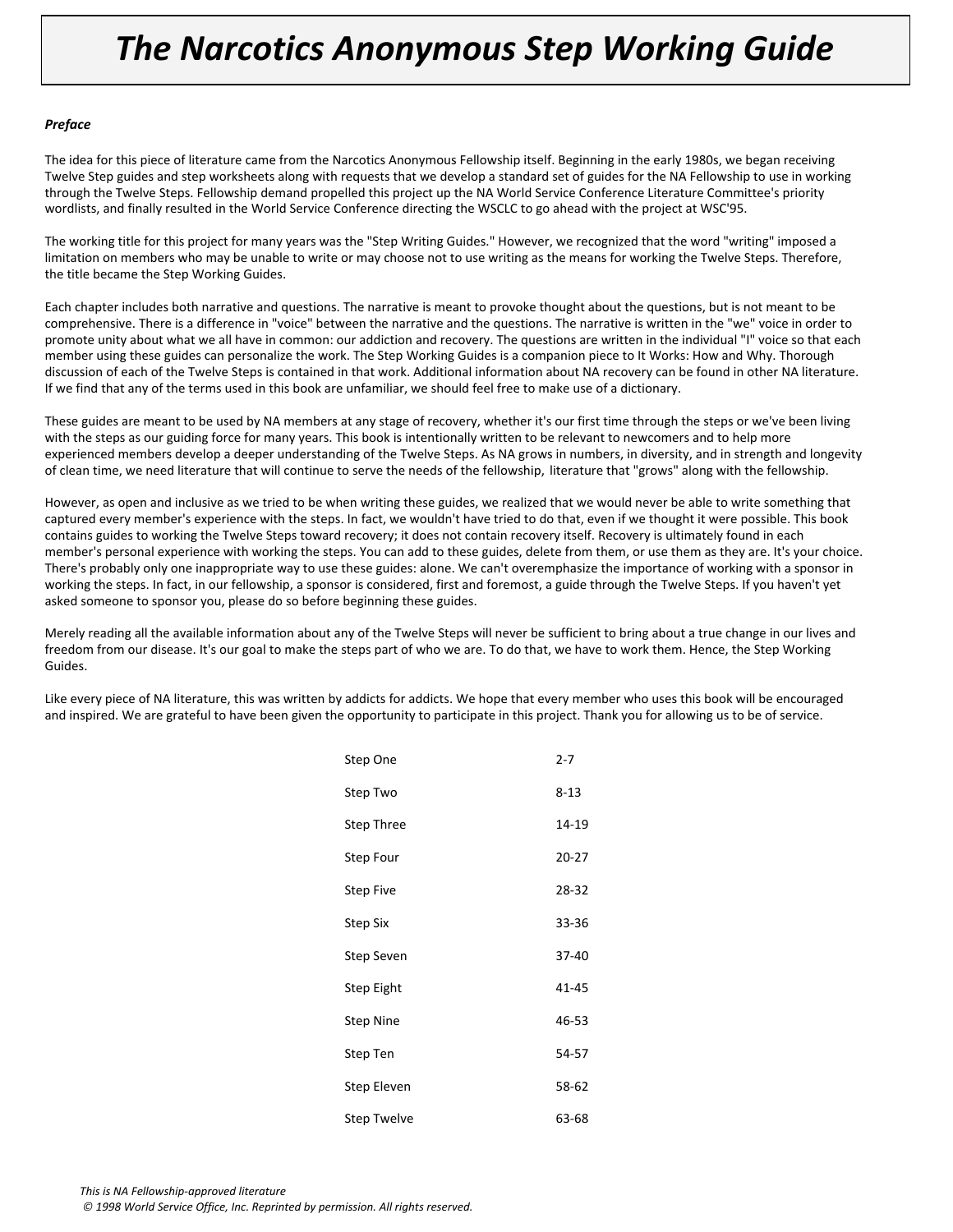Hope gives us something positive to look for and move towards. We can admit our need for help as we begin to share in our common *welfare.*

# *Step One*

*"We admitted we were powerless over our addiction, that our lives had become unmanageable."*

A "first" of anything is a beginning, and so it is with the steps: The First Step is the beginning of the recovery process. The healing starts here; we can't go any further until we've worked this step. Some NA members "feel" their way through the First Step by intuition; others choose to work Step One in a more systematic fashion. Our reasons for formally working Step One will vary from member to member. It may be that we're new to recovery, and we've just fought-and lost-an exhausting battle with drugs. It may be that we've been around awhile, abstinent from drugs, but we've discovered that our disease has become active in some other area of our lives, forcing us to face our powerlessness and the unmanageability of our lives once again. Not every act of growth is motivated by pain; it may just be time to cycle through the steps again thus beginning the next stage of our never-ending journey of recovery. Some of us find a measure of comfort in realizing that a disease, not a moral failing, has caused us to reach this bottom. Others don't really care what the cause has been-we just want out! Whatever the case, it's time to do some step work: to engage in some concrete activity that will help us find more freedom from our addiction, whatever shape it is currently taking. Our hope is to internalize the principles of Step One, to deepen our surrender, to make the principles of acceptance, humility, willingness, honesty, and open-mindedness a fundamental part of who we are. First, we must arrive at a point of surrender. There are many different ways to do this. For some of us, the road we traveled getting to the First Step was more than enough to convince us that unconditional surrender was our only option. Others start this process even though we're not entirely convinced that we're addicts or that we've really hit bottom. Only in working the First Step do we truly come to realize that we are addicts, that we have hit bottom, and that we must surrender. Before we begin working the First Step, we must become abstinent-whatever it takes. If we're new in Narcotics Anonymous and our First Step is primarily about looking at the effects of drug addiction in our lives, we need to get clean. If we've been clean awhile and our First Step is about our powerlessness over some other behavior that's made our lives unmanageable, we need to find a way to stop the behavior so that our surrender isn't clouded by continued acting out.

#### *The disease of addiction*

What makes us addicts is the disease of addiction-not the drugs, not our behavior, but our disease. There is something within us that makes us unable to control our use of drugs. This same "something" also makes us prone to obsession and compulsion in other areas of our lives. How can we tell when our disease is active? When we become trapped in obsessive, compulsive, self-centered routines, endless loops that lead nowhere but to physical, mental, spiritual, and emotional decay. What does "the disease of addiction" mean to me? Has my disease been active recently? In what way?

**1) What is it like when I'm obsessed with something? Does my thinking follow a pattern? Describe. 2) When a thought occurs to me, do I immediately act on it without considering the consequences? In what**

**other ways do I behave compulsively?**

- **3) How does the self-centered part of my disease affect my life and the lives of those around me?**
- **4) How has my disease affected me physically? Mentally? Spiritually? Emotionally?**

Our addiction can manifest itself in a variety of ways. When we first come to Narcotics Anonymous, our problem will, of course, be drugs. Later on, we may find out that addiction is wreaking havoc in our lives in any number of ways.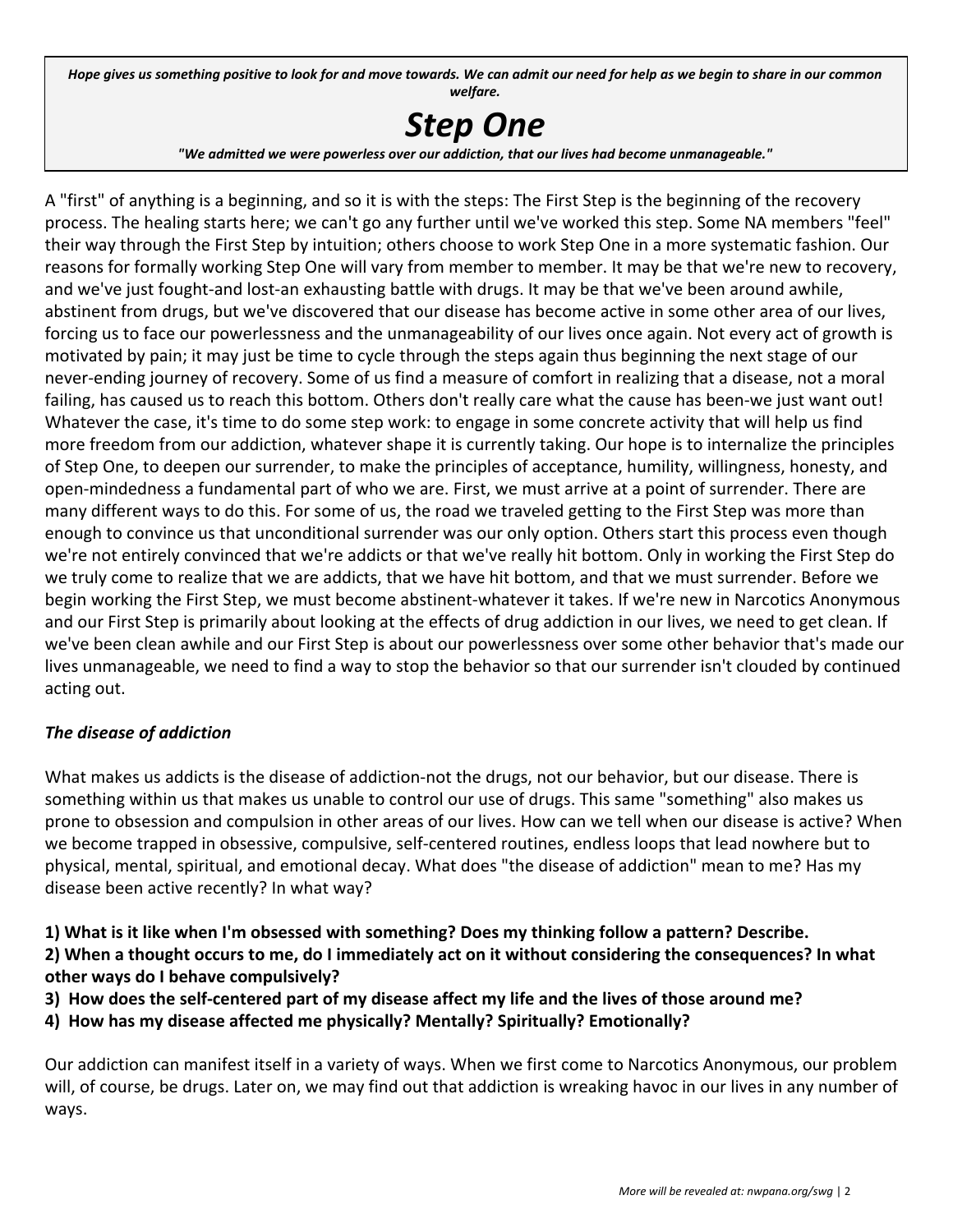**5) What is the specific way in which my addiction has been manifesting itself most recently?**

**6) Have I been obsessed with a person, place, or thing? If so, how has that gotten in the way of my relationships with others?**

**7) How else have I been affected mentally, physically, spiritually, and emotionally by this obsession?**

#### *Denial*

Denial is the part of our disease that tells us we don't have a disease. When we are in denial, we are unable to see the reality of our addiction. We minimize its effect. We blame others, citing the too-high expectations of families, friends, and employers. We compare ourselves with other addicts whose addiction seems "worse" than our own. We may blame one particular drug. If we have been abstinent from drugs for some time, we might compare the current manifestation of our addiction with our drug use, rationalizing that nothing we do today could possibly be as bad as that was! One of the easiest ways to tell that we are in denial is when we find ourselves giving plausible but untrue reasons for our behavior.

#### **8) Have I given plausible but untrue reasons for my behavior? What have they been?**

**9) Have I compulsively acted on an obsession, and then acted as if I had actually planned to act that way? When were those times? How have I blamed other people for my behavior?**

**10) How have I compared my addiction with others' addiction? Is my addiction "bad enough" if I don't compare it to anyone else's?**

**11) Am I comparing a current manifestation of my addiction to the way my life was before I got clean? Am I plagued by the idea that I should know better?**

**12) Have I been thinking that I have enough information about addiction and recovery to get my behavior under control before it gets out of hand?**

**13) Am I avoiding action because I'm afraid I will be ashamed when I face the results of my addiction? Am I avoiding action because I'm worried about what others will think?**

#### *Hitting bottom: despair and isolation*

Our addiction finally brings us to a place where we can no longer deny the nature of our problem. All the lies, all the rationalizations, all the illusions fall away as we stand face-to-face with what our lives have become. We realize we've been living without hope. We find we've become friendless or so completely disconnected that our relationships are a sham, a parody of love and intimacy. Though it may seem that all is lost when we find ourselves in this state, the truth is that we must pass through this place before we can embark upon our journey of recovery.

**14) What crisis brought me to recovery?**

**15) What situation led me to formally work Step One?**

**16) When did I first recognize my addiction as a problem? Did I try to correct it? If so, how? If not, why not?**

#### *Powerlessness*

As addicts, we react to the word "powerless" in a variety of ways. Some of us recognize that a more accurate description of our situation simply could not exist, and admit our powerlessness with a sense of relief. Others recoil at the word, connecting it with weakness or believing it to indicate some kind of character deficiency. Understanding powerlessness - and how admitting our own powerlessness is essential to our recovery - will help us get over any negative feelings we may have about the concept. We are powerless when the driving force in our life is beyond our control. Our addiction certainly qualifies as such an uncontrollable, driving force. We cannot moderate or control our drug use or other compulsive behaviors, even when they are causing us to lose the things that matter most to us. We cannot stop, even when to continue will surely result in irreparable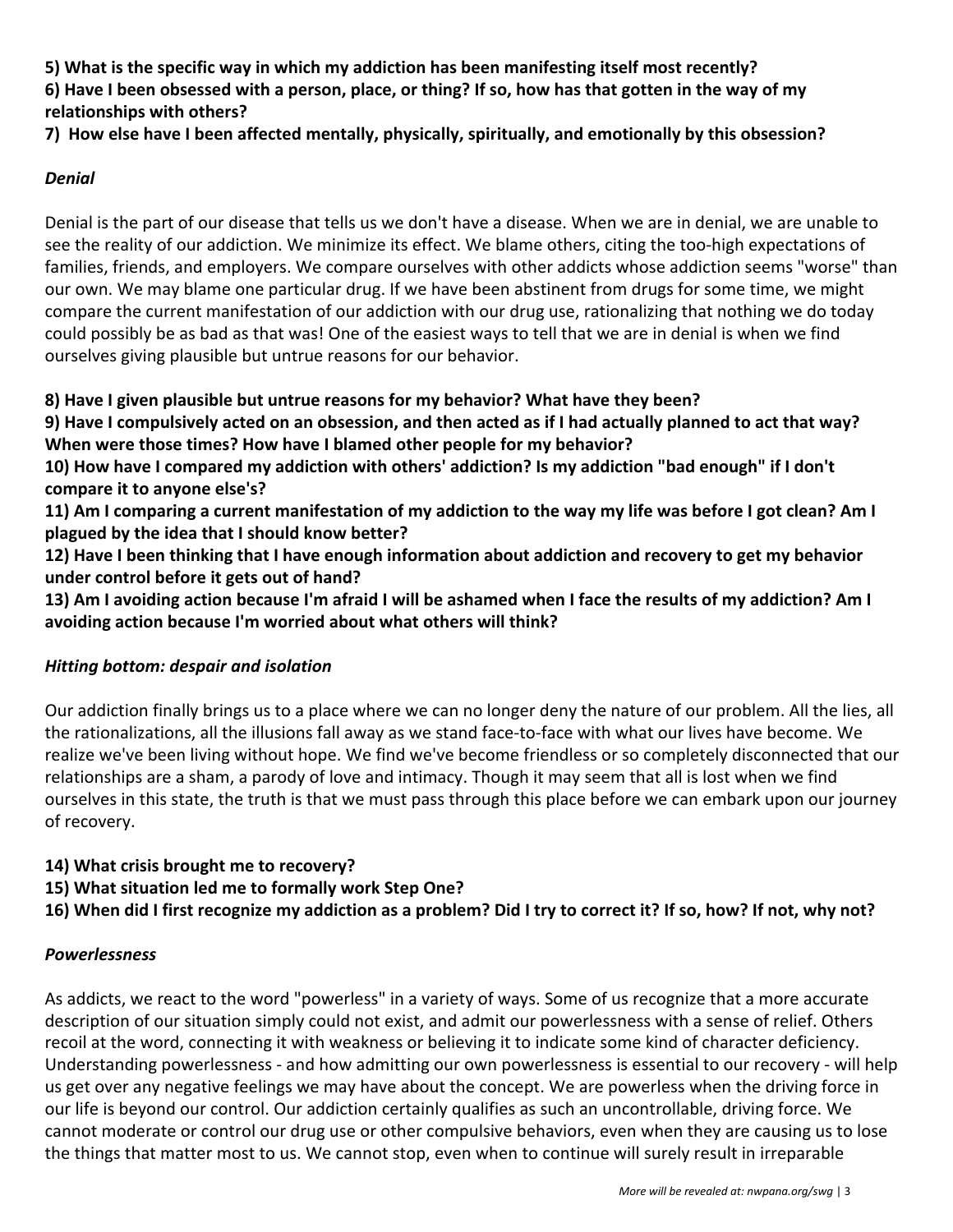physical damage. We find ourselves doing things that we would never do if it weren't for our addiction; things that make us shudder with shame when we think of them. We may even decide that we don't want to use, that we aren't going to use, and realize we are simply unable to stop when the opportunity presents itself.

We may have tried to abstain from drug use or other compulsive behaviors - perhaps with some success - for a period of time without a program, only to find that our untreated addiction eventually takes us right back to where we were before. In order to work the First Step, we need to prove our own individual powerlessness to ourselves on a deep level.

**17) Over what, exactly, am I powerless?**

**18) I've done things while acting out on my addiction that I would never do when focusing on recovery. What were they?**

**19) What things have I done to maintain my addiction that went completely against all my beliefs and values? 20) How does my personality change when I'm acting out on my addiction? (For example: Do I become arrogant? Self-centered? Mean-tempered? Passive to the point where I can't protect myself? Manipulative? Whiny?)**

**21) Do I manipulate other people to maintain my addiction? How?**

**22) Have I tried to quit using and found that I couldn't? Have I quit using on my own and found that my life was so painful without drugs that my abstinence didn't last very long? What were these times like? 23) How has my addiction caused me to hurt myself or others?**

#### *Unmanageability*

The First Step asks us to admit two things: one, that we are powerless over our addiction; and two, that our lives have become unmanageable. Actually, we would be hard pressed to admit one and not the other. Our unmanageability is the outward evidence of our powerlessness. There are two general types of unmanageability: outward unmanageability, the kind that can be seen by others; and inner, or personal, unmanageability. Outward unmanageability is often identified by such things as arrests, job losses, and family problems. Some of our members have been incarcerated. Some have never been able to sustain any kind of relationship for more than a few months. Some of us have been cut off from our families, asked never again to contact them. Inner or personal unmanageability is often identified by unhealthy or untrue belief Systems about ourselves, the world we live in, and the people in our lives. We may believe we're worthless. We may believe that the world revolves around us -not just that it should, but that it does. We may believe that it isn't really our job to take care of ourselves; someone else should do that. We may believe that the responsibilities the average person takes on as a matter of course are just too large a burden for us to bear. We may over or under react to events in our lives. Emotional volatility is often one of the most obvious ways in which we can identify personal unmanageability.

#### **24) What does unmanageability mean to me?**

**25) Have I ever been arrested or had legal trouble as a result of my addiction? Have I ever done anything I could have been arrested for if only I was caught? What have those things been?**

**26) What trouble have I had at work or school because of my addiction? What trouble have I had with my family as a result of my addiction?**

**27) What trouble have I had with my friends as a result of my addiction?**

**28) Do I insist on having my own way? What effect has my insistence had on my relationships?**

**29) Do I consider the needs of others? What effect has my lack of consideration had on my relationships?**

**30) Do I accept responsibility for my life and my actions? Am I able to carry out my daily responsibilities without becoming overwhelmed? How has this affected my life?**

**31) Do I fall apart the minute things don't go according to plan? How has this affected my life?**

**32) Do I treat every challenge as a personal insult? How has this affected my life?**

**33) Do I maintain a crisis mentality, responding to every situation with panic? How has this affected my life?**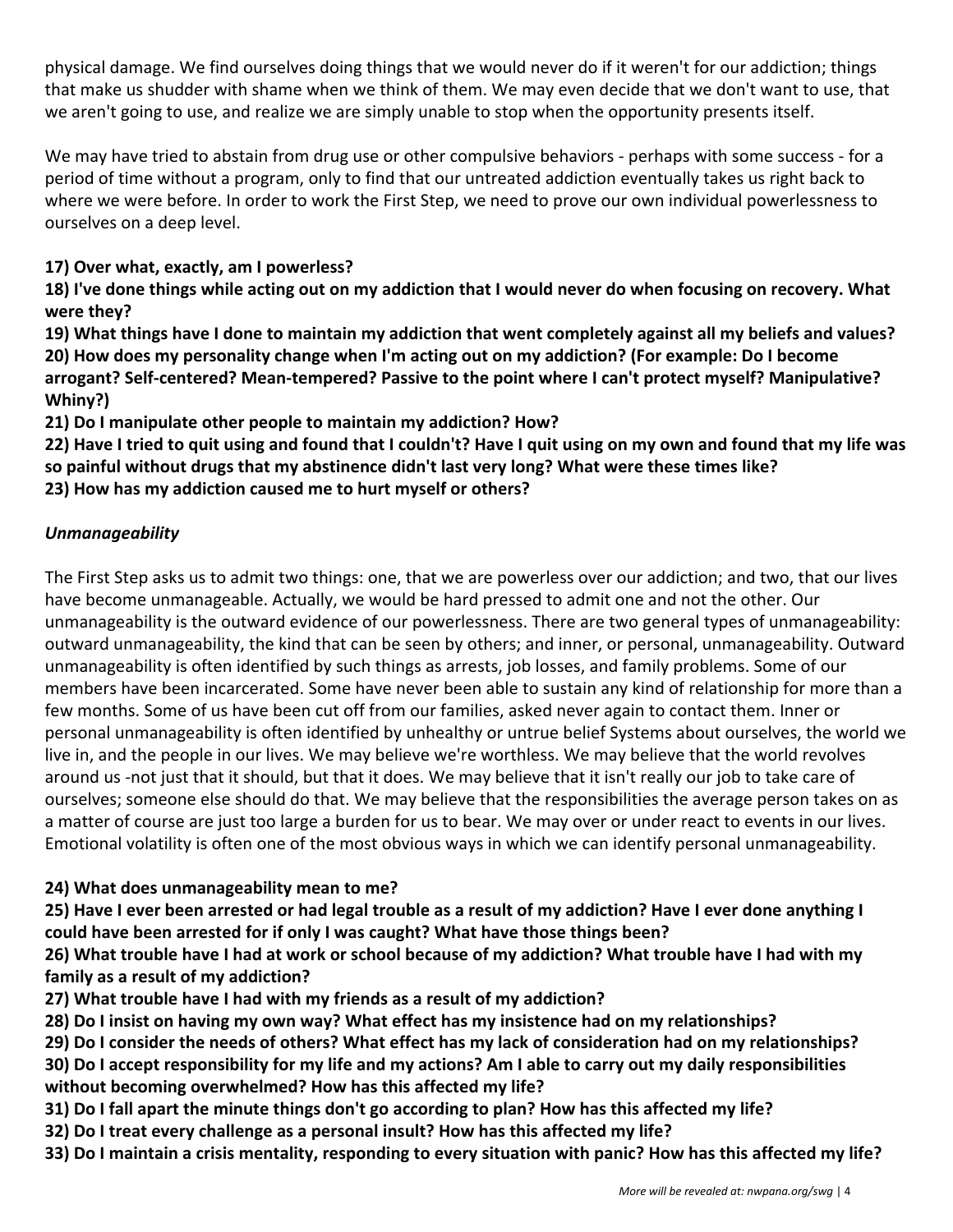**34) Do I ignore signs that something may be seriously wrong with my health or with my children, thinking things will work out somehow? Describe.**

**35) When in real danger, have I ever been either indifferent to that danger or somehow unable to protect myself as a result of my addiction? Describe.**

**36) Have I ever harmed someone as a result of my addiction? Describe.**

**37) Do I have temper tantrums or react to my feelings in other ways that lower my self-respect or sense of dignity? Describe.**

**38) Did I take drugs or act out on my addiction to change or suppress my feelings? What was I trying to change or suppress?**

#### *Reservations*

Reservations are places in our program that we have reserved for relapse. They may be built around the idea that we can retain a small measure of control, something like, "Okay, I accept that I can't control my using, but I can still sell drugs, can't I?" Or we may think we can remain friends with the people we used with or bought drugs from. We may think that certain parts of the program don't apply to us. We may think there's something we just can't face clean-a serious illness, for instance, or the death of a loved one - and plan to use if it ever happens. We may think that after we've accomplished some goal, made a certain amount of money, or been clean for a certain number of years, then we'll be able to control our using. Reservations are usually tucked away in the back of our minds; we are not fully conscious of them. It is essential that we expose any reservations we may have and cancel them, right here, right now. Have I accepted the full measure of my disease?

**39) Do I think I can still associate with the people connected with my addiction? Can I still go to the places where I used? Do I think it's wise to keep drugs or paraphernalia around, just to "remind myself" or test my recovery? If so, why?**

**40) Is there something I think I can't get through clean, some event that might happen that will be so painful that I'll have to use to survive the hurt?**

**41) Do I think that with some amount of clean time, or with different life circumstances, I'd be able to control my using?**

**42) What reservations am I still holding on to?**

#### *Surrender*

There's a huge difference between resignation and surrender. Resignation is what we feel when we've realized we're addicts but haven't yet accepted recovery as the solution to our problem. Many of us found ourselves at this point long before coming to Narcotics Anonymous. We may have thought that it was our destiny to be addicts, to live and die in our addiction. Surrender, on the other hand, is what happens after we've accepted the First Step as something that is true for us and have accepted that recovery is the solution. We don't want our lives to be the way they have been. We don't want to keep feeling the way we've been feeling.

#### **43) What am I afraid of about the concept of surrender, if anything? What convinces me that I can't use successfully anymore?**

- **44) Do I accept that I'll never regain control, even after a long period of abstinence?**
- **45) Can I begin my recovery without a complete surrender?**
- **46) What would my life be like if I surrendered completely?**
- **47) Can I continue my recovery without complete surrender?**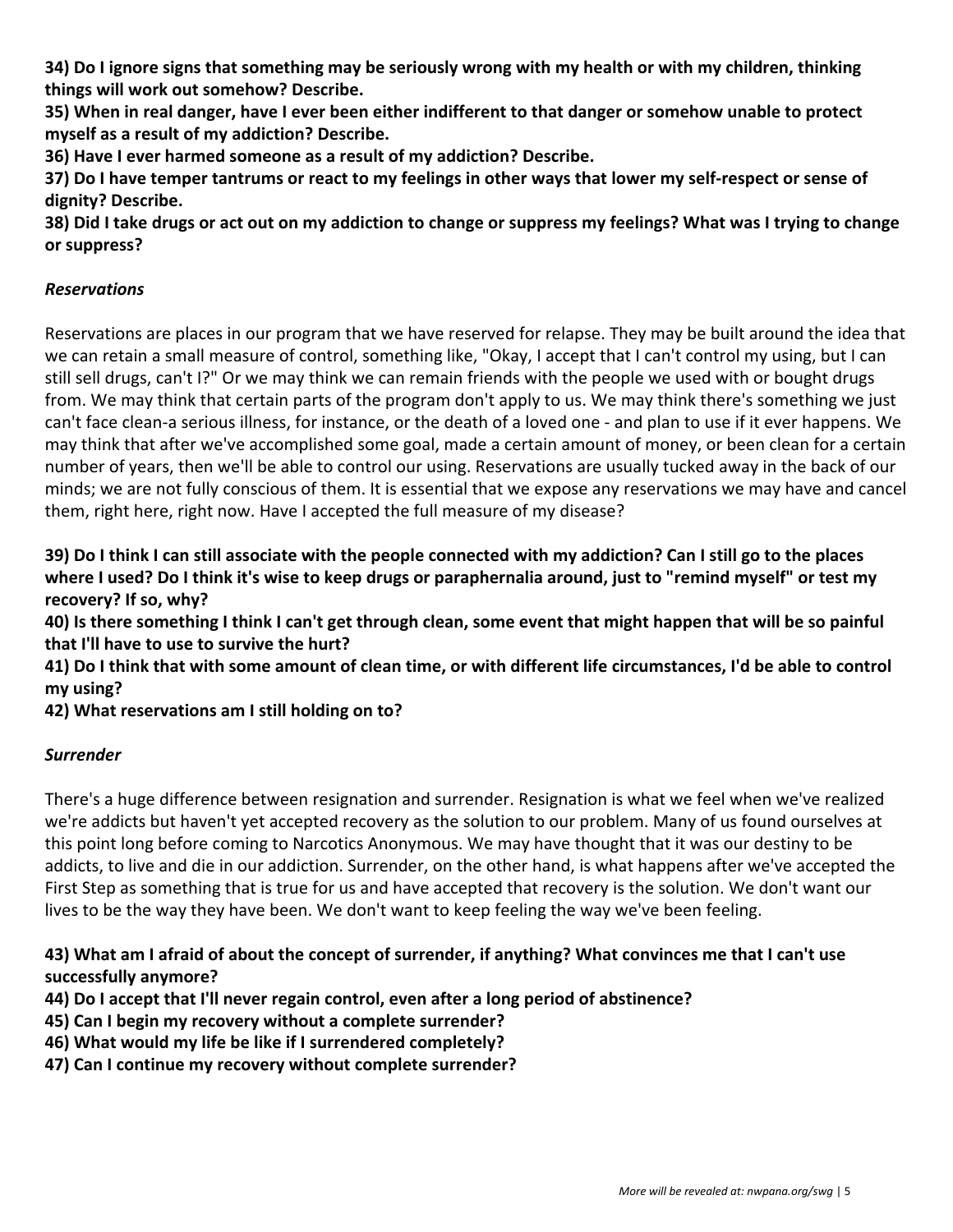#### *Spiritual principles*

In the First Step, we will focus on honesty, open-mindedness, willingness, humility, and acceptance. The practice of the principle of honesty from the First Step starts with admitting the truth about our addiction, and continues with the practice of honesty on a daily basis. When we say "I'm an addict" in a meeting, it may be the first truly honest thing we've said in a long time. We begin to be able to be honest with ourselves and, consequently, with other people.

If I've been thinking about using or acting out on my addiction in some other way, have I shared it with my sponsor or told anyone else?

#### **49) Have I stayed in touch with the reality of my disease, no matter how long I've had freedom from active addiction?**

#### **50) Have I noticed that, now that I don't have to cover up my addiction, I no longer need to lie like I did? Do I appreciate the freedom that goes along with that? In what ways have I begun to be honest in my recovery?**

Practicing the principle of open-mindedness found in Step One mostly involves being ready to believe that there might be another way to live and being willing to try that way. It doesn't matter that we can't see every detail of what that way might be, or that it may be totally unlike anything we've heard about before; what matters is that we don't limit ourselves or our thinking. Sometimes we may hear NA members saying things that sound totally crazy to us, things like "surrender to win" or suggestions to pray for someone we resent. We demonstrate open-mindedness when we don't reject these things without having tried them.

#### **51) What have I heard in recovery that I have trouble believing? Have I asked my sponsor or the person I heard say it, to explain it to me?**

#### **52) In what ways am I practicing open-mindedness?**

The principle of willingness contained in the First Step can be practiced in a variety of ways. When we first begin to think about recovery, many of us either don't really believe it's possible for us or just don't understand how it will work, but we go ahead with the First Step anyway-and that's our first experience with willingness. Taking any action that will help our recovery shows willingness: going to meetings early and staying late, helping set up meetings, getting other NA members' phone numbers and calling them.

#### **53) Am I willing to follow my sponsor's direction?**

**54) Am I willing to go to meetings regularly?**

#### **55) Am I willing to give recovery my best effort? In what ways?**

The principle of humility, so central to the First Step, is expressed most purely in our surrender. Humility is most easily identified as an acceptance of who we truly are - neither worse nor better than we believed we were when we were using, just human.

#### **56) Do I believe that I'm a monster who has poisoned the whole world with my addiction? Do I believe that my addiction is utterly inconsequential to the larger society around me? Or something in between? 57) Do I have a sense of my relative importance within my circle of family and friends? In society as whole? What is that sense?**

#### **58) How am I practicing the principle of humility in connection with this work on the First Step?**

To practice the principle of acceptance, we must do more than merely admit that we're addicts. When we accept our addiction, we feel a profound inner change that is underscored by a rising sense of hope. We also begin to feel a sense of peace. We come to terms with our addiction, with our recovery, and with the meaning those two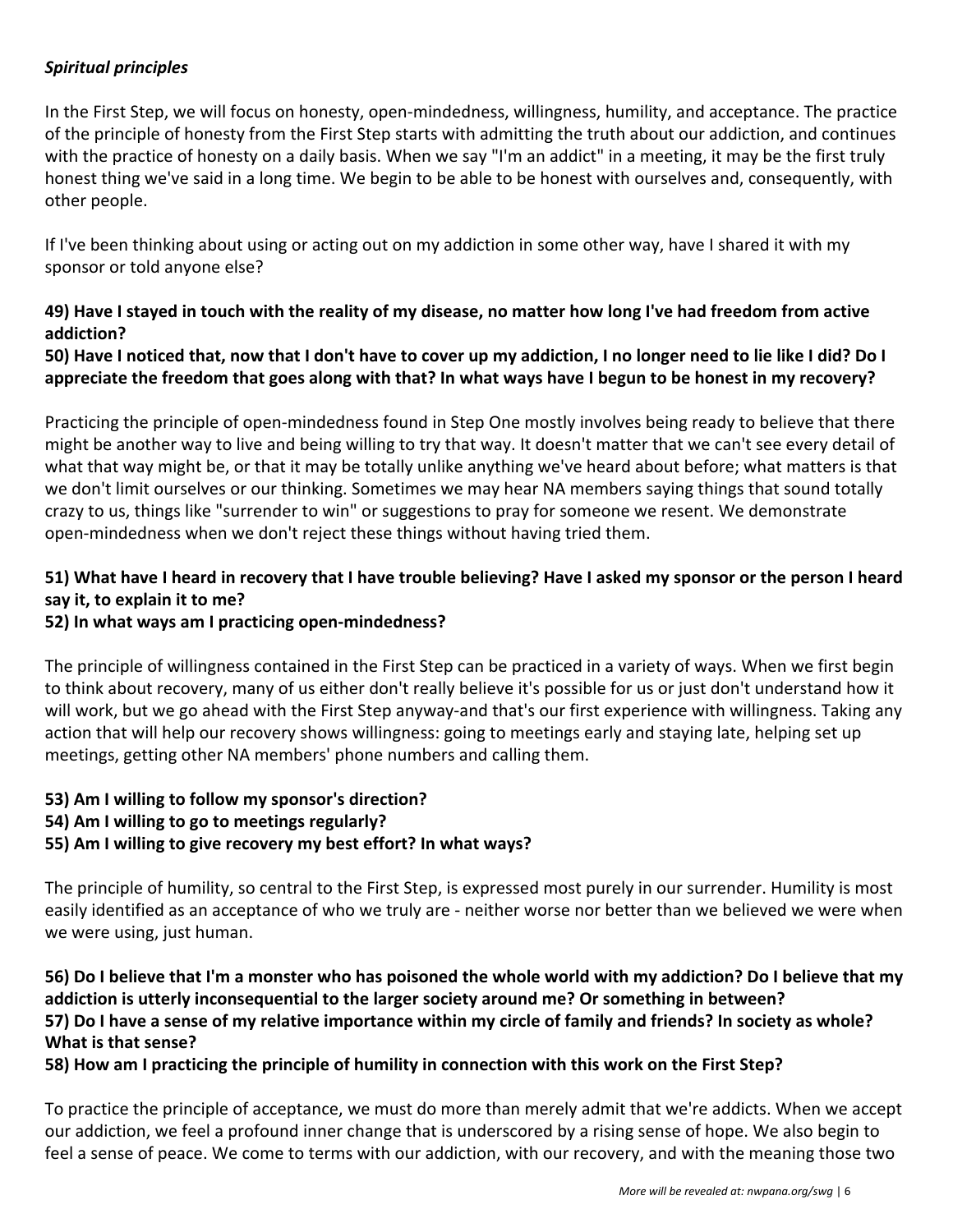realities will come to have in our lives. We don't dread a future of meeting attendance, sponsor contact, and step work; instead, we begin to see recovery as a precious gift, and the work connected with it as no more trouble than other routines of life.

**59) Have I made peace with the fact that I'm an addict?**

**56) Have I made peace with the things I'll have to do to stay clean?**

**57) How is acceptance of my disease necessary for my continued recovery?**

#### *Moving on*

As we get ready to go on to Step Two, we'll probably find ourselves wondering if we've worked Step One well enough. Are we sure it's time to move on? Have we spent as much time as others may have spent on this step? Have we truly gained an understanding of this step? Many of us have found it helpful to write about our understanding of each step as we prepare to move on.

- **58) How do I know it's time to move on?**
- **59) What is my understanding of Step One?**

#### **60) How has my prior knowledge and experience affected my work on this step?**

We've come to a place where we see the results of our old way of life and accept that a new way is called for, but we probably don't yet see how rich with possibilities the life of recovery is. It may be enough just to have freedom from active addiction right now, but we will soon find that the void we have been filling with drugs or other obsessive and compulsive behaviors begs to be filled. Working the rest of the steps will fill that void. Next on our journey toward recovery is Step Two.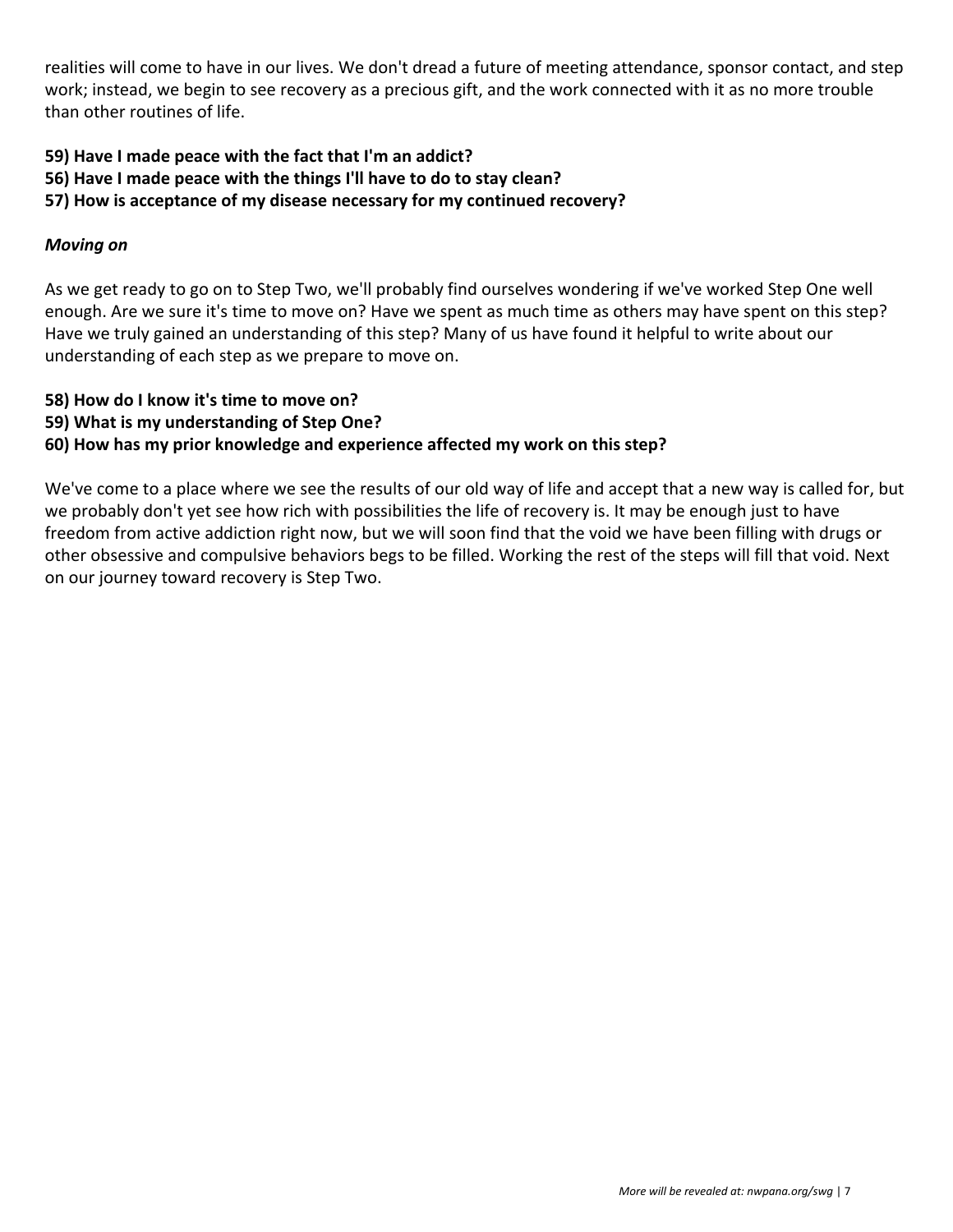Surrender to the things we cannot change through our own power is a way to get on with our lives. We seek a Higher Power of our own *understanding and that becomes our ultimate guide and source of strength.*

# *Step Two*

*"We came to believe that a Power greater than ourselves could restore us to sanity."*

Step One strips us of our illusions about addiction; Step Two gives us hope for recovery. The Second Step tells us that what we found out about our addiction in the First Step is not the end of the story. The pain and insanity with which we have been living are unnecessary, says Step Two. They can be relieved and, in time, we will learn to live without them through working the Twelve Steps of Narcotics Anonymous.

The Second Step fills the void we feel when we've finished Step One. As we approach Step Two, we begin to consider that maybe, just maybe, there's a Power greater than ourselves-a Power capable of healing our hurt, calming our confusion, and restoring our sanity.

When we were new in the program, many of us were puzzled by this step's implication that we had been insane. From acknowledging our powerlessness to admitting our "insanity" seemed an awfully large leap. However, after being around the program for a while, we began to understand what this step was really about. We read the Basic Text and found that our insanity was defined there as "repeating the same mistakes and expecting different results." We could certainly relate to that! After all, how many times had we tried to get away with something we had never gotten away with before, each time telling ourselves, "It will be different this time." Now, that's insane! As we live the principles of this step for many years, we discover how deep our insanity actually runs; we often find that the Basic Text definition just scratches the surface.

Some of us resisted this step because we thought it required us to be religious. Nothing could be further from the truth. There is nothing, absolutely nothing, in the NA program that requires a member to be religious. The idea that "anyone may join us, regardless of... religion or lack of religion" is fiercely defended by our fellowship. Our members strive to be inclusive in this regard and do not tolerate anything that compromises the unconditional right of all addicts to develop their own individual understanding of a Power greater than themselves. This is a spiritual, not religious, program.

The beauty of the Second Step is revealed when we begin to think about what our Higher Power can be. We are encouraged to choose a Power that is loving, caring, and-most importantly - able to restore us to sanity. The Second Step does not say, "We came to believe in a Power greater than ourselves." It says, "We came to believe that a Power greater than ourselves could restore us to sanity." The emphasis is not on who or what this Power is, but on what this Power can do for us. The group itself certainly qualifies as a Power greater than ourselves. So do the spiritual principles contained in the Twelve Steps. And, of course, so does the understanding any one of our individual members has of a Higher Power. As we stay clean and continue to work this step, we discover that no matter how long our addiction has gone on and how far our insanity has progressed, there's no limit to the ability of a Power greater than ourselves to restore our sanity.

#### *Hope*

The hope we get from working Step Two replaces the desperation with which we came into the program. Every time we had followed what we'd thought would be a path out of our addiction - medicine, religion, or psychiatry, for instance - we found they only took us so far; none of these was sufficient for us. As we ran out of options and exhausted our resources, we wondered if we'd ever find a solution to our dilemma, if there were anything in the world that worked. In fact, we may have been slightly suspicious when we first came to Narcotics Anonymous, wondering if this was just another method that wouldn't work, or that wouldn't work well enough for us to make a difference.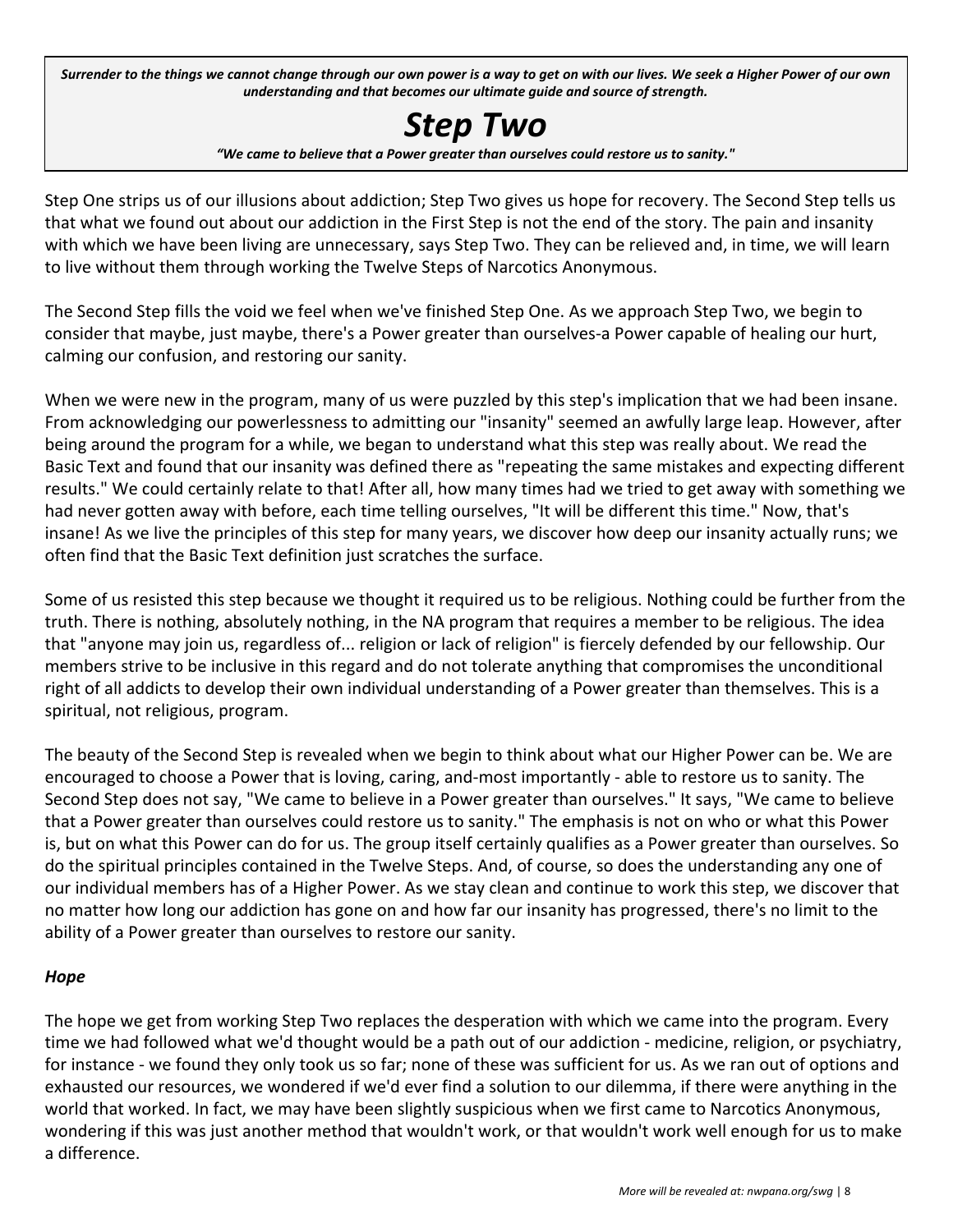However, something remarkable occurred to us as we sat in our first few meetings. There were other addicts there who had used drugs just as we had, addicts who were now clean. We believed in them. We knew we could trust them. They knew the places we'd been to in our addiction-not just the using hangouts, not just the geographic locations, but the hangouts of horror and despair our spirits had visited each time we'd used. The recovering addicts we met in NA knew those places as well as we did because they had been there themselves. It was when we realized that these other members - addicts like ourselves - were staying clean and finding freedom that most of us first experienced the feeling of hope. We may have been standing with a group of members after a meeting. We may have been listening to someone share a story just like our own. Most of us can recall that moment, even years later -and that moment comes to all of us.

Our hope is renewed throughout our recovery. Each time something new is revealed to us about our disease, the pain of that realization is accompanied by a surge of hope. No matter how painful the process of demolishing our denial may be, something else is being restored in its place within us. Even if we don't feel like we believe in anything, we do believe in the program. We believe that we can be restored to sanity, even in the most hopeless times, even in our sickest areas.

#### **1) What do I have hope about today?**

#### *Insanity*

If we have any doubts about the need for a renewal of sanity in our lives, we're going to have trouble with this step. Reviewing our First Step should help us if we're having doubts. Now is the time to take a good look at our insanity.

#### **2) Did I believe I could control my using? What were some of my experiences with this, and how were my efforts unsuccessful?**

**3) What things did I do that I can hardly believe I did when I look back at them? Did I put myself in dangerous situations to get drugs? Did I behave in ways of which I'm now ashamed? What were those situations like? 4) Did I make insane decisions as a result of my addiction? Did I quit jobs, leave friendships and other relationships, or give up on achieving other goals for no reason other than that those things interfered with my using?**

#### **5) Did I ever physically injure myself or someone else in my addiction?**

Insanity is a loss of our perspective and our sense of proportion. For example, we may think that our personal problems are more important than anyone else's; in fact, we may not even be able to consider other people's needs at all. Small problems become major catastrophes. Our lives get out of balance. Some obvious examples of insane thinking are the belief that we can stay clean on our own, or the belief that using drugs was our only problem and that everything is fine now just because we're clean. In Narcotics Anonymous, insanity is often described as the belief that we can take something outside ourselves-drugs, power, sex, food-to fix what's wrong inside ourselves: our feelings.

**6) How have I overreacted or underreacted to things? How has my life been out of balance? 7) In what ways does my insanity tell me that things outside myself can make me whole or solve all my problems? Using drugs? Compulsive gambling, eating, or sex seeking? Something else? 8) Is part of my insanity the belief that the symptom of my addiction (using drugs or some other manifestation) is my only problem?**

If we've been clean for a while, we may find that a whole new level of denial is making it difficult to see the insanity in our lives. Just as we did in the beginning of our recovery, we need to become familiar with the ways in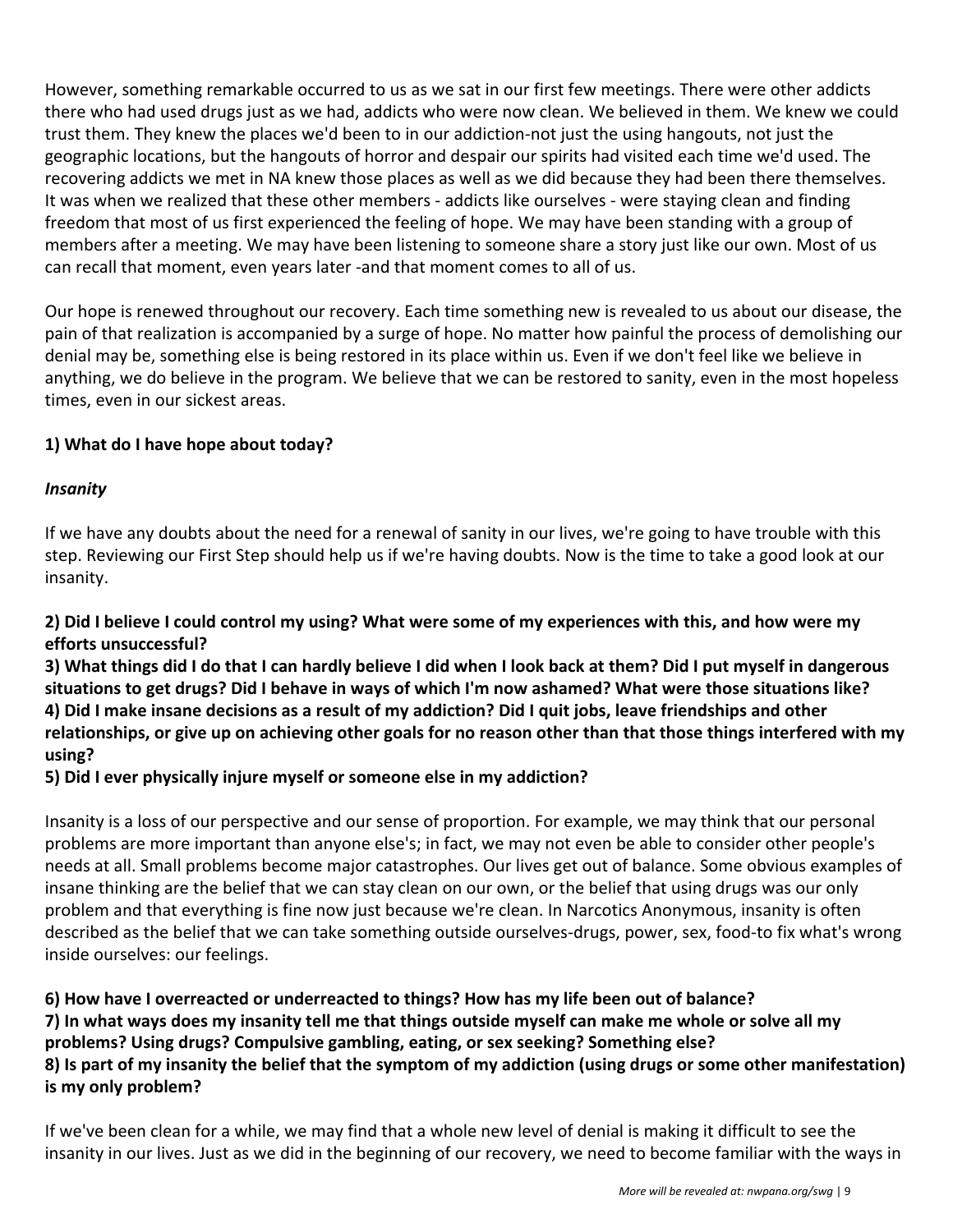which we have been insane. Many of us have found that our understanding of insanity goes further than the definition of insanity in the Basic Text. We make the same mistakes over and over again, even when we're fully aware of what the results will be. Perhaps we're hurting so bad that we don't care about the consequences, or we figure that acting on an obsession will somehow be worth the price.

#### **9) When we've acted on an obsession, even though we knew what the results would be, what were we feeling and thinking beforehand? What made us go ahead?**

#### *Coming to believe*

The discussion above provided several reasons why we may have trouble with this step. There may be others. It's important for us to identify and overcome any barriers that could prevent us from coming to believe.

#### **10) Do I have any fears about coming to believe? What are they?**

**11) Do I have any other barriers that make it difficult for me to believe? What are they?**

#### **12) What does the phrase, "We came to believe...," mean to me?**

As addicts, we're prone to wanting everything to happen instantly. But it's important to remember that Step Two is a process, not an event. Most of us don't just wake up one day and know that a Power greater than ourselves can restore us to sanity. We gradually grow into this belief. Still, we don't have to just sit back and wait for our belief to grow on its own; we can help it along.

#### **13) Have I ever believed in anything for which I didn't have tangible evidence? What was that experience like? 14) What experiences have I heard other recovering addicts share about the process of coming to believe? Have I tried any of them in my life? In what do I believe? 15) How has my belief grown since I've been in recovery?**

#### *A Power greater than ourselves*

Each one us comes to recovery with a whole history of life experiences. That history will determine to a large degree the kind of understanding we develop of a Power greater than ourselves. In this step, we don't have to have a lot of specific ideas about the nature or identity of that Higher Power. That sort of understanding will come later. The kind of understanding of a Higher Power that's most important to find in the Second Step is an understanding that can help us. We're not concerned here with theological elegance or doctrinal adherence - we just want something that works. How powerful does a Power greater than ourselves have to be? The answer to that question is simple. Our addiction as a negative power was, without a doubt, greater than we were. Our addiction led us down a path of insanity and caused us to act differently than we wanted to behave. We need something to combat that, something at least as powerful as our addiction.

#### **16) Do I have problems accepting that there is a power or powers greater than myself?**

- **17) What are some things that are more powerful than I am?**
- **18) Can a Power greater than myself help me stay clean? How?**
- **19) Can a Power greater than I am help me recover? How?**

Some of us may have a very clear idea about the nature of a Power greater than ourselves, and there's absolutely nothing wrong with that. In fact, Step Two is the point at which many of us begin to form our first practical ideas about a Power greater than ourselves, if we haven't already. Many addicts have found it helpful to identify what a Power greater than ourselves is not before identifying what it is. In addition, looking at what a Power greater than ourselves can do for us may help us begin to discover more about that Power.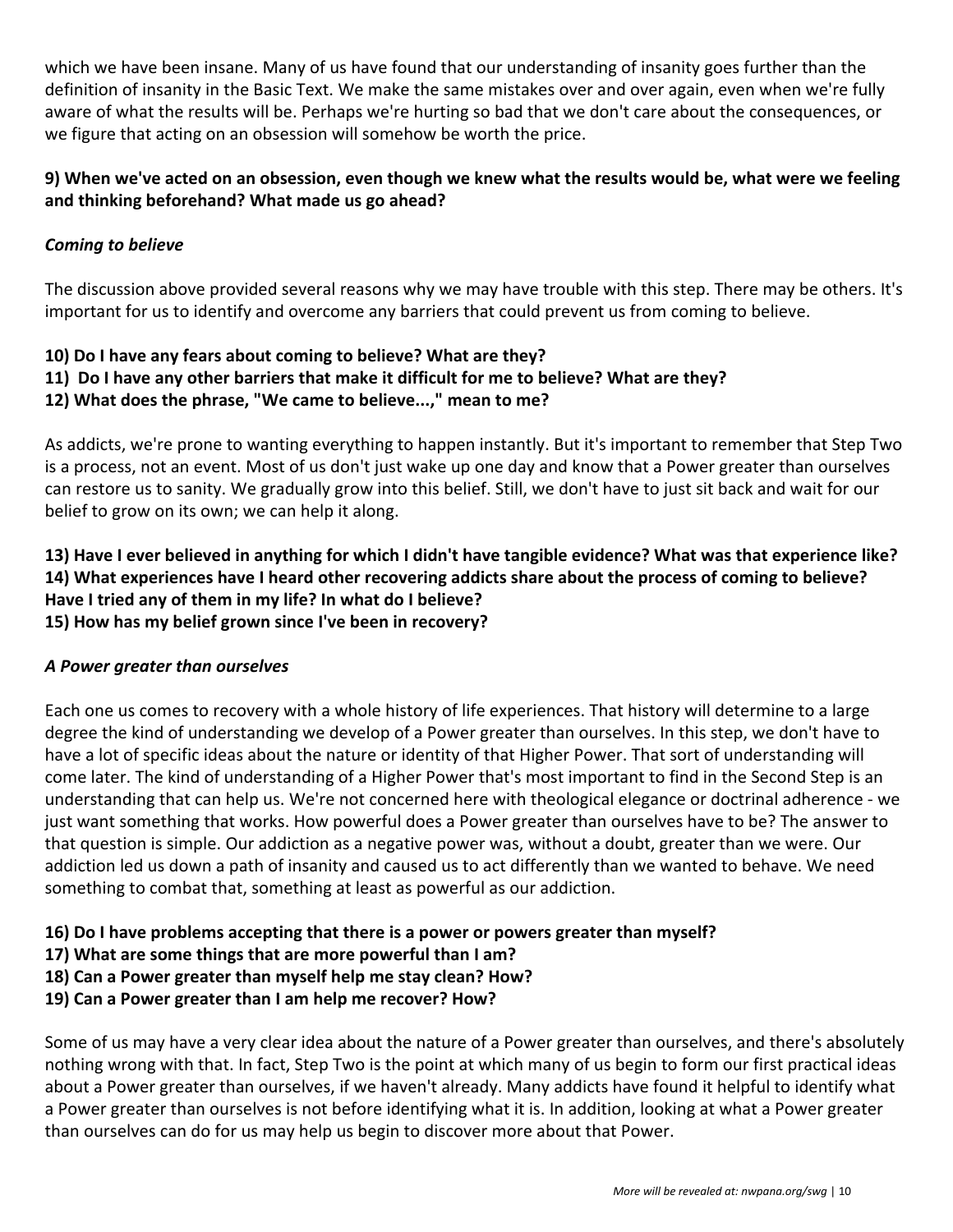There are many, many understandings of a Power greater than ourselves that we can develop. We can think of it as the power of spiritual principles, the power of the NA Fellowship, "Good Orderly Direction," or anything else of which we can conceive, as long as it is loving and caring and more powerful than we are. As a matter of fact, we don't have to have any understanding at all of a Power greater than ourselves to be able to use that Power to stay clean and seek recovery.

- **20) What evidence do I have that a Higher Power is working in my life?**
- **21) What are the characteristics my Higher Power does not have?**
- **22) What are the characteristics my Higher Power has?**

#### *Restoration to sanity*

It Works: How and Why defines the term "restoration" as "changing to a point where addiction and its accompanying insanity are not controlling our lives."

We find that just as our insanity was evident in our loss of perspective and sense of proportion, so we can see sanity in our lives when we begin developing a perspective that allows us to make better decisions. We find that we have choices about how to act. We begin to have the maturity and wisdom to slow down and consider all aspects of a situation before acting. Naturally, our lives will change. Most of us have no trouble identifying the sanity in our lives when we compare our using with our early recovery, our early recovery with some time clean, and some time clean with long-term recovery. All of this is a process, and our need for a restoration to sanity will change over time.

When we're new in the program, being restored to sanity probably means not having to use anymore; when that happens, perhaps some of the insanity that is directly and obviously tied to our using will stop. We'll quit committing crimes to get drugs. We'll cease putting ourselves in certain degrading situations that serve no purpose but our using. If we've been in recovery for some time, we may find that we have no trouble believing in a Power greater than ourselves that can help us stay clean, but we may not have considered what a restoration to sanity means to us beyond staying clean. As we grow in our recovery, it's very important that our idea of the meaning of "sanity" also grows.

#### **23) What are some things I consider examples of sanity?**

#### **24) What changes in my thinking and behavior are necessary for my restoration to sanity? In what areas of my life do I need sanity now?**

**25) How is restoration a process?**

- **26) How will working the rest of the steps help me in my restoration to sanity?**
- **27) How has sanity already been restored to me in my recovery?**

Some of us may have unrealistic expectations about being restored to sanity. We may think that we'll never get angry again or that, as soon as we start to work this step, we will behave perfectly all the time and have no more trouble with obsessions, emotional turmoil, or imbalance in our lives. This description may seem extreme, but if we find ourselves disappointed with our personal growth in recovery or the amount of time it takes to be "restored to sanity," we may recognize some of our beliefs in this description. Most of us have found that we gain the most serenity by letting go of any expectations we may have about how our recovery is progressing.

#### **28) What expectations do I have about being restored to sanity? Are they realistic, or unrealistic?**

**29) Are my realistic expectations about how my recovery is progressing being met or not? Do I understand that recovery happens over time, not overnight?**

**30) Finding ourselves able to act sanely, even once, in a situation with which we were never able to deal successfully before is evidence of sanity.**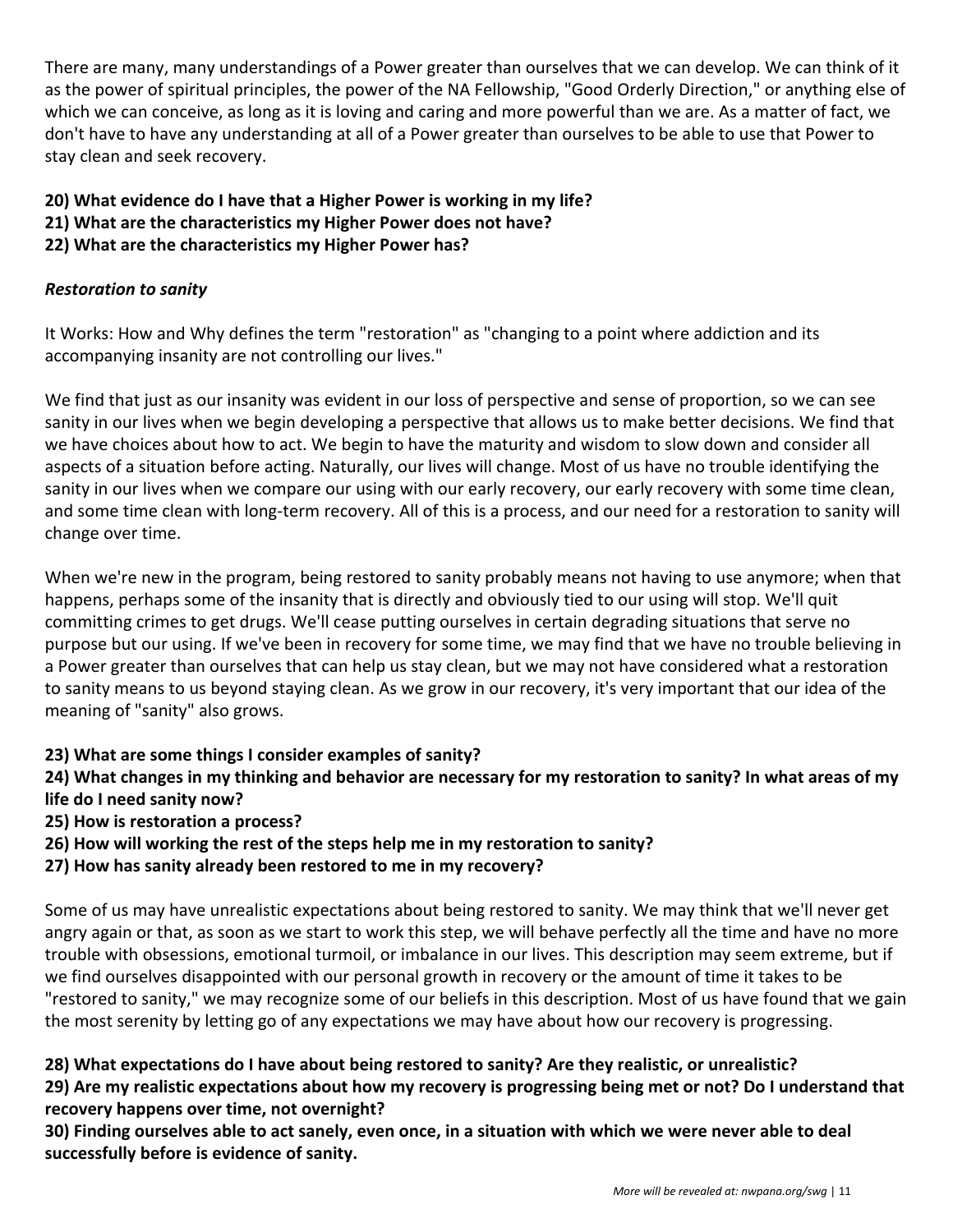#### **31) Have I had any experiences like that in my recovery? What were they?**

#### *Spiritual principles*

In the Second Step, we will focus on open-mindedness, willingness, faith, trust, and humility.

The principle of open-mindedness that we find in the Second Step arises from the understanding that we can't recover alone, that we need some kind of help. It continues with opening our minds to believing that help is possible for us. It doesn't matter whether we have any idea of how this Power greater than ourselves is going to help, just that we believe it's possible.

#### **32) Why is having a closed mind harmful to my recovery?**

- **33) How am I demonstrating open-mindedness in my life today?**
- **34) In what ways has my life changed since I've been in recovery? Do I believe more change is possible?**

Practicing the principle of willingness in the Second Step may begin simply. At first we may just go to meetings and listen to other recovering addicts share about their experiences with this step. Then we may begin applying what we hear to our own recovery. Of course, we ask our sponsor to guide us.

#### **35) What am I willing to do to be restored to sanity?**

#### **36) Is there something I am now willing to do that I was previously unwilling to do? What is it?**

We can't just sit back and wait to feel a sense of faith when working Step Two. We have to work at it. One of the suggestions that has worked for many of us is to "act as if" we had faith. This doesn't mean that we should be dishonest with ourselves. We don't need to lie to our sponsor or anyone else about where we are with this step. We're not doing this to sound good or look good. "Acting as if" simply means living as though we believe that what we hope for will happen. In the Second Step, this would mean living as though we expect to be restored to sanity. There are a variety of ways this may work in our individual lives. Many members suggest that we can begin "acting as if" by going to meetings regularly and taking direction from our sponsor.

#### **37) What action have I been taking that demonstrates my faith? How has my faith grown? 38) Have I been able to make plans, having faith that my addiction isn't going to get in the way?**

Practicing the principle of trust may require overcoming a sense of fear about the process of being restored to sanity. Even if we've been clean only a short time, we've probably already experienced some emotional pain as we've grown in recovery. We may be afraid that there will be more pain. In one sense, we're right about this: There will be more pain. None of it, however, will be more than we can bear, and none of it has to be borne alone. If we can develop our sense of trust in the process of recovery and in a Power greater than ourselves, we can walk through the painful times in our recovery. We'll know that what's waiting on the other side will be more than just superficial happiness, but a fundamental transformation that will make our lives more satisfying on a deeper level.

#### **39) What fears do I have that are getting in the way of my trust?**

#### **40) What do I need to do to let go of these fears?**

#### **41) What action am I taking that demonstrates my trust in the process of recovery and a Power greater than myself?**

The principle of humility springs from our acknowledgment that there is a Power greater than ourselves. It's a tremendous struggle for most of us to stop relying on our own thinking and begin to ask for help, but when we do, we have begun to practice the principle of humility found in the Second Step.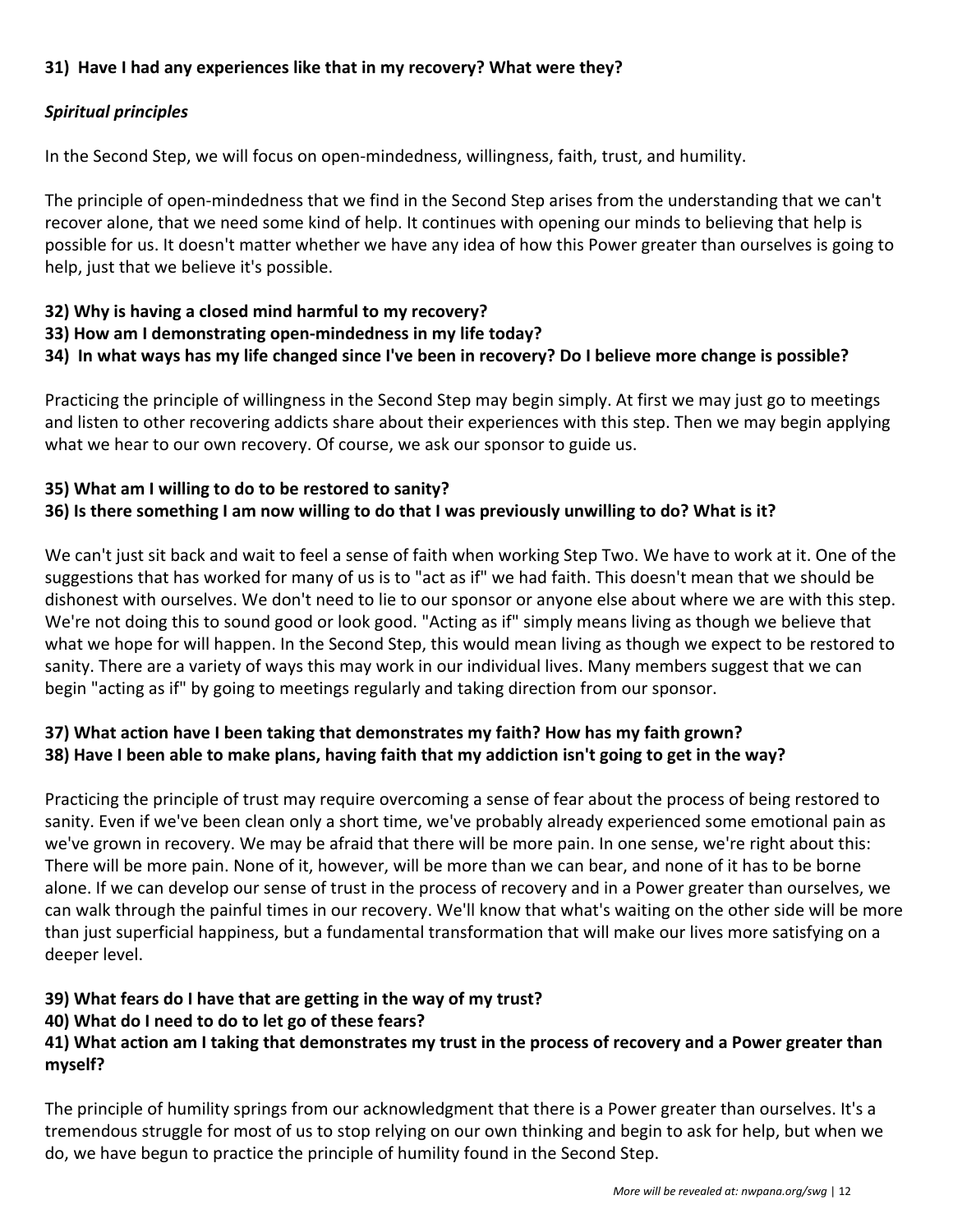#### **42) Have I sought help from a Power greater than myself today? How?**

#### **43) Have I sought help from my sponsor, gone to meetings, and reached out to other recovering addicts? What were the results?**

#### *Moving on*

As we get ready to go on to Step Three, we'll want to take a look at what we've gained by working Step Two. Writing about our understanding of each step as we prepare to move on helps us internalize the spiritual principles connected to it.

#### **44) What action can I take that will help me along in the process of coming to believe?**

**45) What am I doing to work on overcoming any unrealistic expectations I may have about being restored to sanity?**

#### **46) What is my understanding of Step Two?**

**47) How has my prior knowledge and experience affected my work on this step?**

As we move on to Step Three, a sense of hope is probably arising within our spirits. Even if we're not new in recovery, we've just reinforced our knowledge that recovery, growth, and change are not just possible but inevitable when we make the effort to work the steps. We can see the possibility of relief from the particular brand of insanity in which we've most recently been gripped by our addiction. We've probably already begun to experience some freedom. We're beginning to be released from the blind pursuit of our insanity. We've explored our insanity and have started to trust a Power greater than ourselves to relieve us from having to continue on the same path. We're beginning to be freed from our illusions. We no longer have to struggle to keep our addiction a secret or isolate ourselves to hide our insanity. We have seen how the program has worked for others, and we have discovered that it is beginning to work for us as well. Through our newfound faith, we achieve the willingness to move into action and work Step Three.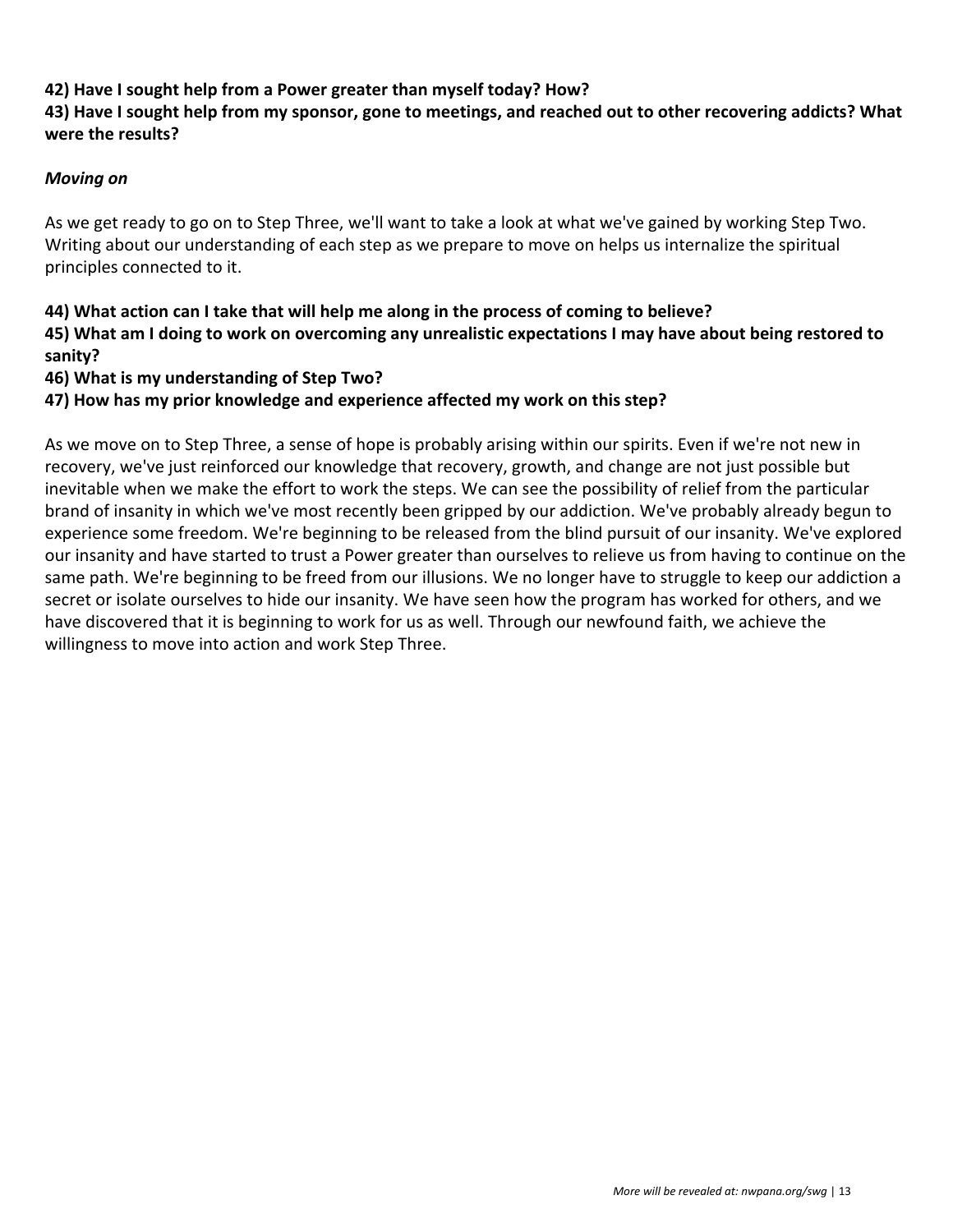Acceptance allows evasion and denial give way to reality and peace. With the care of God, we are granted the power to welcome new *people and new ideas into our lives.*

# *Step Three*

"We made a decision to turn our will and our lives over to the care of God as we understood Him."

We've worked Steps One and Two with our sponsor-we've surrendered, and we've demonstrated our willingness to try something new. This has charged us with a strong sense of hope. But if we do not translate our hope into action right now, it will fade away, and we'll end up right back where we started. The action we need to take is working Step Three.

The central action in Step Three is a decision. The idea of making that decision may terrify us, especially when we look at what we're deciding to do in this step. Making a decision, any decision, is something most of us haven't done in a long time. We've had our decisions made for us-by our addiction, by the authorities, or just by default because we didn't want the responsibility of deciding anything for ourselves. When we add to this the concept of entrusting the care of our will and our lives to something that most of us don't understand at this point, we may just think this whole thing is beyond us and start looking for a shortcut or an easier way to work our programs. These thoughts are dangerous, for when we take shortcuts in our program, we short circuit our recovery.

The Third Step decision may be too big to make in one leap. Our fears of the Third Step, and the dangerous thinking to which those fears lead, can be eased by breaking this step down into a series of smaller, separate hurdles. The Third Step is just one more piece of the path of recovery from our addiction. Making the Third Step decision doesn't necessarily mean that we must suddenly, completely change everything about the way we live our lives. Fundamental changes in our lives happen gradually as we work on our recovery, and all such changes require our participation. We don't have to be afraid that this step will do something to us that we're not ready for or won't like.

It is significant that this step suggests we turn our will and our lives over to the care of the God of our understanding. These words are particularly important. By working the Third Step, we are allowing someone or something to care for us, not control us or conduct our lives for us. This step does not suggest that we become mindless robots with no ability to live our own lives, nor does it allow those of us who find such irresponsibility attractive to indulge such an urge. Instead, we are making a simple decision to change direction, to stop rebelling at the natural and logical flow of events in our lives, to stop wearing ourselves out trying to make everything happen as if we were in charge of the world. We are accepting that a Power greater than ourselves will do a better job of caring for our will and our lives than we have. We are furthering the spiritual process of recovery by beginning to explore what we understand the word "God" to mean to us as individuals.

In this step, each one of us will have to come to some conclusions about what we think "Cod" means. Our understanding doesn't have to be complex or complete. It doesn't have to be like anyone else's. We may discover that we're very sure what God isn't for us, but not what God is, and that's okay. The only thing that is essential is that we begin a search that will allow us to further our understanding as our recovery continues. Our concept of God will grow as we grow in our recovery. Working the Third Step will help us discover what works best for us.

#### *Making a decision*

As we've already discussed, many of us may find ourselves unnerved by the thought of making a big decision. We may feel intimidated or overwhelmed. We may fear the results or the implied commitment. We may think it's a once-and-for-all action and fear that we won't do it right or have the opportunity to do it over again. However, the decision to turn our will and lives over to the care of the God of our understanding is one we can make over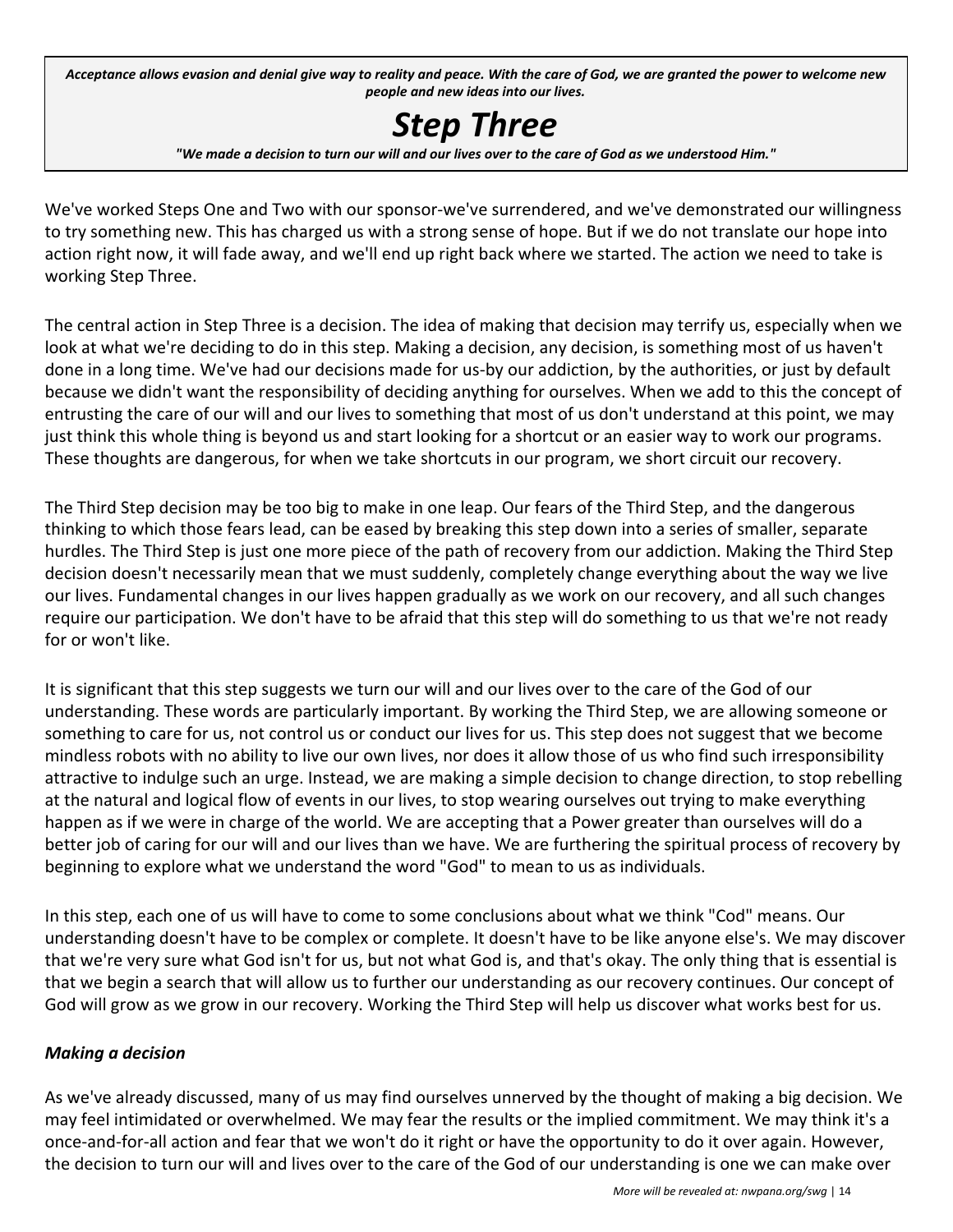and over again daily if need be. In fact, we're likely to find that we must make this decision regularly, or risk losing our recovery because of complacency.

It is essential that we involve our hearts and spirits in this decision. Though the word "decision" sounds like something that takes place mostly in the mind, we need to do the work necessary to go beyond an intellectual understanding and internalize this choice.

#### **1) Why is making a decision central to working this step?**

#### **2) Can I make this decision just for today? Do I have any fears or reservations about it? What are they?**

We need to realize that making a decision without following it up with action is meaningless. For example, we can decide one morning to go somewhere and then sit down and not leave our homes for the rest of that day. Doing so would render our earlier decision meaningless, no more significant than any random thought we may have.

#### **3) What action have I taken to follow through on my decision?**

#### **4) What areas of my life are difficult for me to turn over? Why is it important that I turn them over anyway?**

#### *Self-will*

Step Three is critical because we've acted on self-will for so long, abusing our right to make choices and decisions. So what exactly is self-will? Sometimes it's total withdrawal and isolation. We end up living a very lonely and self-absorbed existence. Sometimes self-will causes us to act to the exclusion of any considerations other than what we want. We ignore the needs and feelings of others. We barrel through, stampeding over anyone who questions our right to do whatever we want. We become tornadoes, whipping through the lives of family, friends, and even strangers, totally unconscious of the path of destruction we have left behind. If circumstances aren't to our liking, we try to change them by any means necessary to achieve our aims. We try to get our way at all costs. We are so busy aggressively pursuing our impulses that we completely lose touch with our conscience and with a Higher Power. To work this step, each one of us needs to identify the ways in which we have acted on self-will.

#### **5) How have I acted on self-will? What were my motives? 6) How has acting on self-will affected my life? How has my self-will affected others?**

Surrendering our self-will doesn't mean we can't pursue goals or try to make changes in our lives and the world. It doesn't mean we have to passively accept injustices to ourselves or to people for whom we're responsible. We need to differentiate between destructive self-will and constructive action.

#### **7) Will pursuing my goals harm anyone? How?**

#### **8) In the pursuit of what I want, is it likely that I will end up doing something that adversely affects myself or others? Explain.**

#### **9) Will I have to compromise any of my principles to achieve this goal? (For example: Will I have to be dishonest? Cruel? Disloyal?)**

If we are new in the program and just beginning to work Step Three, we will probably end up wondering what God's will is for us, thinking that the step asks us to find this out. Actually, we don't formally focus our attention on seeking knowledge of our Higher Power's will for us until the Eleventh Step, but we do begin the process that will lead us to that point in Step Three. God's will for us is something we will gradually come to know as we work the steps. At this point we can come to some very simple conclusions about our Higher Power's will for us that will serve us well for the time being. It is our Higher Power's will for us to stay clean. It is our Higher Power's will for us to do things that will help us stay clean, such as going to meetings and talking to our sponsor regularly.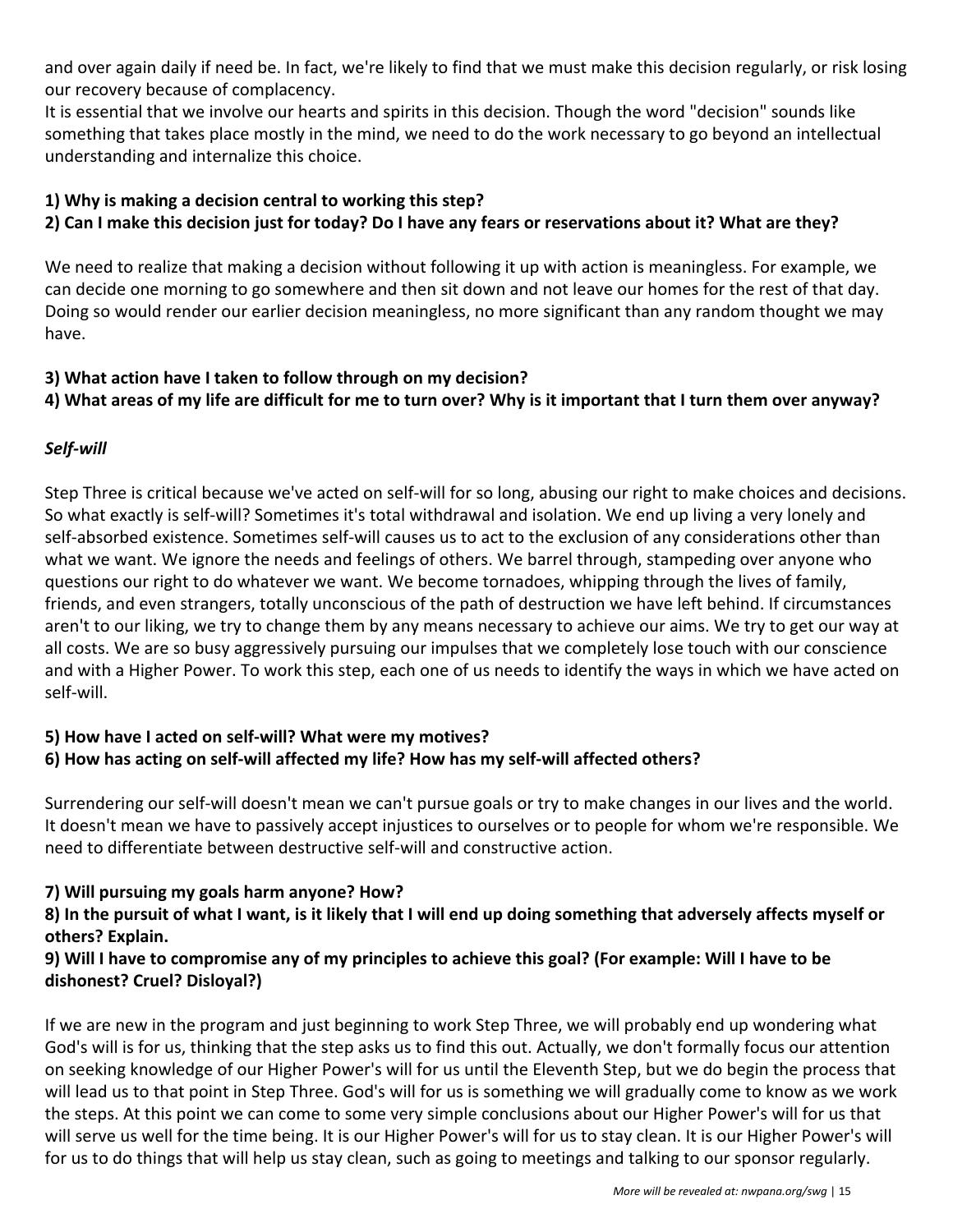#### **10) Describe the times when my will hasn't been enough. (For example, I couldn't stay clean on my own will.) 11) What is the difference between my will and God's will?**

At some point in our recovery, we may find that we have somehow shifted from trying to align our will with a Higher Power's to running on self-will. This happens so slowly and subtly that we hardly even notice. It seems as though we're especially vulnerable to self-will when things are going well. We cross the fine line that divides humble and honest pursuit of goals from subtle manipulation and forced results.

We find ourselves going just a little too far in a discussion to convince someone that we are right. We find ourselves holding on to something just a little too long. We suddenly realize that we haven't contacted our sponsor in quite a while. We feel a quiet, almost subconscious discomfort that will alert us to this subtle shift away from recovery - if we listen.

#### **12) Have there been times in my recovery when I've found myself subtly taking back my will and my life? What alerted me? What have I done to recommit myself to the Third Step?**

#### *The God of our understanding*

Before we delve deeply into the process of turning our will and our lives over to the care of the God of our understanding, we should work on overcoming any negative beliefs or unproductive preconceptions we may have about the word "God."

#### **13) Does the word "God," or even the concept itself, make me uncomfortable? What is the source of my discomfort?**

#### **14) Have I ever believed that God caused horrible things to happen to me or was punishing me? What were those things?**

Our Basic Text suggests that we choose an understanding of our Higher Power that is loving and caring and greater than ourselves. These simple guidelines can encompass as many understandings of God as there are NA members. They don't exclude anyone. If we understand the word "God" to mean the Power of the program, these guidelines fit. If we understand the word "God" to mean the spiritual principles of the program, these guidelines fit. If we understand the word "God" to mean a personal power or being with which we can communicate, these guidelines fit. It is essential that we begin exploring and developing our understanding. Our sponsor can help immeasurably in this process.

#### **15) What is my understanding of a Power greater than myself today? How is my Higher Power working in my life?**

As important as it is to figure out what our Higher Power is to us, it is more important that we develop a relationship with whatever we understand that Power to be. We can do this in a variety of ways.

First, we need to somehow communicate with our Higher Power. Some of us call this prayer, and some call it other things. This communication does not have to be formal, or even verbal.

Second, we need to be open to communication from our Higher Power. This may be done by paying attention to how we feel, our reactions, and what is going on inside and around us. Or we may have a personal routine that helps us connect with a Power greater than ourselves. It may be that our Higher Power speaks to us or helps us see the right thing to do through our fellow NA members.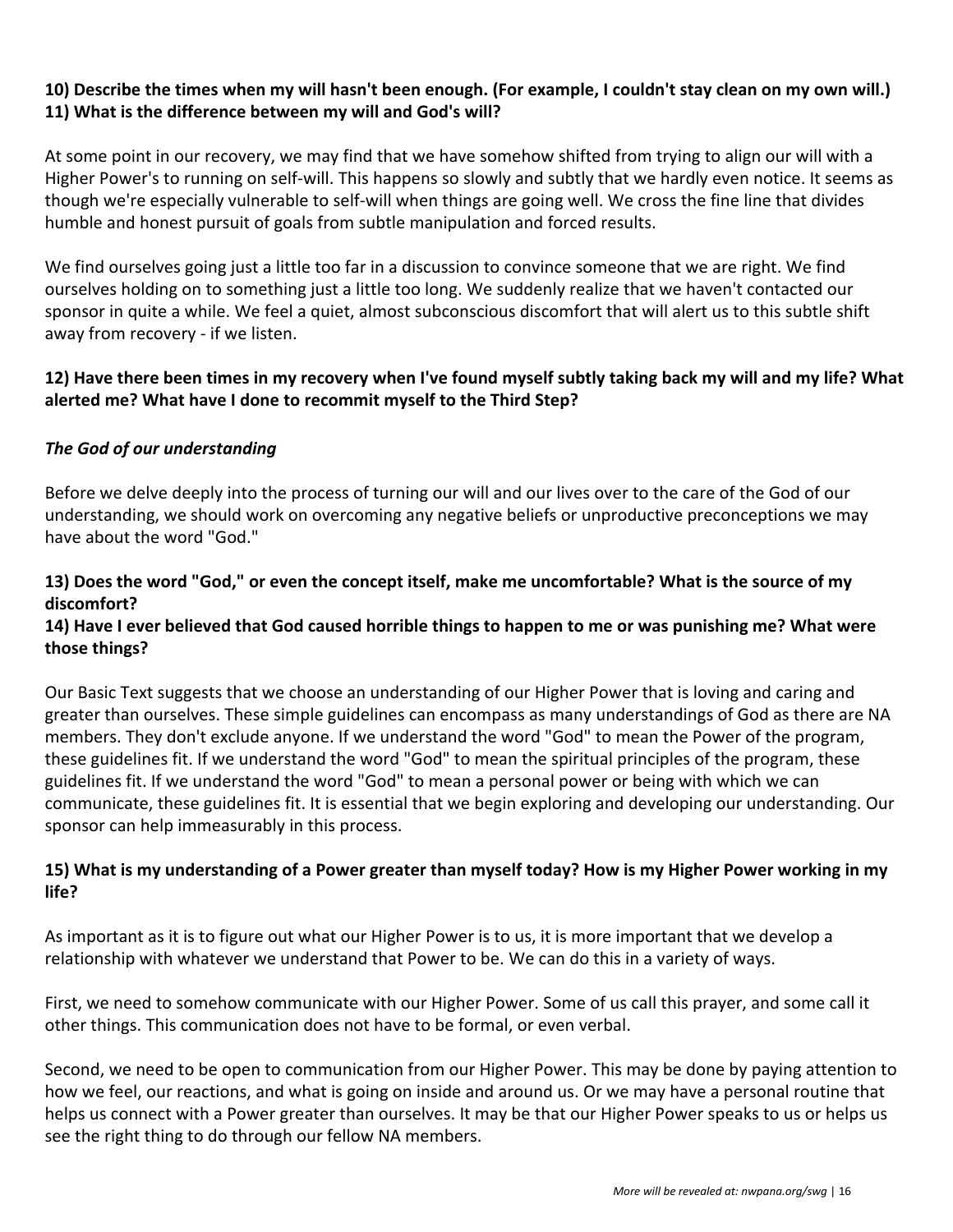Third, we need to allow ourselves to have feelings about the God of our understanding. We may get angry. We may feel love. We may feel frightened. We may feel grateful. It's okay to share the entire range of human emotion with our Higher Power. This allows us to feel closer to the Power upon which we rely and helps develop our trust in that Power.

#### *How do I communicate with my Higher Power?*

#### **16) How does my Higher Power communicate with me? What feelings do I have about my Higher Power?**

As many of us stay clean for some time, we work on developing an understanding of God for ourselves. Our growing understanding reflects our experiences. We mature into an understanding of God that gives us peace and serenity. We trust our Higher Power and are optimistic about life. We begin to feel that our lives are touched by something beyond our comprehension, and we are glad and grateful that this is so.

Then something happens that challenges everything we believe about our Higher Power or makes us doubt the existence of that Power altogether. It may be a death, or an injustice, or a loss. Whatever it is, it leaves us feeling as though we've been kicked in the stomach. We just can't understand it.

Times like these are when we need our Higher Power the most, though we probably find ourselves instinctively drawing away. Our understanding of a Higher Power is about to undergo a dramatic change. We need to keep reaching out to our Higher Power, asking for acceptance if not understanding. We need to ask for strength to go on. Eventually we will reestablish our relationship with our Higher Power, although probably on different terms.

#### **17) Am I struggling with changing beliefs about the nature of my Higher Power? Describe. 18) Is my current concept of a Higher Power still working? How might it need to change?**

As our understanding of a Higher Power grows and evolves, we'll find that we react differently to what goes on in our lives. We may find ourselves able to courageously face situations that used to strike fear in our hearts. We may deal with frustrations more gracefully. We may find ourselves able to pause and think about a situation before acting. We'll probably be calmer, less compulsive, and more able to see beyond the immediacy of the moment.

#### *Turning it over*

The order in which we prepare to surrender our will and our lives to the care of the God of our understanding is significant. Many of us have found that we actually follow the order in the step: First, we turn over our will; then, gradually, we turn over our lives. It seems that it's easier for us to grasp the destructive nature of our self-will and see that it must be surrendered; consequently, it's usually the first to go. Harder for us to grasp is the need to turn over our lives and the process of that surrender. For us to be comfortable with allowing our Higher Power to care for our lives, we will have to develop some trust. We may have no trouble turning over our addiction, but want to remain in control of the rest of our lives. We may trust our Higher Power to care for our work lives, but not our relationships. We may trust our Higher Power to care for our partners but not our children. We may trust our Higher Power with our safety, but not our finances. Many of us have trouble letting go completely. We think we trust our Higher Power with certain areas of our lives, but immediately take back control the first time we get scared or things aren't going the way we think they should. It's necessary for us to examine our progress in turning it over.

#### **19) What does "to the care of" mean to me?**

**20) What does it mean for me to turn my will and my life over to the care of the God of my understanding? 21) How might my life be changed if I make the decision to turn it over to my Higher Power's care?**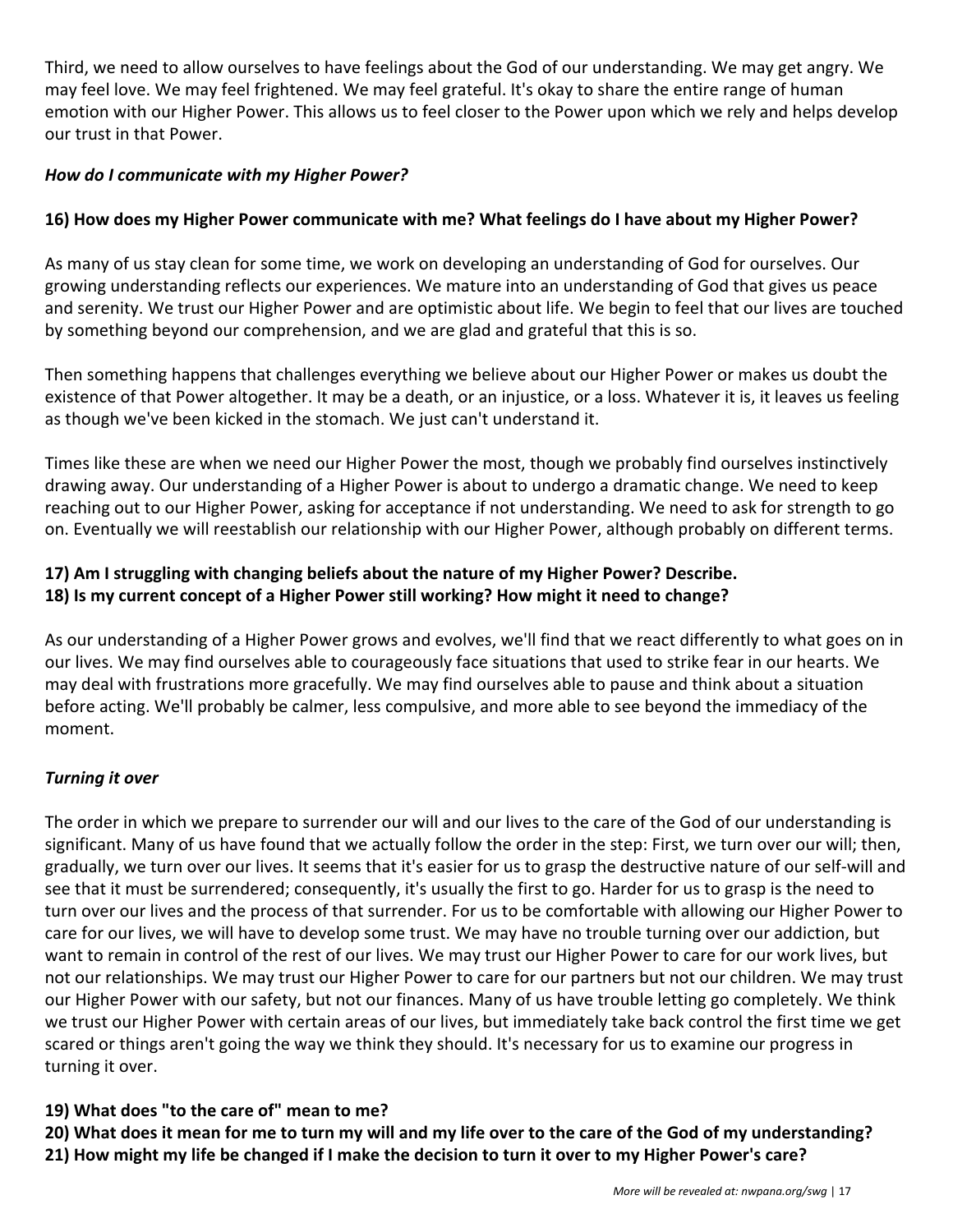**22) How do I allow my Higher Power to work in my life?**

**23) How does my Higher Power care for my will and my life?**

#### **24) Have there been times when I have been unable to let go and trust God to care for the outcome of a particular situation? Describe.**

#### **25) Have there been times when I have been able to let go and trust God for the outcome? Describe.**

To turn our will and our lives over to the care of our Higher Power, we must take some kind of action. Many of us find that it works best for us to make some formal declaration on a regular basis. We may want to use the following quote from our Basic Text: "Take my will and my life. Guide me in my recovery. Show me how to live." This seems to capture the essence of Step Three for many of us. However, we can certainly feel free to find our own words, or to find a more informal way of taking action. Many of us believe that every day we abstain from using, or take suggestions from our sponsor, we are taking practical action on our decision to turn our will and lives over to the care of our Higher Power.

#### **26) How do I take action to turn it over? Are there any words I say regularly? What are they?**

#### *Spiritual principles*

In considering the spiritual principles intrinsic to Step Three, we will focus first on surrender and willingness. Then we will look at how hope translates into faith and trust. Finally, we will see how the principle of commitment is fled to the Third Step.

Practicing the principle of surrender is easy for us when everything is going along as we'd like-we think. Actually, when things are going smoothly, it's more likely that we are being lulled into a belief that we're in charge, which doesn't require much "surrender." Keeping the principle of surrender to the care of the God of our understanding alive in our spirits is essential, even when things are going well.

#### **27) What am I doing to reinforce my decision to allow my Higher Power to care for my will and my life? 28) How does the Third Step allow me to build on the surrender I've developed in Steps One and Two?**

We usually feel most willing immediately following a surrender. Willingness often comes in the wake of despair or a struggle for control. We can practice the principle of willingness, though, before it becomes necessary and possibly save ourselves some pain.

#### **29) In what ways have I demonstrated willingness in my recovery so far? 30) Am I fighting anything in my recovery? What do I think would happen if I became willing to let recovery prevail in that area of my life?**

There is a spiritual progression from hope to faith to trust in the Third Step. As we begin Step Three, we carry with us the sense of hope that was born in us as we worked the Second Step. Hope springs from the knowledge that our life is full of possibilities - there are no hard certainties yet, just the first whispers of anticipation that we just may be able to fulfill our heart's deepest desires. Lingering doubts fade as hope becomes faith. Faith propels us forward into action; we actually do the work that those we have faith in are telling us is necessary if we are to achieve what we want. In the Third Step, faith gives us the capacity to actually make a decision and carry that decision into action. Trust comes into play after faith has been applied. We have probably made significant progress toward fulfilling our goals; now we have evidence that we can influence the course of our lives through taking positive action.

#### **31) How have hope, faith, and trust become positive forces in my life? 32) What further action can I take to apply the principles of hope, faith, and trust in my recovery?**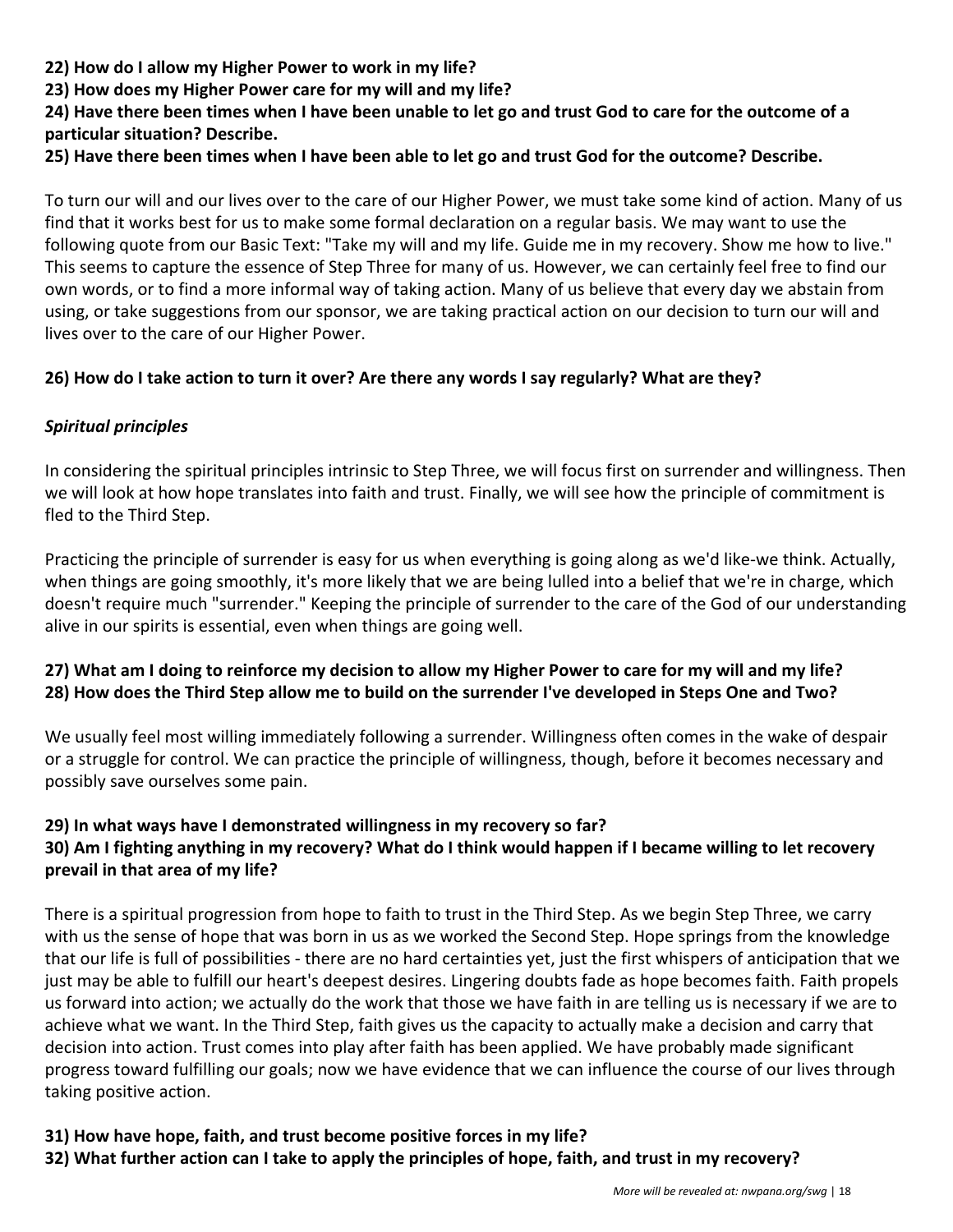#### **33) What evidence do I have that I can trust confidently in my recovery?**

The principle of commitment is the culmination of the spiritual process of Step Three. Making the decision to "turn it over," over and over again, even when our decision doesn't seem to be having any positive effect, is what this step is all about. We can practice the spiritual principle of commitment by reaffirming our decision on a regular basis and by continuing to take action that gives our decision substance and meaning-for instance, working the rest of the steps.

**34) What have I done recently that demonstrates my commitment to recovery and to working a program? (For example: Have I taken a service position in NA? Have I agreed to sponsor another recovering addict? Have I continued to go to meetings no matter what I was feeling about them? Have I continued to work with my sponsor even after he or she told me an unpleasant truth or gave me some direction I didn't want to follow? Did I follow that direction?)**

#### *Moving on*

As we get ready to go on to Step Four, we'll want to take a look at what we've gained by working Step Three. Writing about our understanding of each step as we prepare to move on helps us internalize the spiritual principles connected to it.

**35) Do I have any reservations about my decision to turn my will and my life over to God's care?**

- **36) Do I feel that I am now ready to turn it over?**
- **37) How does my surrender in the First Step help me in the Third Step?**

**38) What action do I plan to take to follow through on my decision? How does working the remainder of the steps fit into this?**

We wind up our work on Step Three with an increase in our level of freedom. If we've been thorough with this step, we're profoundly relieved to realize that the world will go along just fine without our intervention. The responsibility of running everything is a huge burden, and we're happy to lay it down. We may feel comforted that a loving God is caring for our will and our lives, letting us know in subtle ways that the path we're on is the right one. We've seen our old ideas for what they were, and we're willing to let go of them and allow change to happen in our lives. We may even find that we're willing to take some risks we never had the courage to take before, because we're secure in the knowledge of our Higher Power's care for us.

Some people pause before making major decisions and ground themselves in their own spirituality. We look to the source of our strength, invite our Higher Power to work in our lives, and move forward once we're sure we're on the right track. Now we need to take another step along the path of recovery, a step that makes our Third Step decision real. It's time to make a searching and fearless moral inventory of ourselves.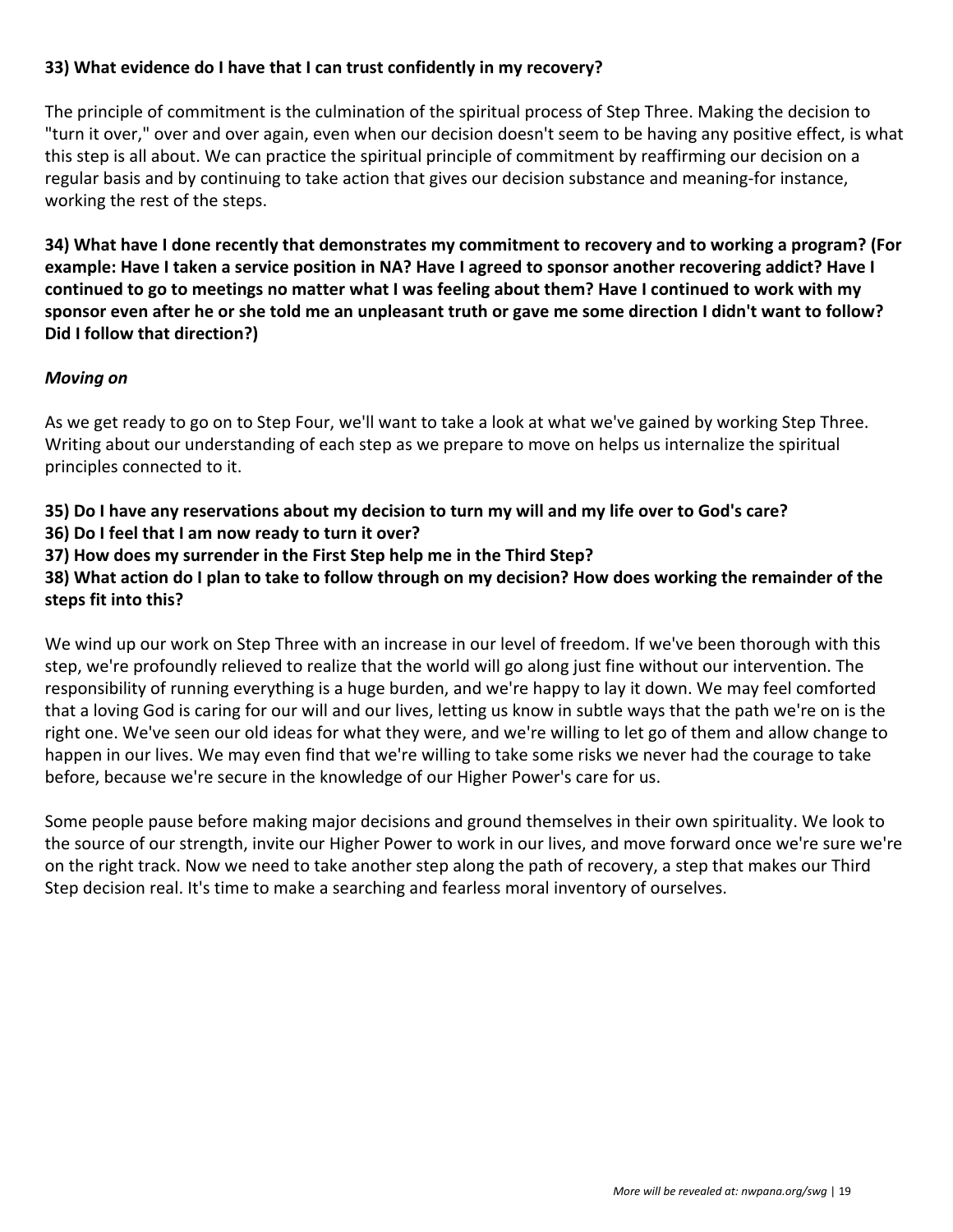Honesty is the ability to match up our insides with our outsides. It allows what we don't care about to go away and what we really want *to appear and develop in our lives.*

# *Step Four*

*"We made a searching and fearless moral inventory of ourselves."*

Most of us came to Narcotics Anonymous because we wanted to stop something - using drugs. We probably didn't put much thought into what we were starting-a program of recovery-by coming to NA. But if we haven't taken a look at what we're getting out of this program, now might be a good time to pause and think about it.

First, we should ask ourselves what we want out of recovery. Most of us answer this question by saying that we just want to be comfortable, or happy, or serene. We just want to like ourselves. But how can we like ourselves when we didn't even know who we are?

The Fourth Step gives us the means to begin finding out who we are, the information we'll need to begin to like ourselves and get those other things we expect from the program-comfort, happiness, serenity. The Fourth Step heralds a new era in our recovery. Steps Four through Nine can be thought of as a process within a process. We will use the information we find in working the Fourth Step to work our Fifth, Sixth, Seventh, Eighth, and Ninth Steps. This process is meant to be done over and over again in recovery.

There is an analogy for this process that is particularly apt. We can think of ourselves as an onion. Each time we begin a Fourth Step, we are peeling away a layer of the onion and getting closer to the core. Each layer of the onion represents another layer of denial, the disease of addiction, our character defects, and the harm we've caused. The core represents the pure and healthy spirit that lies at the center of each one of us. It is our goal in recovery to have a spiritual awakening, and we get closer to that by beginning this process. Our spirits awaken a little more each time we go through it.

The Fourth Step is a method for learning about ourselves, and it is as much about finding our character assets as it is about identifying the exact nature of our wrongs. The inventory process is also an avenue to freedom. We have been prohibited from being free for so long-probably all our lives. Many of us have discovered, as we worked the Fourth Step, that our problems didn't begin the first time we took drugs, but long before, when the seeds of our addiction were actually planted. We may have felt isolated and different long before we took drugs. In fact, the way we felt and the forces that drove us are completely enmeshed with our addiction; it was our desire to change the way we felt and to subdue those forces that led us to take our first drug. Our inventory will lay bare the unresolved pain and conflicts in our past so that we are no longer at their mercy. We'll have a choice. We'll have achieved a measure of freedom.

This portion of the Step Working Guides actually has two distinct sections. The first helps us prepare to work the Fourth Step by guiding us through an exploration of our motives for working this step and what this step means to us. The second part is a guide for actually taking a searching and fearless moral inventory.

#### *Motivation*

Though our motivation for working the Fourth Step is not as important as actually working the Fourth Step, we may find it helpful to examine and dispel any reservations we have about this step, and think about some of the benefits we will get as a result of working this step.

**1) Do I have any reservations about working this step? What are they?**

**2) What are some of the benefits that could come from making a searching and fearless moral inventory of myself?**

**3) Why shouldn't I procrastinate about working this step? What are the benefits of not procrastinating?**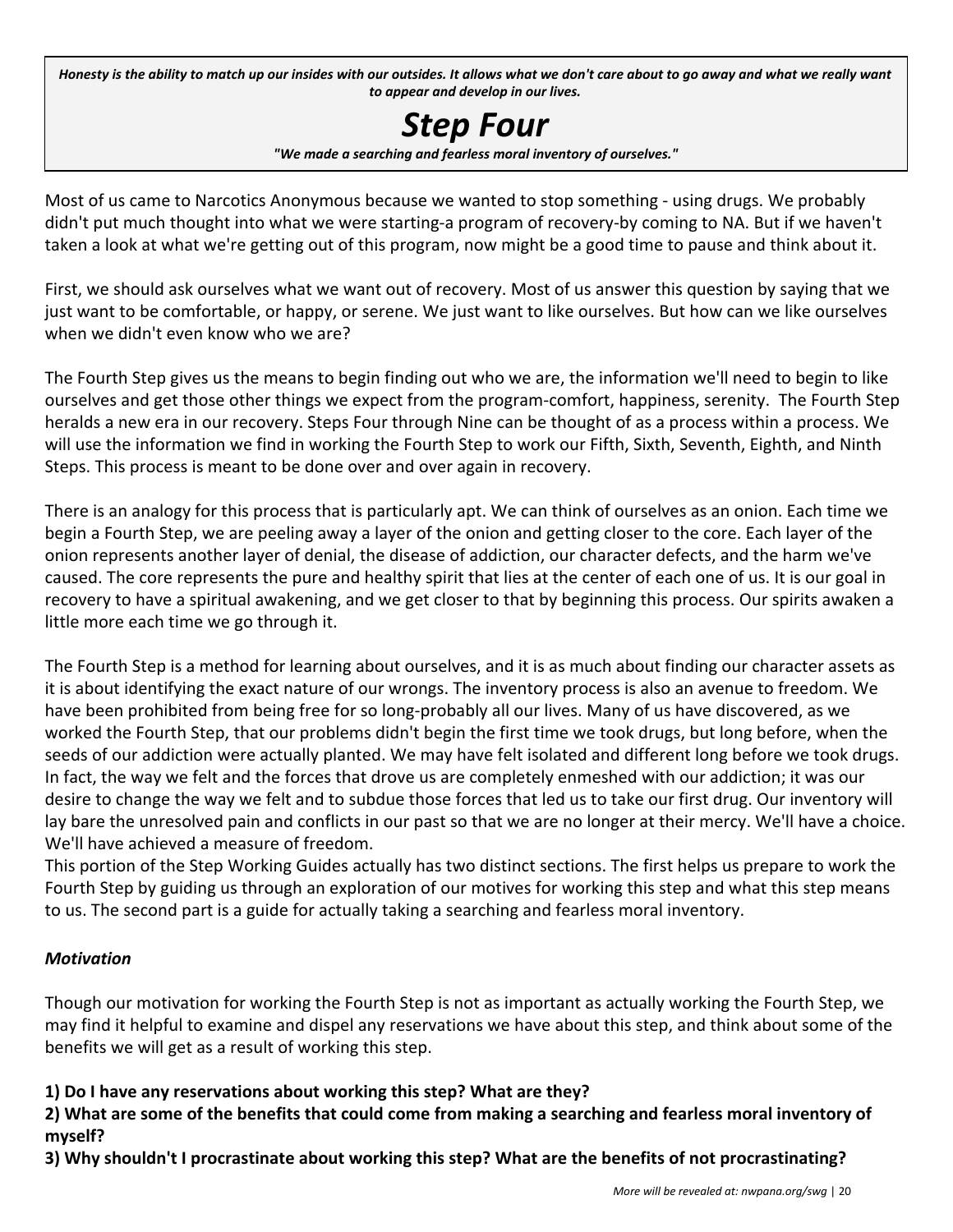#### *Searching and fearless*

This is the phrase that has most puzzled many of us. We probably understand what "searching" means, but what about "fearless"? How can we get over all our fear? That might take years, we think; but we need to work on this inventory right away.

Taking a fearless inventory means going ahead despite our fear. It means having the courage to take this action no matter how we feel about it. It means having the courage to be honest, even when we're cringing inside and swearing that we'll take what we're writing to the grave. It means having the determination to be thorough, even when it seems that we've written enough. It means having the faith to trust this process and trust our Higher Power to give us whatever quality we need to walk through the process. Let's face it: This step does involve a lot of work. But we can take heart from the fact that there's rarely a deadline on completing this step. We can do it in manageable sections, a little at a time, until we are done. The only thing that's important is that we work on it consistently.

There are times when our clean time can actually work against us: when we fail to acknowledge our fear of taking an inventory. Many of us who have worked the Fourth Step numerous times and know it's ultimately one of the most loving things we can do for ourselves may still find ourselves avoiding this task. We may think that since we know how good this process is, we shouldn't have any fear of it. But we need to give ourselves permission to be afraid, if that's what we feel.

We may also have fears that stem from our previous experiences with the Fourth Step. We know that an inventory means change in our lives. We know that if our inventories reveal destructive patterns, we can't continue to practice the same behaviors without a great deal of pain. Sometimes this means having to let go of something in our lives - some behavior we think we can't survive without; a relationship; or perhaps a resentment we've nursed so carefully that it's actually become, in a sick way, a source of reassurance and comfort. The fear of letting go of something we've come to depend on, no matter how much we've begun to suspect it isn't good for us, is an absolutely valid fear. We just can't let it stop us. We have to face it and act with courage.

We may also have to overcome a barrier that grows from an unwillingness to reveal more of our disease. Many of our members with clean time have shared that an inventory taken in later recovery revealed that their addiction had spread its tentacles so completely through their lives that virtually no area was left untouched. This realization is often initially met with feelings of dismay and perplexity. We wonder how we could still be so sick. Hasn't all this effort in recovery resulted in more than surface healing? Of course it has. We just need some time to remember that. Our sponsor will be happy to remind us. After we've had time to accept what our inventories are revealing, we feel a sense of hope rising to replace the feelings of dismay. After all, an inventory always initiates a process of change and freedom. Why shouldn't it this time, too?

#### **4) Am I afraid of working this step? What is my fear?**

**5) What does it mean to me to be searching and fearless? (Am I working with my sponsor and talking to other addicts? What other action am I taking to reassure myself that I can handle whatever is revealed in this inventory?**

#### *A moral inventory*

Many of us have a multitude of unpleasant associations connected to the word "moral." It may conjure up memories of an overly rigid code of behavior we were expected to adhere to. It may make us think of people we consider "moral," people we think of as better than ourselves. Hearing this word may also awaken our tendency toward rebellion against society's morals and our resentment of authorities who were never satisfied with our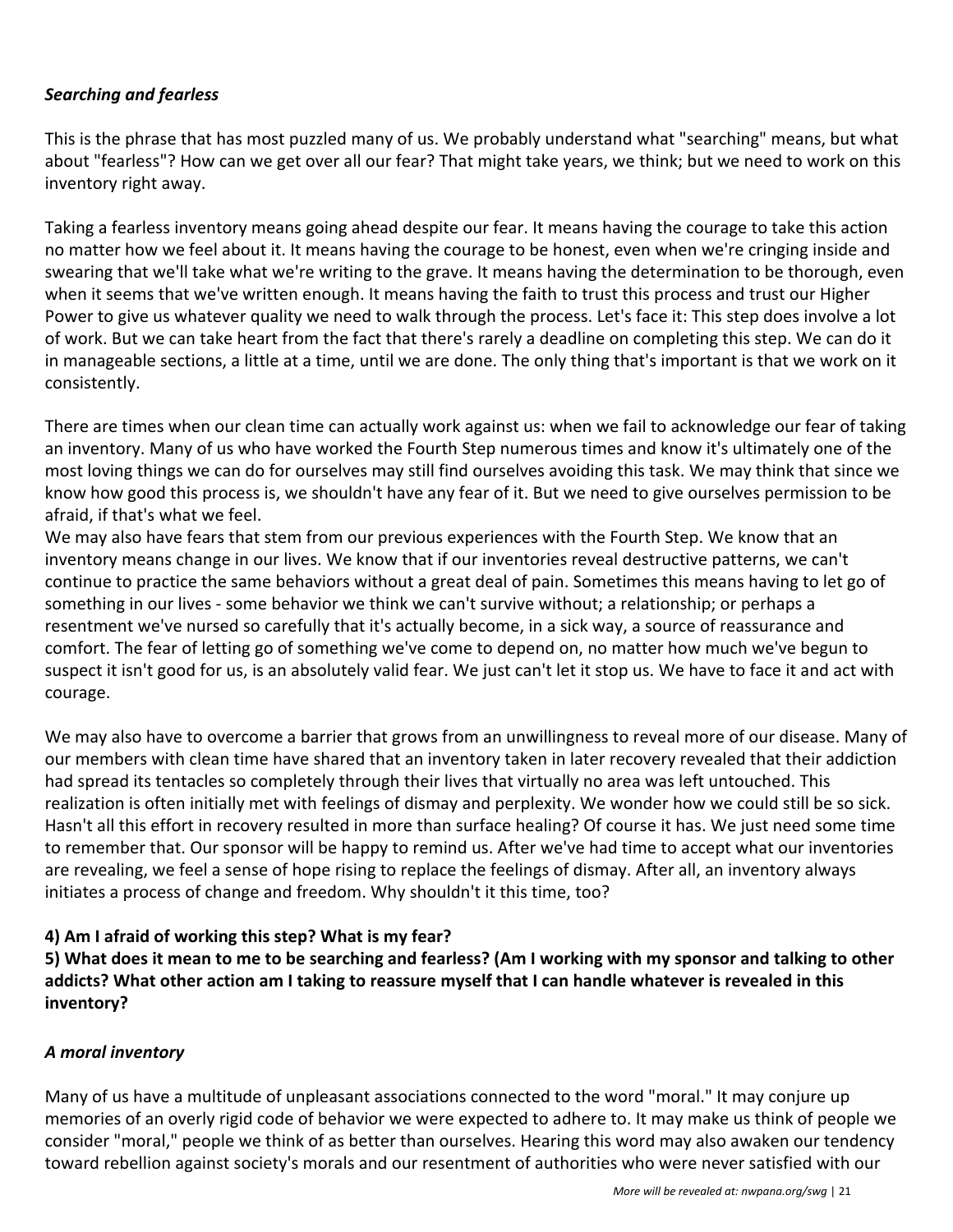morality. Whether any of this is true for us, as individuals, is a matter to be determined by us, as individuals. If any of the preceding seems to fit, we can alleviate our discomfort with the word "moral" by thinking about it in a different way.

In Narcotics Anonymous, in this step, the word "moral" has nothing to do with specific codes of behavior, society's norms, or the judgment of some authority figure. A moral inventory is something we can use to discover our own individual morality, our own values and principles. We don't have to relate them in any way to the values and principles of others.

### **6) Am I disturbed by the word "moral"? Why?**

#### **7) Am I disturbed by thinking about society's expectations and afraid that I can't, won't, and will never be able to conform to them?**

**8) What values and principles are important to me?**

#### *An inventory of ourselves*

The Fourth Step asks us to take an inventory of ourselves, not of other people. Yet when we begin writing and looking at our resentments, fears, behavior, beliefs, and secrets, we will find that most of these are connected to another person, or sometimes to an organization or institution. It's important to understand that we are free to write whatever we need to about others, as long as it leads us to finding our part in the situation. In fact, most of us can't separate our part from their part at first. Our sponsor will help us with this.

#### *Spiritual principles*

In the Fourth Step, we will call on all of the spiritual principles we began to practice in the first three steps. First of all, we have to be willing to work a Fourth Step. We'll need to be meticulously honest with ourselves, thinking about everything we write down and asking ourselves if it's true or not. We'll need to be courageous enough to face our fear and walk through it. Last, but not least, our faith and trust will carry us through when we're facing a difficult moment and feel like giving up.

#### **10) How is my decision to work Step Four a demonstration of courage? Trust? Faith? Honesty? Willingness?**

#### *The inventory*

Get a notebook or whatever means of recording your inventory you and your sponsor have agreed is acceptable. Get comfortable. Remove any distractions from the place where you plan to work on your inventory. Pray for the ability to be searching, fearless, and thorough. Don't forget to stay in touch with your sponsor throughout this process. Finally, feel free to go beyond what's asked in the following questions. Anything you think of is inventory material.

#### *Resentments*

We have resentments when we re-feel old feelings, when we are unable to let go, when we cannot forgive and forget something that has upset us. We list our resentments in the Fourth Step for a number of reasons. First, doing so will help us let go of old anger that is affecting our lives today. Second, exploring our resentments will help us identify the ways in which we set ourselves up to be disappointed in others, especially when our expectations were too high. Finally, making a list of our resentments will reveal patterns that kept us trapped in a cycle of anger, or self-pity, or both.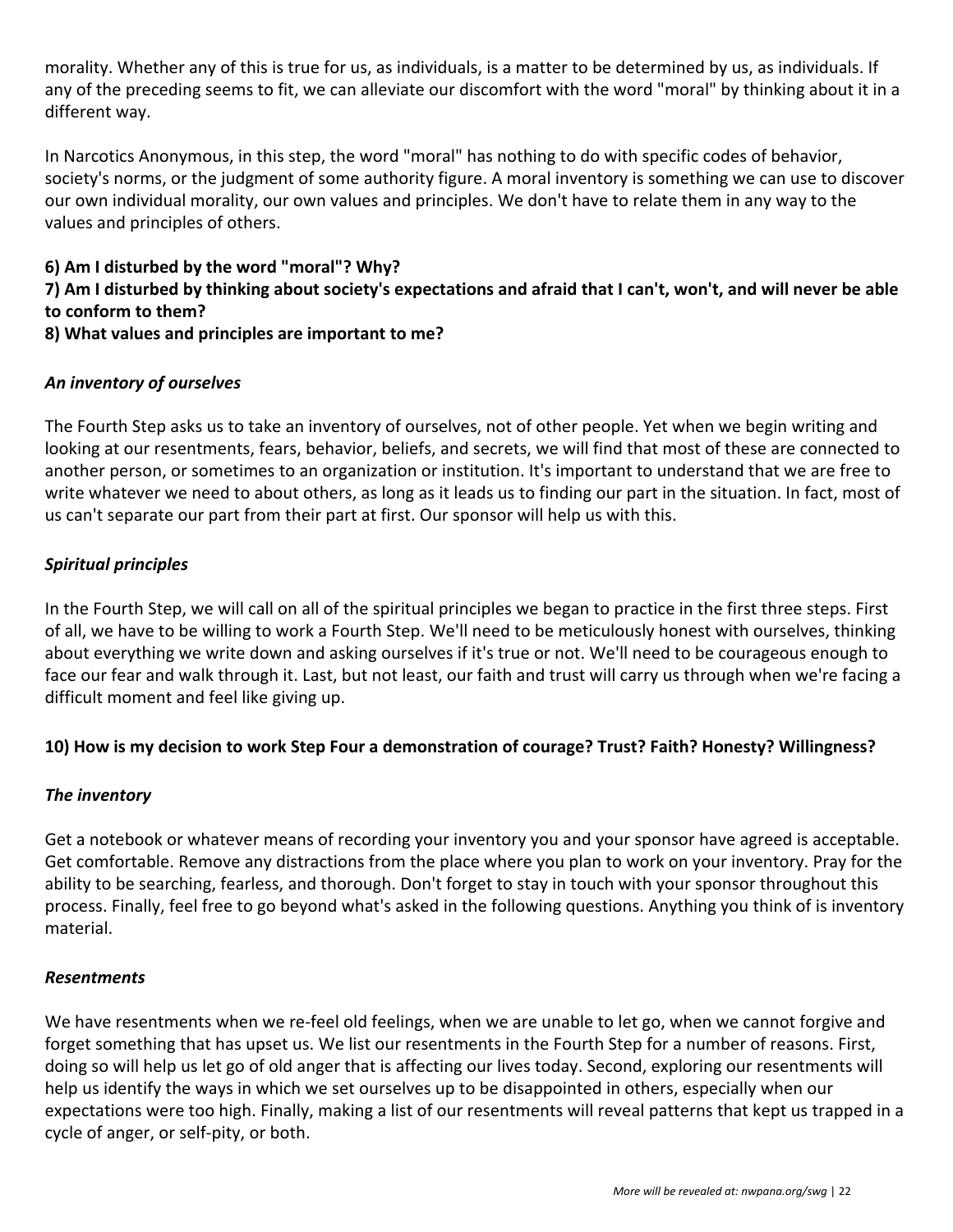**11) What people do I resent? Explain the situations that led to the resentment.**

**12) What institutions (school, government, religious, correctional, civic) do I resent? Explain the situations that led to the resentment.**

- **13) What was my motivation, or what did I believe, that led me to act as I did in these situations?**
- **14) How has my dishonesty contributed to my resentments?**
- **15) How has my inability or unwillingness to experience certain feelings led me to develop resentments?**
- **16) How has my behavior contributed to my resentments?**
- **17) Am I afraid of looking at my part in the situations that caused my resentments? Why?**
- **18) How have my resentments affected my relationships with myself, with others, and with a Higher Power?**
- **19) What recurring themes do I notice in my resentments?**

#### *Feelings*

We want to examine our feelings for much the same reason that we want to examine our resentments: It will help us discover our part in our own lives. In addition, most of us have forgotten how to feel by the time we get clean. Even if we've been around awhile, we're still uncovering new information about the ways we've shut down our feelings.

- **20) How do I identify my individual feelings?**
- **21) What feelings do I have the most trouble allowing myself to feel?**
- **22) Why have I tried to shut off my feelings?**
- **23) What means have I used to deny how I really felt?**

**24) Who or what triggered a feeling? What was the feeling? What were the situations? What was my part in each situation?**

- **25) What was my motivation, or what did I believe, that led me to act as I did in these situations?**
- **26) What do I do with my feelings once I've identified them?**

#### *Guilt, shame*

There are actually two types of guilt or shame: one real, one imagined. The first grows directly out of our conscience-we feel guilty because we've done something that goes against our principles, or we harmed someone and feel shame over it. Imagined guilt results from any number of situations that are not our fault, situations we had no part in creating. We need to look at our guilt and shame so that we can separate these situations. We need to own what is truly ours and let go of what is not.

**27) Who or what do I feel guilty or ashamed about? Explain the situations that led to these feelings.**

**28) Which of these situations have caused me to feel shame, though I had no part in creating them? 29) In the situations I did have a part in, what was my motivation, or what did I believe, that led me to act as I**

**did?**

**30) How has my behavior contributed to my guilt and shame?**

#### *Fear*

If we could look at the disease of addiction stripped of its primary symptoms - that is, apart from drug use or other compulsive behavior - and without its most obvious characteristics, we would find a swamp of self-centered fear. We're afraid of being hurt, or maybe of just having to feel too intensely, so we live a sort of half-life, going through the motions of living but never being fully alive. We're afraid of everything that might make us feel, so we isolate and withdraw. We're afraid that people won't like us, so we use drugs to be more comfortable with ourselves. We're afraid we'll get caught at something and have to pay a price, so we lie or cheat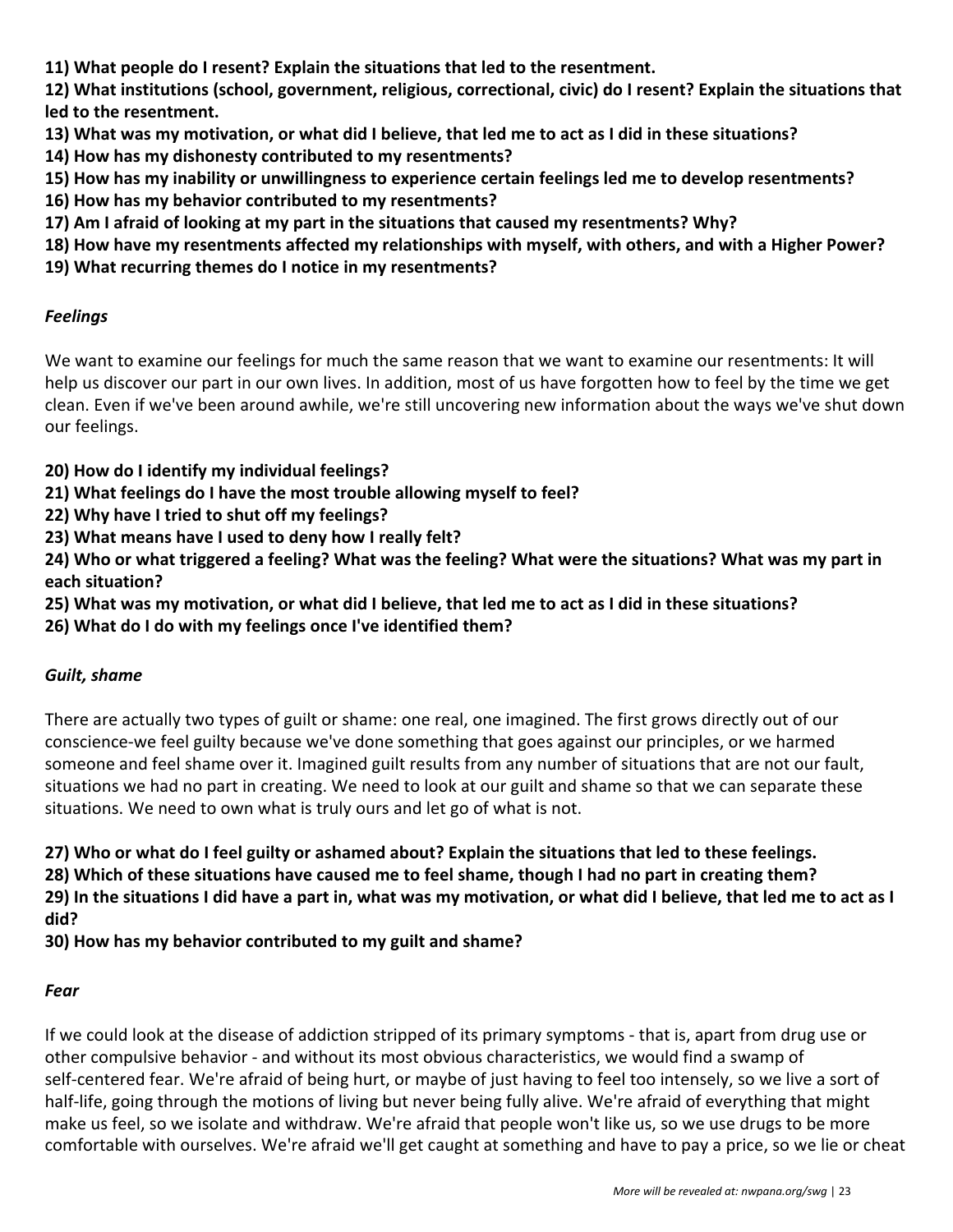or hurt others to protect ourselves. We're afraid of being alone, so we use and exploit others to avoid feeling lonely or rejected or abandoned. We're afraid we won't have enough-of anything - so we selfishly pursue what we want, not caring about the harm we cause in the process. Sometimes, if we've gained things we care about in recovery, we're afraid we'll lose what we have, and so we begin compromising our principles to protect it. Self-centered, self-seeking fear-we need to uproot it so it no longer has the power to destroy.

- **31) Who or what do I fear? Why?**
- **32) What have I done to cover my fear?**
- **33) How have I responded negatively or destructively to my fear?**
- **34) What do I most fear looking at and exposing about myself? What do I think will happen if I do?**
- **35) How have I cheated myself because of my fear?**

#### *Relationships*

We need to write about our relationships in the Fourth Step - all of our relationships, not just the romantic ones so that we can find out where our choices, beliefs, and behaviors have resulted in unhealthy or destructive relationships. We need to look at our relationships with relatives, spouses or partners, friends and former friends, co-workers and former co-workers, neighbors, people from school, people from clubs and civic organizations and the organizations themselves, authority figures such as the police, institutions, and anyone or anything else we can possibly think of. We should also examine our relationship with a Higher Power. We may be tempted to skip the relationships that didn't last long-a one-night sexual involvement, for instance, or perhaps an argument with a teacher whose class we then dropped. But these relationships are important, too. If we think of it or have feelings about it, it's inventory material.

#### **36) What conflicts in my personality make it difficult for me to maintain friendships and/or romantic relationships?**

**37) How has my fear of being hurt affected my friendships and romantic relationships?**

- **38) How have I sacrificed platonic friendships in favor of romantic relationships?**
- **39) In what ways did I compulsively seek relationships?**
- **40) In my relationships with family, do I sometimes feel as though we're locked into repeating the same patterns over and over without any hope of change? What are those patterns? What is my part in perpetuating them?**
- **41) How have I avoided intimacy with my friends, partners or spouses, and family?**
- **42) Have I had problems making commitments? Describe.**

**43) Have I ever destroyed a relationship because I believed I was going to get hurt anyway so I should get out before that could happen? Describe.**

**44) To what degree do I consider the feelings of others in my relationships? Equal to my own? More important than my own? Of minor importance? Not at all?**

**45) Have I felt like a victim in any of my relationships? (Note: This question is focused on uncovering how we set ourselves up to be victims or how too-high expectations contributed to our being disappointed in people, not on listing instances where we were actually abused.) Describe.**

**46) What have my relationships with my neighbors been like? Do I notice any patterns appearing that carried through no matter where I lived?**

**47) How do I feel about the people with and for whom I've worked? How have my thinking, beliefs, and behavior caused problems for me at work?**

**48) How do I feel about the people I went to school with (both in childhood and currently)? Did I feel less than or better than the other students? Did I believe I had to compete for attention from the instructor? Did I respect authority figures or rebel against them?**

**49) Have I ever joined any clubs or membership organizations? (Hint: NA is a membership organization.) How did I feel about the other people in the club or organization? Have I made friends in these organizations? Have**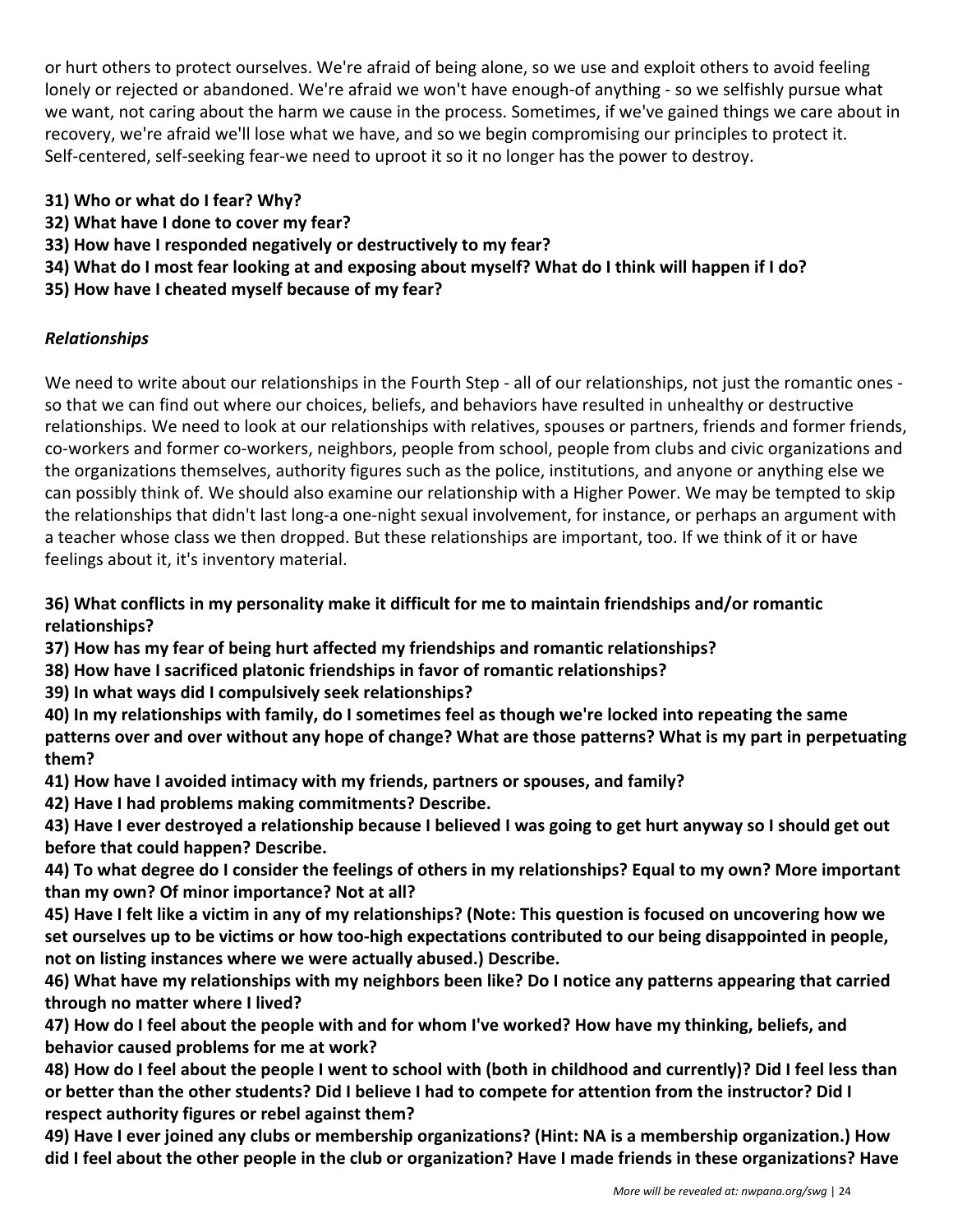**I joined clubs with high expectations, only to quit in a short time? What were my expectations, and why weren't they fulfilled? What was my part in these situations?**

**50) Have I ever been in a mental hospital or prison or otherwise been held against my will? What effect has that had on my personality? What were my interactions with the authorities like? Did I follow the rules? Did I ever break the rules and then resent the authorities when I got caught?**

**51) Did early experiences with trust and intimacy hurt me and cause me to withdraw? Describe.**

**52) Have I ever let a relationship go even when the potential existed to resolve conflicts and work through problems? Why?**

**53) Did I become a different person depending on who I was around? Describe.**

**54) Have I discovered things about my personality (perhaps in previous inventories) that I didn't like, and then found myself overcompensating for that behavior? (For instance, we may have uncovered a pattern of immature dependence on others and then overcompensated for this by becoming overly self- sufficient.) Describe.**

**55) What defects are most often at play in my relationships (dishonesty, selfishness, control, manipulation, etc.)?**

**56) How can I change my behavior so that I can begin having healthy relationships?**

**57) Have I had any kind of a relationship with a Higher Power? How has this changed in my lifetime? What kind of a relationship do I have with my Higher Power now?**

#### *Sex*

This is a very uncomfortable area for most of us. In fact, we may be tempted to stop here, thinking, "Okay, this has gone far enough! There's no way I'm cataloging my sexual behavior!" But we have to get over such unwillingness quickly. Thinking about the reason why we need to do this should help. As it says in It Works: How and Why, "We want to be at peace with our own sexuality." That's why we need to include our sexual beliefs and behaviors in our inventories. It's important to remind ourselves at this point that we are not taking our inventory to compare ourselves with what we think is "normal" for others, but only to identify our own values, principles, and morals.

**58) How was my sexual behavior based in selfishness?**

**59) Have I confused sex with love? What were the results of acting on that confusion?**

**60) How have I used sex to try to avoid loneliness or fill a spiritual void?**

**61) In what ways did I compulsively seek or avoid sex?**

**62) Have any of my sexual practices left me feeling ashamed and guilty? What were they? Why did I feel that way?**

**63) Have any of my sexual practices hurt myself or others?**

**64) Am I comfortable with my sexuality? If not, why not?**

**65) Am I comfortable with others' sexuality? If not, why not?**

**66) Is sex a prerequisite in all or most of my relationships?**

**67) What does a healthy relationship mean to me?**

#### *Abuse*

We must exercise extreme caution before beginning this section. In fact, we may need to postpone this section to a later time in our recovery. We should utilize all the resources at hand to make the decision about whether to begin this section now: our own sense of whether or not we're ready to withstand the pain this work will cause us, discussion with our sponsor, and prayer. Perhaps our sponsor will be able to help us through this, or we may need to seek additional help. If we do decide to go ahead with this section, we should be aware that working on this area of our Fourth Step will probably be the most painful work we'll do in recovery. Recording the times when we were neglected or hurt by the people who were supposed to love and protect us is certain to cause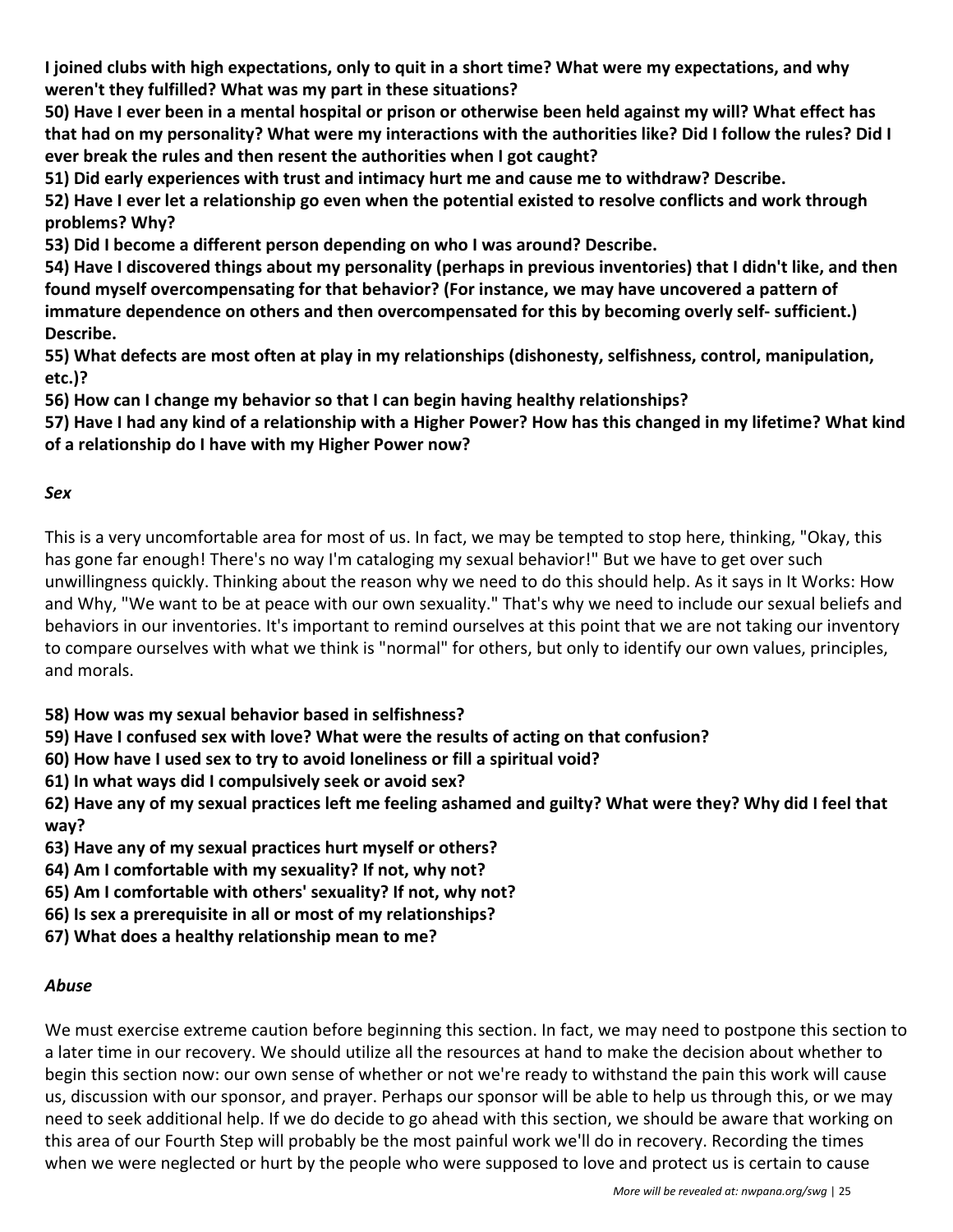some of the most painful feelings we will ever have to go through. It is important to do so when we re ready, however. As long as we keep the pain wrapped up inside us, a secret, it may be causing us to act in ways we don't want, or it can contribute to a negative self-image or other destructive beliefs. Getting the truth out begins a process that can lead to the relief of our pain. We were not to blame.

#### **68) Have I ever been abused? By whom? What feelings did I or do I now have about it? 69) Has being abused affected my relationships with others? How?**

**70) If I have felt victimized for much of life because of being abused in childhood, what steps can I take to be restored to spiritual wholeness? Can my Higher Power help? How?**

It is also possible that we have physically, mentally, or verbally abused others. Recounting these times is bound to cause us to feel a great deal of shame. We cannot afford to let that shame become despair. It is important that we face our behavior, accept responsibility for it, and work to change it. Writing about it here is the first step toward doing that. Working the rest of the steps will help us make amends for what we've done to others.

- **71) Have I ever abused anyone? Who and how?**
- **72) What was I feeling and thinking right before I caused the harm?**
- **73) Did I blame my victim or make excuses for my behavior? Describe.**

**74) Do I trust my Higher Power to work in my life and provide me with what I need so I don't have to harm anyone again? Am I willing to live with the painful feelings until they are changed through working the steps?**

#### *Assets*

Most of the preceding questions have been directed at helping us identify the exact nature of our wrongs information we'll need for the Fifth Step. It's also important that we take a look at things that we've done right or that have had a positive impact on ourselves and others. We want to do this for a couple of reasons. First, we want to have a complete picture of ourselves from working the Fourth Step, not a one-sided picture. Second, we want to know what character traits and behaviors we want more of in our lives.

**75) What qualities do I have that I like? That others like? That work well for me? How have I shown concern for myself and others?**

**76) Which spiritual principles am I practicing in my life? How has doing so changed my life?**

**77) How has my faith and trust in a Higher Power grown?**

**78) What is my relationship with my sponsor based on? How do I see that positive experience translating into other relationships?**

**79) What goals have I accomplished? Do I have other goals I am taking action to reach? What are they, and what action am I taking?**

**80) What are my values? Which ones am I committed to living by, and how?**

**81) How am I showing my gratitude for my recovery?**

#### *Secrets*

Before we finish this Fourth Step, we should stop and reflect: Is there anything we've missed, either intentionally or not? Is there something we think is so bad that we just can't possibly include it in our inventory? If so, we should be reassured by the fact that a multitude of NA members have worked this step, and there has never yet been a situation in anyone's Fourth Step that was so unique that we had to create a new term to describe it. Keeping secrets is threatening to our recovery. As long as we are keeping a secret, we are actually building a reservation in our program.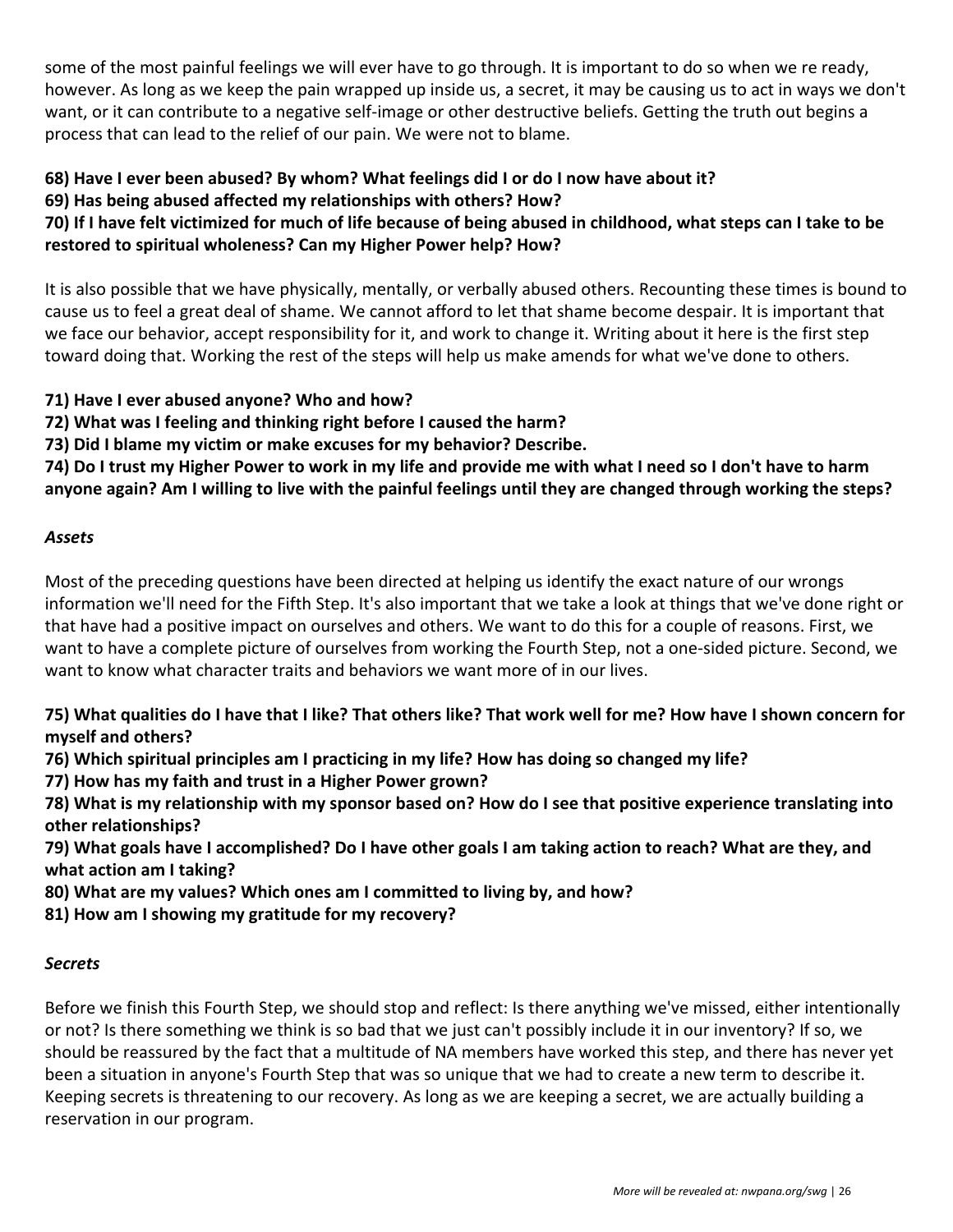#### **82) Are there any secrets that I haven't written about yet? What are they?**

Another question we should ask ourselves now is, is there anything in this inventory that is either an exaggeration of what actually happened or something that's not true at all? Almost all of us came to NA and had trouble separating fact from fiction in our own lives. Most of us had accumulated "war stories" that were so embroidered, they may have contained only a fraction of truth. We made them up because we wanted to impress people. We didn't think we had anything to feel good about that was true, so we made up lies in an attempt to build ourselves up. But we don't have to do that anymore. We're building true self-worth in the process of working Step Four, not false self-worth based on some phony image. Now is the time to tell the truth about ourselves.

#### **83) Is there anything in this inventory that isn't true, or are there any stories I've told over and over again that aren't true?**

#### *Moving on*

Finishing a Fourth Step is many things - maybe a letdown, maybe exhilarating, maybe uncomfortable. However we feel otherwise, we should definitely feel good about what we've accomplished. The work we've done in this step will provide the foundation for the work we'll do in Steps Five through Nine. Now is the time to contact our sponsor and make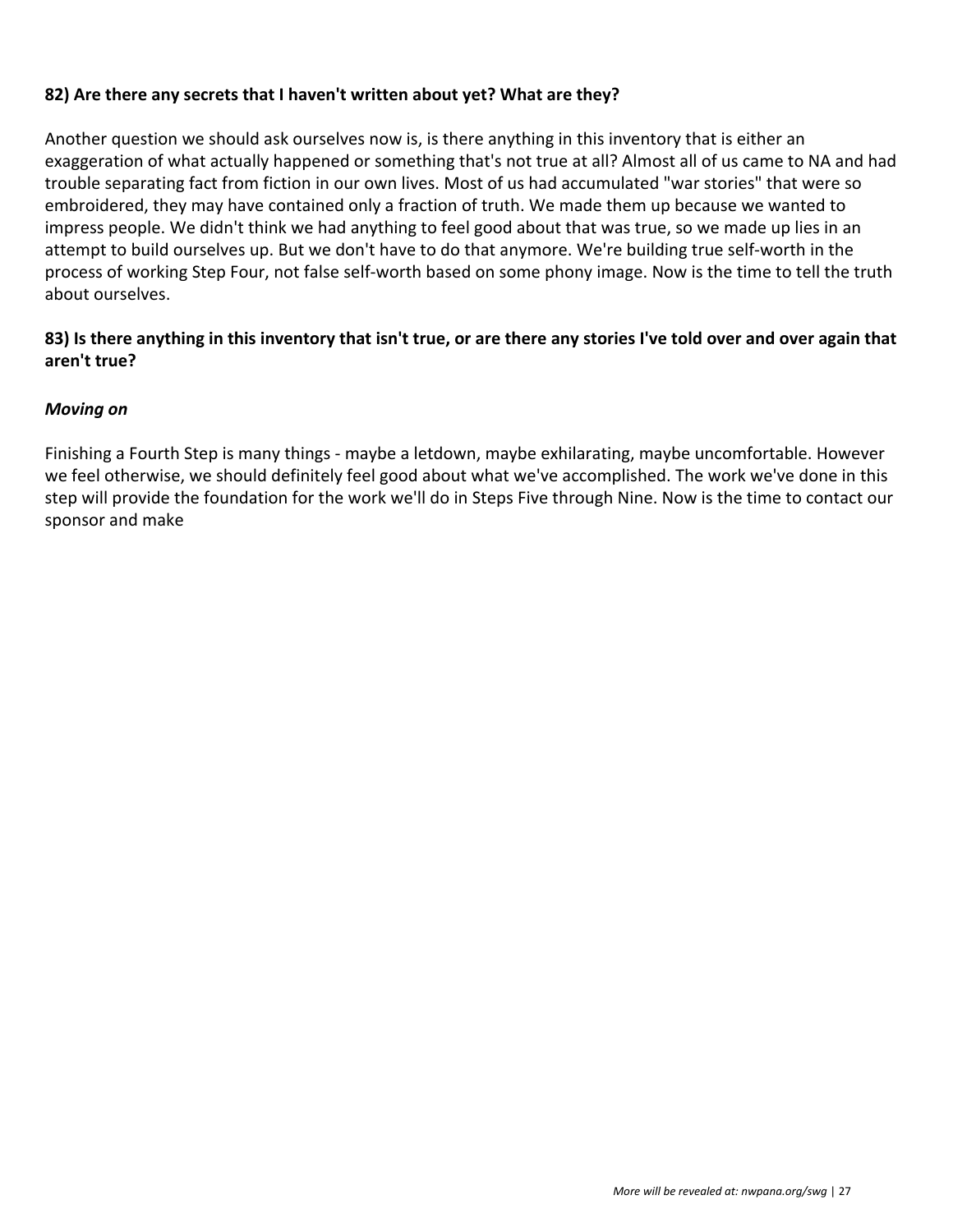Open-mindedness is our bridge to the experience of others. It is the passage way out of loneliness into the life of the Spirit.

# *Step Five*

*"We admitted to God, to ourselves, and to another human being the exact nature of our wrongs."*

Our Basic Text tells us that "Step Five is not simply a reading of Step Four." Yet we know that reading our Fourth Step to another human being is certainly part of Step Five. So what's the rest, the part that's more than simply a reading? It's the admission we make-to God, to ourselves, and to another human being-that brings about the spiritual growth connected with this step. We've had some experience with making admissions already. We've admitted we have a disease; we've admitted we need help; we've admitted there's a Power that could help us. Drawing on our experience with these admissions will help us in Step Five. Many of us finished our Fourth Step with a sense of relief, thinking that the really hard part was over, only to realize that we still had the Fifth Step to do. That's when the fear set in. Some of us were afraid that our sponsor would reject or judge us. Others hesitated because we didn't want to bother our sponsor with so much. We weren't sure we trusted our sponsor to keep our secrets. We may have been concerned about what the inventory might reveal. There might be something hidden from us that our sponsor would spot immediately - and it probably wouldn't be anything good. Some of us were afraid of having to re-feel old feelings, and wondered if there was really any benefit to stirring up the past. Some of us felt that as long as we hadn't actually spoken our inventories out loud, the contents wouldn't be quite real. If we consider all our feelings about the Fifth Step, we may find that we are also motivated to continue this process by a desire for more recovery. We think about the people we know who have worked this step. We're struck by their genuineness and by their ability to connect with others. They aren't always talking about themselves. They're asking about others, and they're truly interested in knowing the answer. And if we ask them how they learned so much about relationships with others, they'll probably tell us that they began learning when they worked Step Five. Many of us, having worked the Fourth and Fifth Steps before, knew that this process always resulted in change-in other words, we'd have to stop behaving the same old way! We may not have been entirely sure we wanted that. On the other hand, many of us knew we had to change, but were afraid we couldn't. Two things we need to begin working Step Five are courage and a sense of trust in the process of recovery. If we have both these things, we'll be able to work through more specific fears and go through with the admissions we need to make in this step.

#### *Facing fears*

Any of the fears we've talked about here might be ours, or we might have other fears that plague us. It's essential that we know what our fears are and move forward in spite of them so that we're able to continue with our recovery.

#### **1) What reservations do I have about working the Fifth Step? 2) Do I have any fears at this point? What are they?**

No matter what our fears stem from, most of our members have done pretty much the same things to deal with them: We pray for courage and willingness, read the section from It Works: How and Why on the Fifth Step, and seek reassurance from other members. Many of us have had the experience of going to step study meetings and finding that, coincidentally, the topic always seems to be Step Four or Five. If we make the effort to share what we're going through, we're sure to get the support we need from other members. Calling upon the spiritual resources we have developed through working the previous steps will allow us to proceed with our Fifth Step.

**3) What am I doing to work through my fears about doing a Fifth Step?**

**4) How has working the first four steps prepared me to work the Fifth Step?**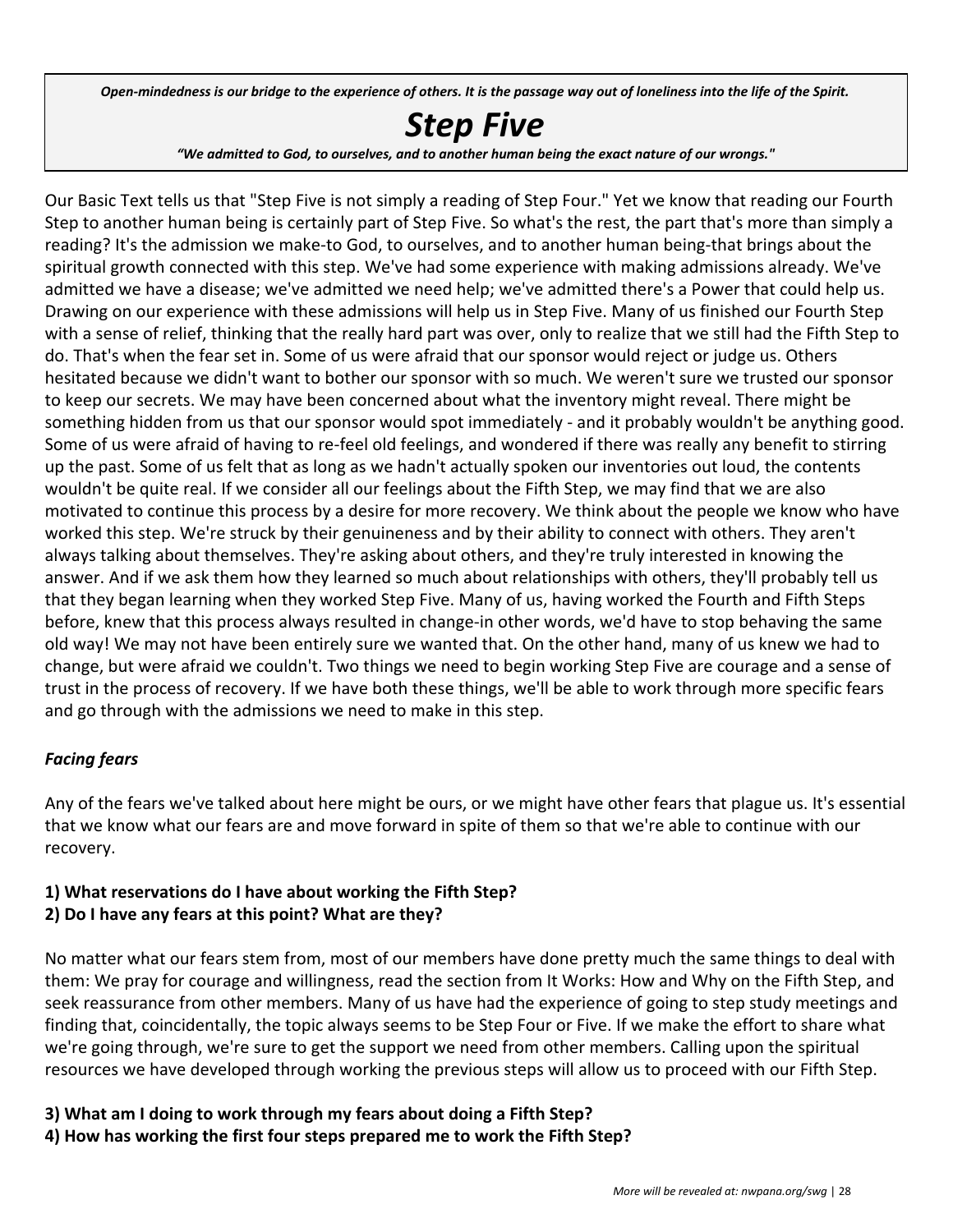#### *Admitted to God*

The chapter on Step Five in It Works: How and Why answers the question about why we must admit the exact nature of our wrongs to God in addition to admitting them to ourselves and another human being. In NA, we experience a way of life where the spiritual meets the everyday, where the ordinary meets the extraordinary. When we admit the exact nature of our wrongs to the God of our understanding, our admission becomes more meaningful. How we make our admission to the God of our understanding depends on the specifics of our understanding. Some make a formal admission to God apart from the admissions we make to ourselves and another human being. Others acknowledge or invite the presence of a Higher Power in some way before going over the inventory with their sponsor. Those of us whose Higher Power is the spiritual principles of recovery or the power of the NA Fellowship may have to explore different methods of working this portion of the Fifth Step. Our sponsor can help with this process. Whatever we do is okay as long as we are aware that we are also making our admission to a Higher Power.

#### **5) How will I include the God of my understanding in my Fifth Step? 6) How is my Third Step decision reaffirmed by working the Fifth Step?**

#### *To ourselves*

When we were using, most of us probably had people telling us we had a drug problem and should get some help. Their comments didn't really matter to us. Or even if they did matter, it wasn't enough to stop us from using. Not until we admitted our addiction to ourselves and surrendered to the NA program were we able to stop using. It's just the same with the admission we make in the Fifth Step. We can have everyone from our spouse to our employer to our sponsor telling us what we're doing that's working against us, but until we admit to our own innermost selves the exact nature of our wrongs, we're not likely to have the willingness or the ability to choose another way.

#### **7) Can I acknowledge and accept the exact nature of my wrongs?**

**8) How will making this admission change the direction of my life?**

#### *And to another human being*

As addicts, one of the biggest problems we have is telling the difference between our responsibility and the responsibilities of others. We blame ourselves for catastrophes over which we have no control. Conversely, we're often in complete denial about how we have hurt ourselves and others. We overdramatize minor troubles, and we shrug off major problems we really should be taking a look at. If were not sure what the exact nature of our wrongs is when we begin our Fifth Step, we'll know by the time we finish-because of making our admissions to another human being. What we can't see, our listener can, and he or she will help us sort out what we need to accept as our responsibility and what we don't. Most of us asked someone to be our sponsor before we began formally working the steps, and have been developing a relationship with that person ever since. For most of us, our sponsor will be the "another human being" we choose to hear our Fifth Step He or she will help us separate the things that were not our responsibility from the things that were. The relationship we have been building with our sponsor will give us the trust we need to have in him or her. The therapeutic value of one addict helping another is often powerfully demonstrated when our sponsor shares details from his or her own inventory as we share ours. This goes a long way toward reassuring us that we are not unique. The trust we must have in the person who is to hear our Fifth Step goes beyond simply being assured that he or she will keep our confidences. We need to trust that our listener can respond appropriately to what we are sharing. One of the primary reasons that so many of us find ourselves choosing our sponsor as the person who will listen to our Fifth Step is because he or she understands what we're doing and therefore knows just what kind of support we need during this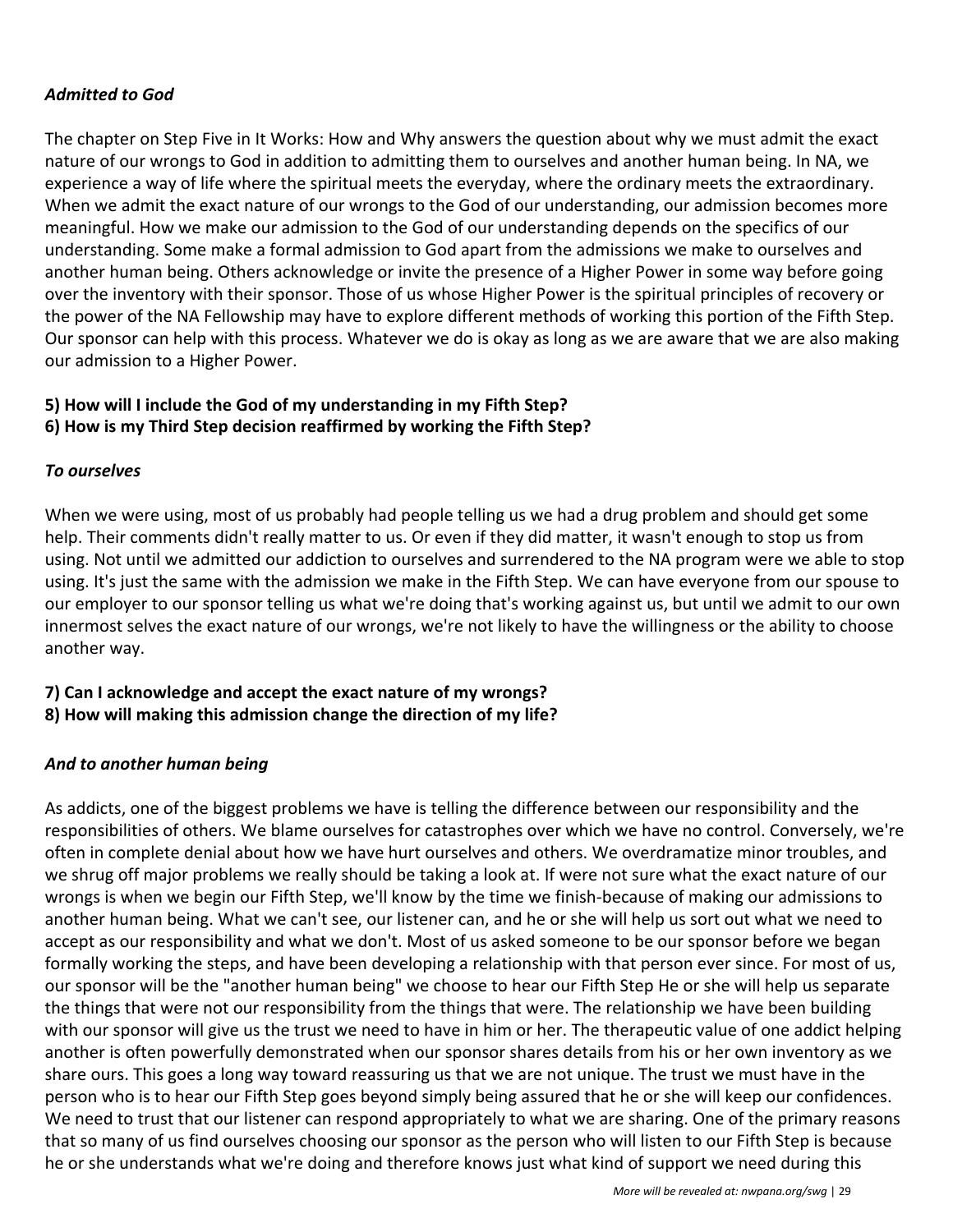process. Also, if our sponsor is our listener, it will help promote continuity when we work the following steps. Still, if for any reason we choose someone else to hear our Fifth Step admission, his or her "qualifications" are the same ones we would look for in our sponsor: an ability to be supportive without minimizing our responsibility, someone who can provide a steadying influence if we begin to feel overwhelmed during our Fifth Step - in short, someone with compassion, integrity, and insight.

#### **9) What qualities does my listener have that are attractive to me? 10) How will his or her possession of these qualities help me make my admissions more effectively?**

For most of us, developing an honest relationship is something new. We're very good at running away from relationships the first time someone tells us a painful truth. We're also good at having polite, distant interactions with no real depth. The Fifth Step helps us to develop honest relationships. We tell the truth about who we are then, the hard part: we listen to the response. Most of us have been terrified of having a relationship like this. The Fifth Step gives us a unique opportunity to try such a relationship in a safe context. We can be pretty much assured that we won't be judged.

#### **11) Am I willing to trust the person who is to hear my Fifth Step?**

- **12) What do I expect from that person?**
- **13) How will working the Fifth Step help me begin to develop new ways of having relationships?**

#### *The exact nature of our wrongs*

Another way to ensure that our Fifth Step is "not simply a reading of Step Four" is to focus on what we are supposed to be admitting: the exact nature of our wrongs. There is a diversity of experience in our fellowship about what, precisely, is "the exact nature of our wrongs. Most of us agree that, in working Step Five, we should be focusing our attention on what's behind the patterns of our addiction and the reasons we acted out in the ways we did. Identifying the exact nature of our wrongs is often something that happens while we're sharing our inventory. Sometimes the repetition of the same type of situation will reveal the exact nature of that situation. Why do we, for example, keep choosing to involve ourselves with people who don't have our best interests at heart? Why do we keep approaching every relationship we have as though our very lives depended on having the upper hand? Why do we feel threatened by new experiences, and so keep avoiding them? Finding the common thread in our own patterns will lead us right to the exact nature of our wrongs.

At some point in this process, we will probably begin calling certain patterns of behavior our "character defects." Though it won't be until the Sixth Step that we begin an in-depth examination of how each one of our defects plays a role in keeping us sick, it certainly won't hurt to allow this knowledge to begin forming in us now.

#### **14) How does the exact nature of my wrongs differ from my actions?**

#### **15) Why do I need to admit the exact nature of my wrongs, and not just the wrongs themselves?**

#### *Spiritual principles*

In the Fifth Step, we will focus on trust, courage, self-honesty, and commitment.

Practicing the spiritual principle of trust is essential if we are to get through the Fifth Step. As mentioned above, we will probably have some experience with our sponsor that allows us to trust him or her enough to go ahead with this step; but what about the more profound issues that arise when we wonder if working this step will really do any good? We have to trust a process as well as another person. The connection between the Fifth Step and our spiritual development isn't always clear to us. This doesn't mean that the connection is any less real, but it may make it harder for us to trust the process.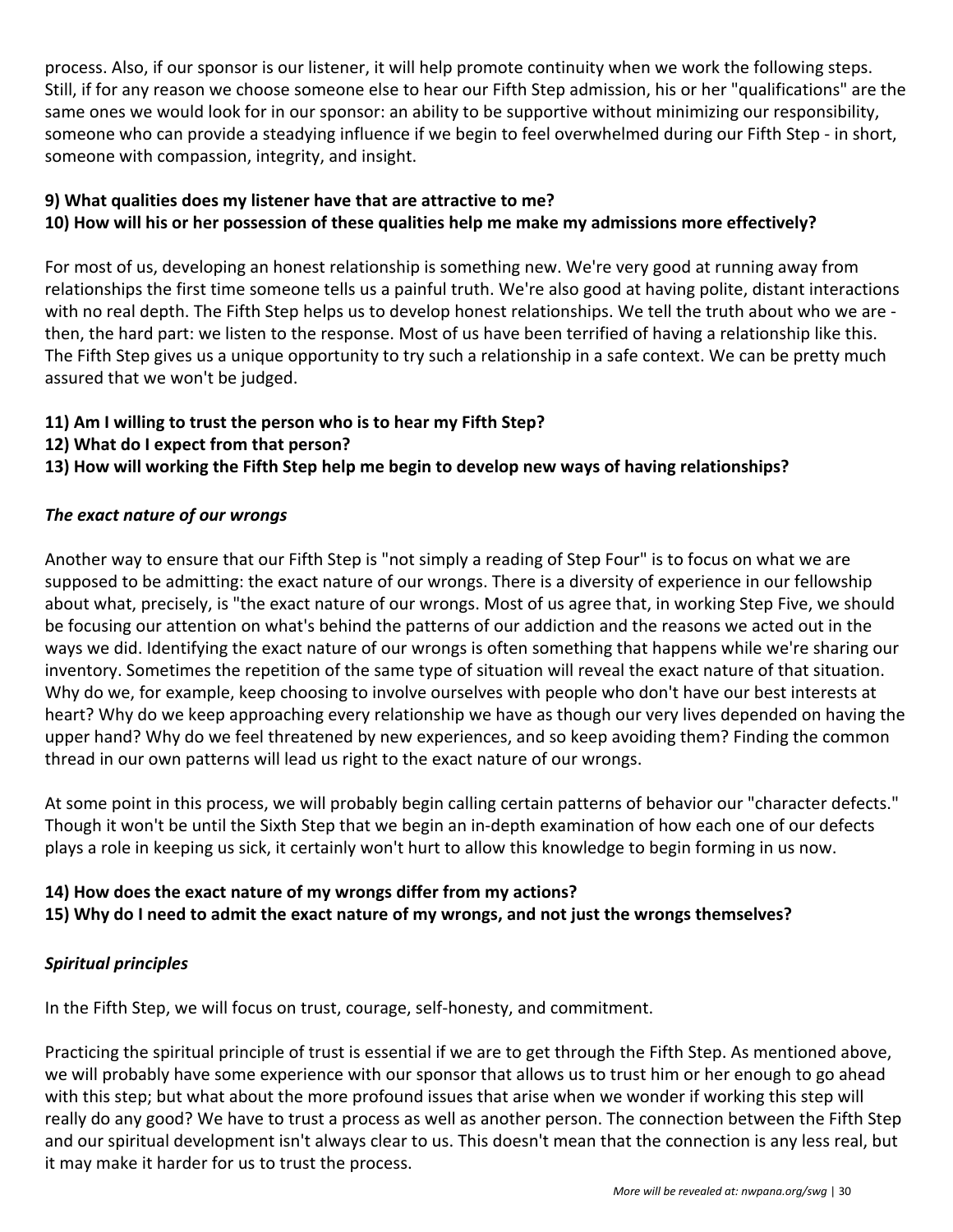#### **16) Do I believe that working the Fifth Step will somehow make my life better? How?**

Courage is one principle we'll have to practice just to get started on this step. We'll probably need to continue drawing on our courage periodically throughout our work on this step. When we replace the phone on its hook just as we are about to call our sponsor for an appointment to make our admissions, we're feeling fear and we need to practice courage. When we're sharing our inventory and we see a paragraph that we just can't tell anyone about, we need to face that moment of fear with courage and go ahead with sharing all of our inventory. When we've just shared something excruciatingly painful, and our feelings of vulnerability are so overwhelming that we want to shut down before we hear what our sponsor has to say, we're at a defining moment in our recovery and we need to choose the courageous path. Doing so will influence the future course of our lives. Each time we feel fear, we remind ourselves that giving in to it has rarely had anything but negative consequences in our lives, and doing so this time won't be any different. Such a reminder should be sufficient to motivate us to gather our courage.

#### **17) What are some of the ways in which I can find the courage I need to work this step? 18) How does practicing the principle of courage in working this step affect my whole recovery? 19) Have I set a time and place for my Fifth Step? When and where?**

Practicing the principle of self-honesty is essential when we admit to ourselves the exact nature of our wrongs. Just as we mustn't disassociate ourselves from our emotions simply because we're afraid of our listener's response, so we can't afford to shut down our own reactions. We must allow ourselves to experience the natural and human reaction to the subject under discussion: our lives as addicts. Our lives have been sad. We've missed out on a lot because of our addiction. We've hurt people we loved because of our addiction. These realizations are painful. However, if we pay close attention, we'll probably recognize another feeling that's beginning to form in the wake of the pain: hope.

We've finally stopped using over our feelings, running away from our feelings, and shutting down because of our feelings; now, for the first time, we have a chance to walk through our feelings, even the painful ones, with courage. Doing so will, in the long run, make us feel better about ourselves. This is one of the paradoxes that we often find in recovery. What begins in pain ends in joy and serenity.

### **20) How have I avoided self-honesty in the past? What am I doing to practice it now?**

**21) How is a more realistic view of myself connected to humility?**

**22) How does practicing the principle of self-honesty help me accept myself?**

The principle of commitment is demonstrated by the action we take in this step. Many of us have made so-called "commitments" in our lives, commitments to which we had no intention of sticking to in tough times; our "commitments" were made solely for the sake of convenience. With each step we've taken in the program of NA, we've deepened our real, practical commitment to the program. Getting a sponsor, working the steps, finding a home group and going to its meetings - each one of these actions demonstrates that we're committed to our recovery in a practical, meaningful way.

#### **23) How does sharing my inventory with my sponsor further my commitment to the NA program?**

#### *Moving on*

One of the many benefits we get from working Step Five is a sense of self-acceptance. We clearly recognize who we are today, and accept ourselves without reservation. Just because we're lacking in certain areas doesn't mean we're worthless. We begin to see that we have both assets and defects. We're capable of great good - and of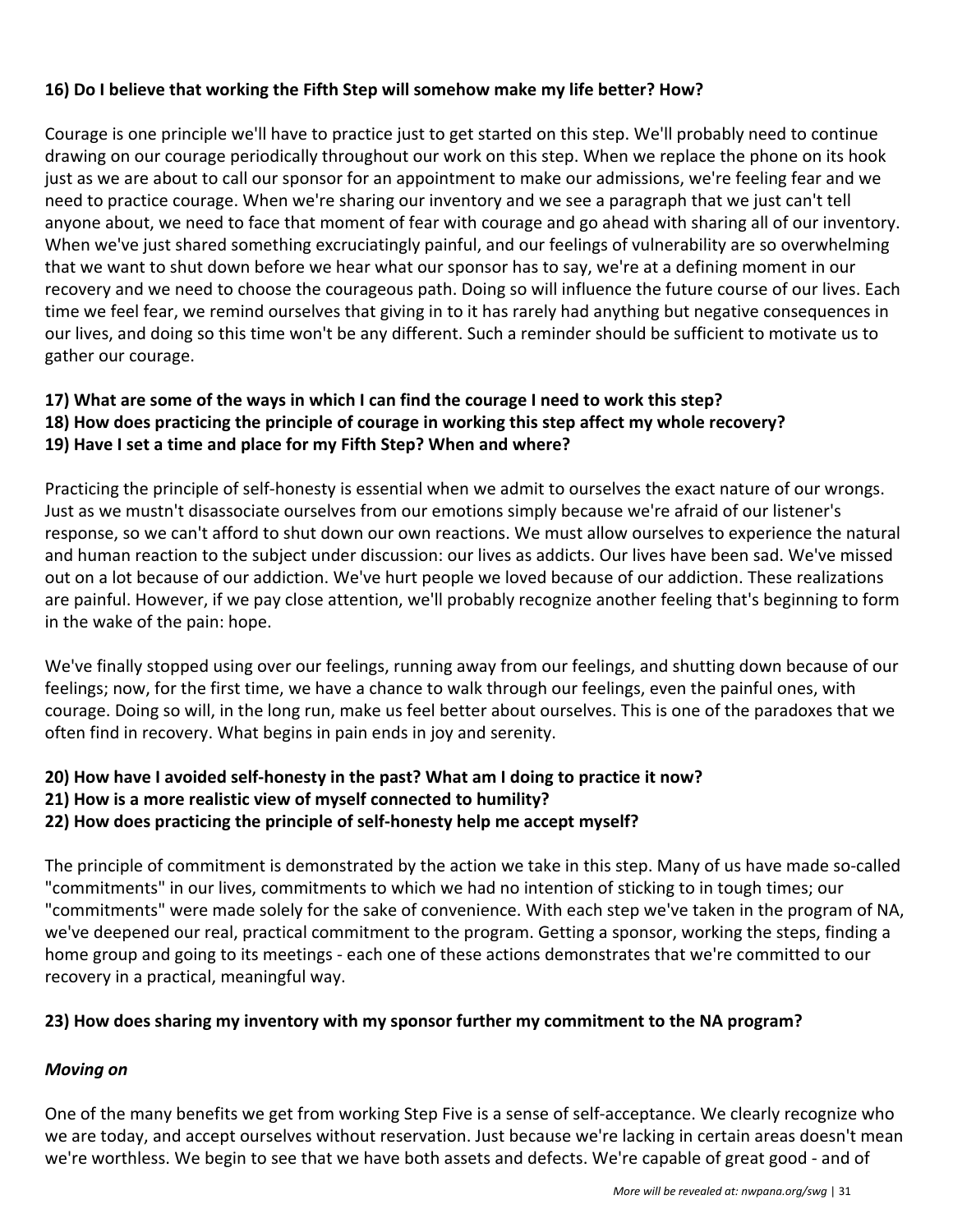inflicting great harm. There are aspects of our personalities that make us very special. Our experiences, even the negative ones, have often contributed to the development of the very best parts of us. For the first time, we're able to acknowledge that we're okay just as we are, right at this moment. But accepting ourselves as we are today doesn't mean we can relax and stop striving for improvement. True self-acceptance includes accepting what we're lacking. It wouldn't be self-acceptance if we believed we had no further growing to do - it would be denial. So we acknowledge what we're lacking, and we make a commitment to work on it. If we want to be more compassionate, we work on it by practicing the principle of compassion. If we want to be better educated, we take the time to learn. If we want to have more friends, we take the time to develop our relationships.

#### **24) How has working Step Five increased my humility and self-acceptance?**

As we finish Step Five, we may feel a sense of relief; we've unburdened ourselves by sharing what we previously had put a lot of energy into hiding or suppressing. It is true that our "defects... die in the light of exposure." Exposure to the light brings a sense of freedom that we feel no matter what the outer circumstances of our lives may be like. All of our relationships begin to change as a result of working this step. We especially need to acknowledge how much our relationship with ourselves, with a Higher Power, and with other people have changed:

- **25) How has my relationship with a Higher Power changed as a result of working the Fifth Step?**
- **26) How has my relationship with my sponsor changed as a result of working the Fifth Step?**
- **27) How has my view of myself changed as a result of working this step?**
- **28) To what extent have I developed love and compassion for myself and others?**

Along with a sense of relief, our weariness with our character defects has probably reached a peak. This will translate easily into a state of being entirely ready-just what we need to begin Step Six!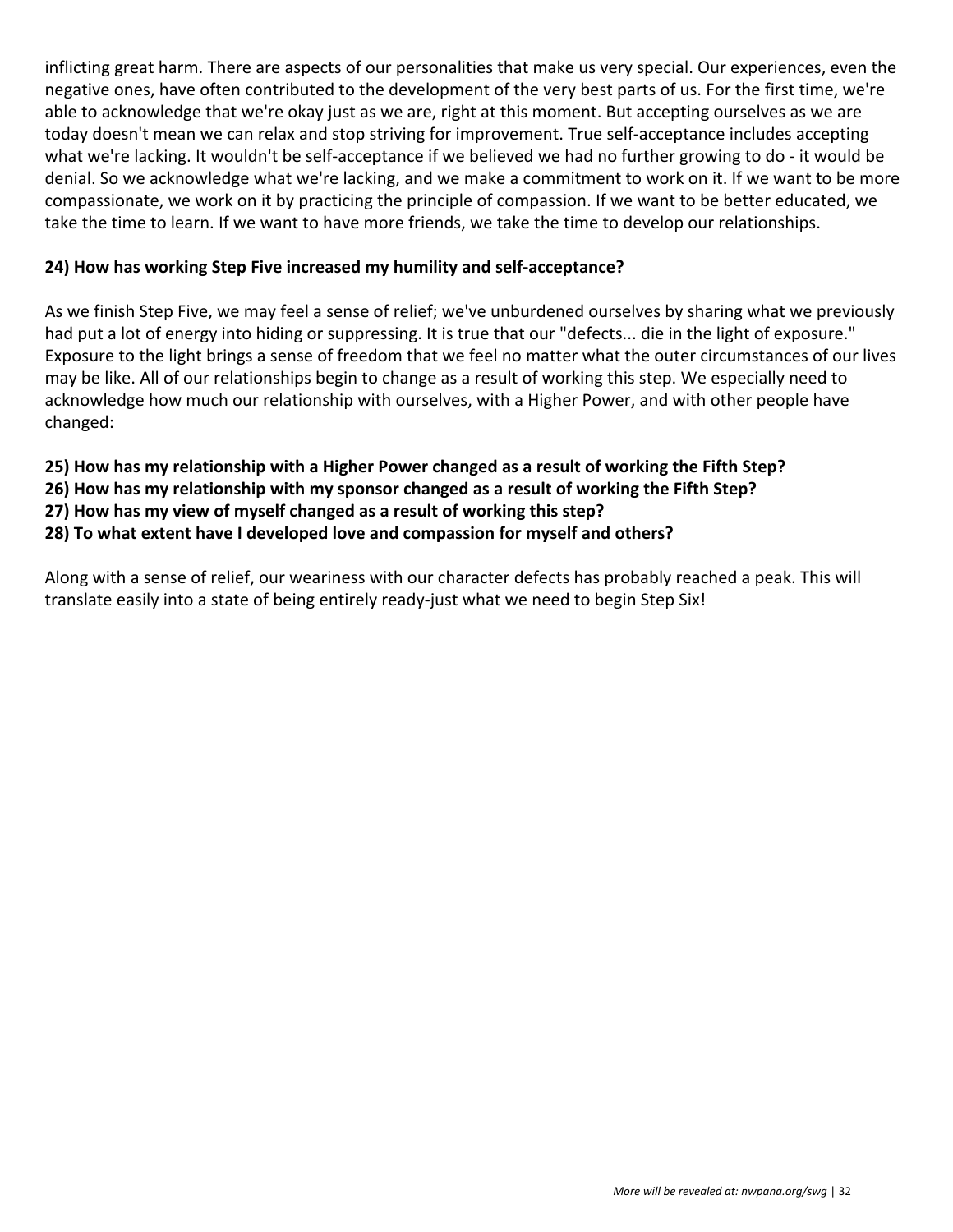Willingness to try is the beginning of doing our part. However grand or humble that might be, it is a state of readiness replacing *depression and anxiety.*

# *Step Six*

*"We were entirely ready to have God remove all these defects of character."*

We begin working Step Six full of the hope we have developed in the first five steps. If we have been thorough, we have also developed some humility. In Step Six, "humility" means that we're able to see ourselves more clearly. We've seen the exact nature of our wrongs. We've seen how we've harmed ourselves and others by acting on our defects of character. We've seen the patterns of our behavior, and we've come to understand how we are likely to act on the same defects over and over. Now we have to become entirely ready to have our defects of character removed. Becoming entirely ready won't happen in an instant. It's a long process, often taking place over the course of a whole lifetime. Immediately following an inventory, we may feel very ready indeed to have our defects removed. If we've been around awhile and are generally pretty well aware of what our defects are, and we still act on one of them, we'll naturally find that our willingness level rises. Awareness alone will never be enough to ensure our readiness, but it's the necessary first step on the path to readiness. The inventory process itself has raised our awareness about our character defects; working the Sixth Step will do so even more. To be entirely ready is to reach a spiritual state where we are not just aware of our defects; not just tired of them; not just confident that the God of our understanding will remove what should go-but all these things. In order to become entirely ready we'll need to address our fears about the Sixth Step. We'll also need to take a look at how our defects will be removed. The Sixth Step says that only a Higher Power can remove them, but what does that mean in practical terms? What is our responsibility in the Sixth Step? These questions, when reviewed with a sponsor, will help give us direction in working this step.

#### *Entirely ready for what?*

If we're new in NA and this is our first experience with the Sixth Step, many of our character defects will be so blatant that our immediate reaction will likely be one of overwhelming willingness to get rid of them. We're seeing them for the first time, in all their glory, so to speak, and we want them gone - today! Once we've gotten past our initial reaction, we'll find that we probably have at least some measure of fear or uncertainty about changing. The unknown is terrifying for almost everyone. We've had the defects we're about to let go of for a long time, probably most of our lives. We probably have some fears about what our lives will be like without these defects. Some of them may seem more like vital survival skills than defects of character. We wonder if the removal of our defects will inhibit our ability to earn a living. We may find that the idea of being a "respectable citizen" is repulsive to us. Many of us are strongly attached to an image -we're cool, we're trendy, we're outside the bounds of polite society, and we like it that way. We may be afraid that by working the Sixth Step we'll be changed into dull conformists. Some of us may think that we're nothing but defects, and wonder what will be left of us if our defects are removed. Our fears are probably vague and unformed. If we pursue them to their logical conclusion, we're sure to find that they are unfounded. In other words, if we say them out loud, we can see them for what they are.

#### **1) Are there parts of me I like, but which might be "defects"? Am I afraid I'll turn into someone I don't like if those parts of my character are removed? 2) What do I think will be removed?**

If we've had some previous experience with the Sixth Step, our character defects are nothing new. In fact, we may be feeling dismayed right now that we still have a certain defect, or we may be upset because we're looking at the same old defect in a new manifestation. For instance, we're still insecure. We may no longer run around indulging in a series of transparent attempts to convince others that we're big shots, but we still have the defect. The way we've been acting on it lately is far more subtle and far more insidious. We may have been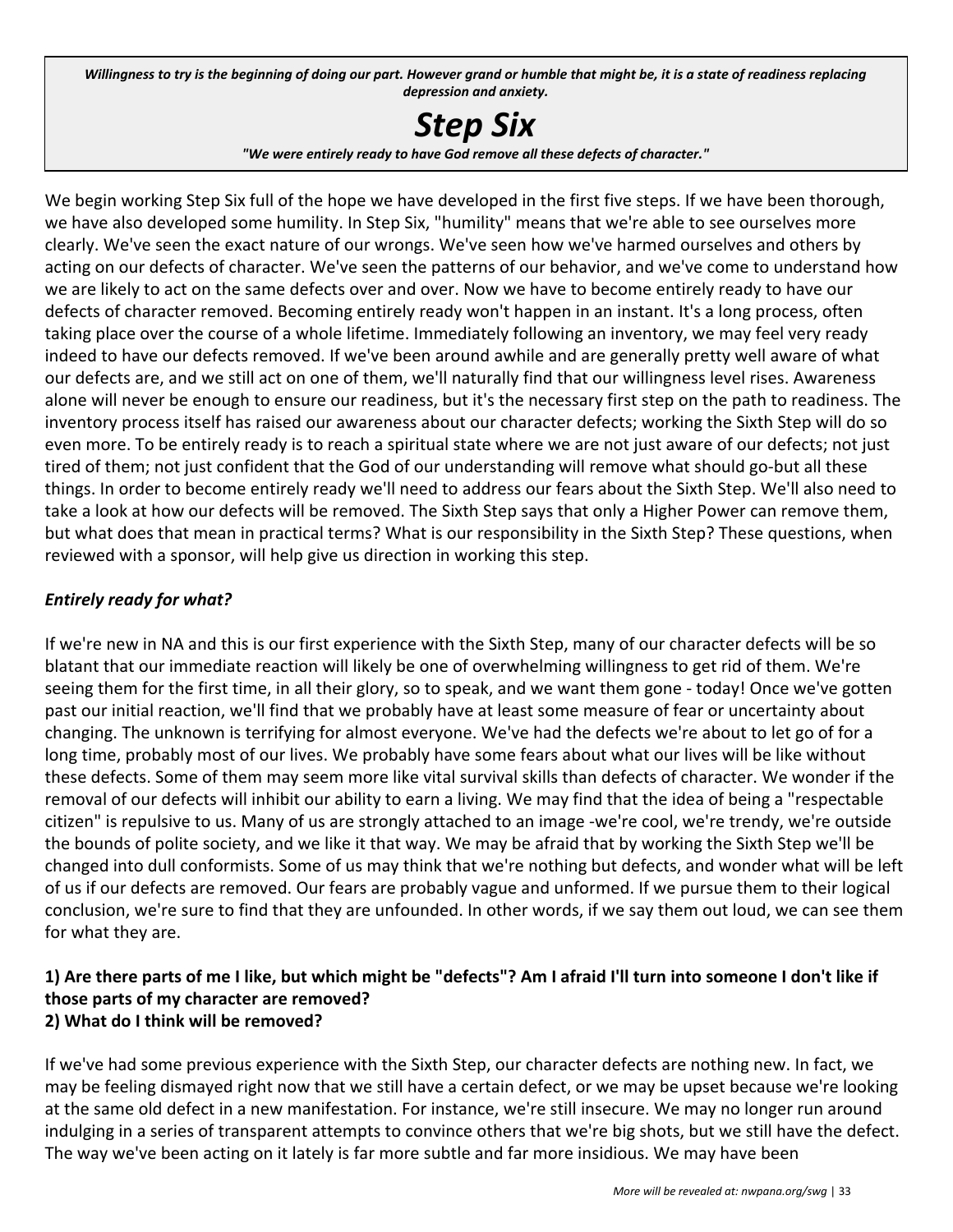unconsciously sabotaging the efforts of others so that we can look better by comparison, or trampling on someone else's desires because they don't directly serve our own needs. What's especially painful about realizations such as this in later recovery is that we've tended to think of ourselves in a better light. We're deeply ashamed of harming others. We may feel a dull fear that we're incapable of change, that one character defect or another is here to stay. We can draw some measure of comfort from the fact that we're now aware of what we've been doing and are willing to work on it. We need to maintain a sense of hope and trust that the process of recovery works even on the most firmly entrenched defects.

#### **3) Do I still believe in the process of recovery? Do I believe I can change? How have I changed so far? What defects do I no longer have to act on?**

#### **4) Do I have any defects that I think cannot be removed? What are they? Why do I think they cannot be removed?**

#### *to have God remove...*

Yes, the Sixth Step specifies that only a Power greater than ourselves can remove our defects of character. However, the extent to which most of us grasp what that actually means is directly influenced by how much experience we have with the up-and-down, on-again off-again struggle and surrender associated with Step Six.

The first thing most of us do about our character defects is decide not to have them. Unfortunately, this is futile about as effective as attempting to control our using. We may have some apparent success for a time, but our defects will eventually resurface. The problem is that our defects are part of us. We will always be subject to reverting to our worst character defects in stressful situations. What we need to do in the Sixth Step is much like what we had to do in the first two steps. We have to admit that we have been defeated by an internal force that has brought nothing but pain and degradation to our lives; then, we have to admit we need help in dealing with that force. We must completely accept the fact that we cannot remove our own shortcomings, and we must prepare ourselves to ask in the Seventh Step for God to remove them for us.

**5) How am I trying to remove or control my own character defects? What have my attempts resulted in? 6) What is the difference between being entirely ready to have God remove my defects of character and suppressing them myself?**

- **7) How am I increasing my trust in the God of my understanding by working this step?**
- **8) How does my surrender deepen in this step?**
- **9) What action can I take that shows that I am entirely ready?**

#### *Our defects of character*

Even after all the work we've done in the Fourth and Fifth Steps, we're still not entirely clear at this point about the nature of our defects of character. We're probably wondering where, precisely, our character defects end and our character begins within the complex structure of our personality. Why do we do the things we do? Is it someone's fault? When did we first feel this way? Why? How? Where? If we're not careful, we can become so self-obsessed that we lose sight of why we're working a Sixth Step. We need to focus our efforts. Our goal is to raise our awareness of our character defects so that we can become entirely ready to have them removed, not to analyze their origin or indulge in a bout of self-absorption. Our character defects are indicators of our basic nature. We are likely to find that we have the same basic nature as anyone else. We have needs, and we try to get them met. For instance, we need love. How we go about getting love is where our defects come into play If we lie, cheat, or harm others and degrade ourselves to get love, we are acting on defects. As defined in It Works: How and Why, our defects are basic human traits that have been distorted by our self-centeredness. With our sponsor's help, we need to list each defect we have, describe the ways in which we act on it, look at how it affects our lives, and, very importantly, find out what we're feeling when we practice it. Imagining what our life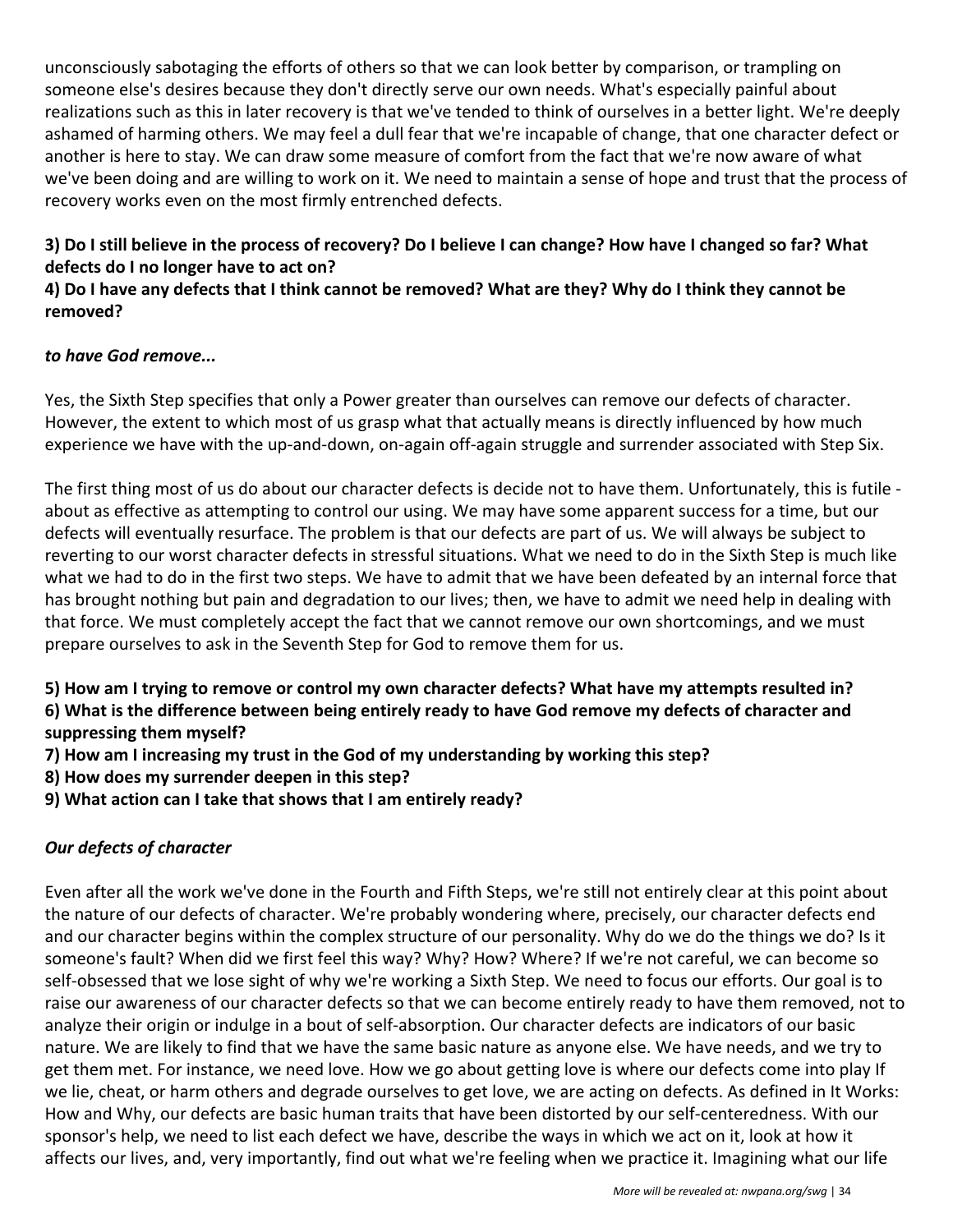would be like without each defect will help us see that we can live without them. Some of us take practical action by finding out what the opposite spiritual principle would be for each character defect.

**10) List each defect, and give a brief definition of it.**

**11) In what ways do I act on this defect?**

**12) When I act on this defect, what effect does it have on myself and others?**

**13) What feelings do I associate with this defect? Am I trying to suppress certain feelings by acting on certain defects?**

**14) What would my life be like without this behavior? Which spiritual principle can I apply instead?**

#### *Spiritual principles*

In the Sixth Step, we will focus on commitment and perseverance, willingness, faith and trust, and selfacceptance. At this point in our Sixth Step work, we should be acutely aware of our shortcomings. In fact, we're probably so aware of them that, in the course of our daily lives, we can see them coming and even stop ourselves from acting on them much of the time. At times, our awareness may fade, and we may no longer be as vigilant in watching our behavior. It takes an incredible amount of energy to monitor ourselves every second and curb every impulse to act out. We'll relax into everyday life until, all of a sudden, we'll be left feeling sick and ashamed and wondering how, after all the work we've done, we could have possibly done that again. However, we do not give up. Instead, we make a commitment to our recovery. We maintain our newly emerging principles despite our setback. We keep taking steps forward even though we've taken one or more backward. We're looking for gradual improvement, not instant faultlessness.

#### **15) How am I demonstrating my commitment to recovery today?**

#### **16) By working the first five steps, I have persevered in my recovery. Why is this quality so vital to the Sixth Step?**

Applying the spiritual principle of willingness means, very simply, that we are willing to act differently. It does not necessarily mean that we will act differently or even that we're capable of doing so. We can perhaps best illustrate this attitude by an example. Suppose we've been dishonest- with our families, with our employers, with our friends - in many ways, ranging from the minor to the severe. While it may seem better to become willing in "layers," focusing our willingness on the worst or most destructive forms of dishonesty first, this step says that we were entirely ready to have all our defects removed. That means being willing never to be dishonest again, even in a minor way. This may seem like more than we can expect of ourselves, but we only have to do it for today. It's hard to have this kind of willingness, especially when the apparent consequences for mild dishonesty aren't so severe. We may be aware that we're not being entirely honest, but we think we're not hurting anyone and we're getting away with it, so why be concerned about it? But it's this kind of thinking that has perhaps the most severe spiritual consequences. It may turn out that no one is obviously harmed by our dishonesty, and that no one ever finds out, but the dishonesty reverberates in our spirits from then on. Even if we're not consciously aware of it, even if we sleep just fine at night, the result of acting on a defect when we have the ability not to is an impairment of our spiritual growth. If we continue being unwilling, we'll eventually paralyze our spiritual growth.

#### **17) Am I willing to have all my defects of character removed at this time? If not, why not? 18) What have I done to show my willingness today?**

The amount of willingness we have to develop in this step requires a corresponding amount of faith and trust. We have to believe that a Higher Power is going to work in our lives to the exact degree that's necessary. Continuing with the example of dishonesty, we have to trust that our Higher Power isn't going to remove the defect of dishonesty from our lives to such a degree that we become brutally honest, incapable of remaining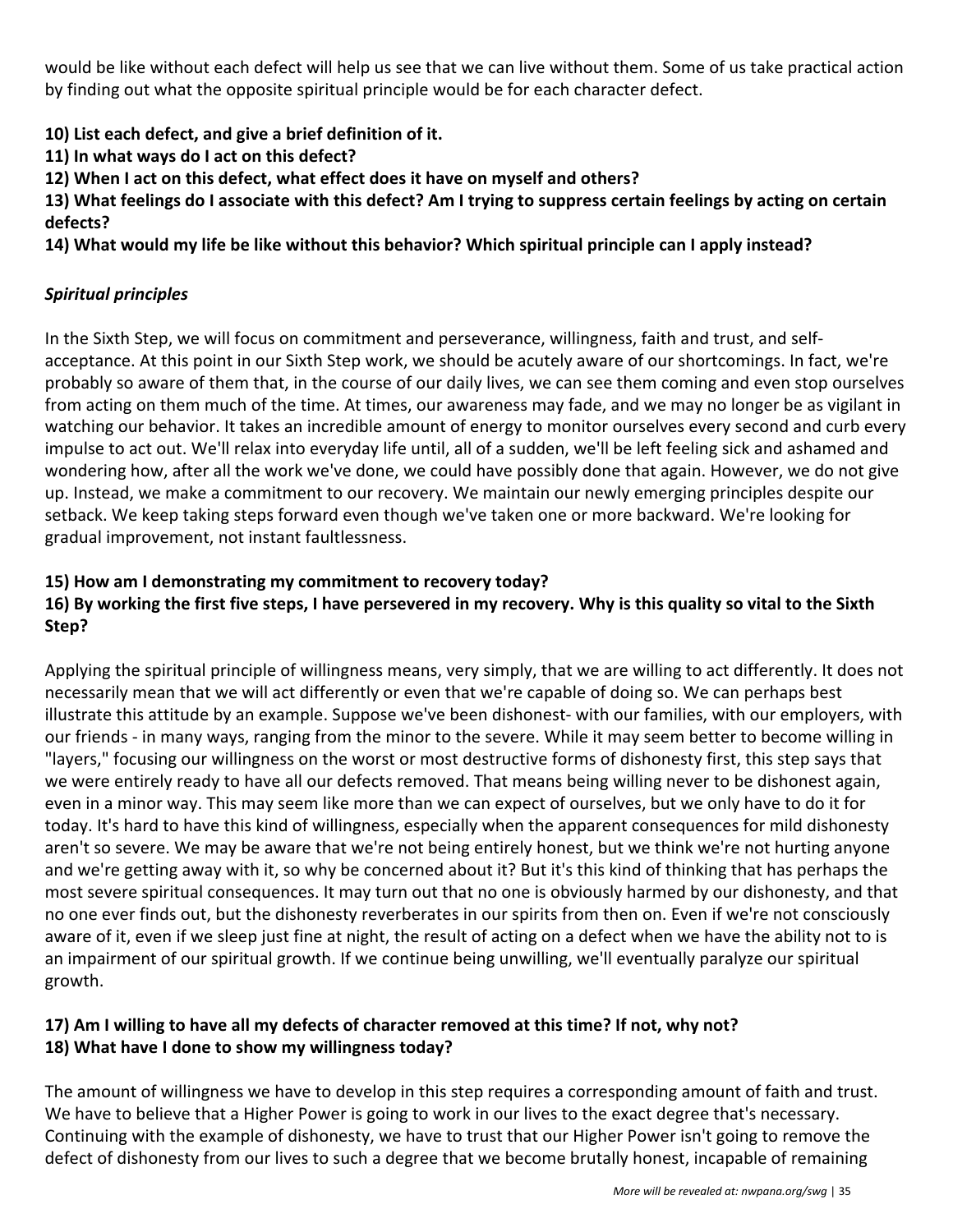silent even when speaking the truth would hurt someone. As long as we get out of the way so that God can work in our lives, we'll experience the exact degree of spiritual growth we need.

#### **19) To what degree is my fear of what I will become still present? Has it diminished since I began working this step?**

#### **20) How am I increasing my trust in the God of my understanding by working this step?**

With words like "entirely" and "all" playing such a prominent role in this step, it's easy to become overly self-critical and perfectionistic. We need to remember that even though our willingness must be complete, we're not going to become perfect-not today, not ever. When we act out on a defect against our will, we need to practice the principle of self-acceptance. We need to accept that while we're still capable of acting out, we're also still willing to change; with that acknowledgment, we renew our commitment to be changed. We've grown exactly as much as we were supposed to for today, and if we were perfect, we would have no further need to grow.

#### **21) Do I accept myself today? What do I like about myself? What has changed since I've been working the steps?**

#### *Moving on*

We may have had fleeting glimpses in the past of what we could become - maybe during childhood, maybe during our active addiction. We probably thought either that life didn't put us in a place where we could become what we dreamed of, or that we were just innately incapable of rising to a higher place. We may once have dreamed of money, or status, or position. In the spiritual program of Narcotics Anonymous, we're more concerned with spiritual growth. We want to think about qualities we wish we had, or about other people we know in recovery who have qualities we wish to emulate. As we work this step, we begin developing a vision of the person we'd like to become. If we have been selfish, we probably have a vision of becoming selfless, maybe by helping another addict find recovery or by some other act of selfless giving. If we've been lazy, we may see ourselves becoming productive and reaping the rewards of our efforts. If we've been dishonest, we may have a dream of the freedom that can be ours when we no longer have to spend so much time worrying about being found out. We want to get from this step a vision of ourselves and a sense of hope that we can attain that vision.

#### **22) What do I see myself doing with the qualities I wish to attain? What will I do with my career? What will I do in my spare time? What kind of parent, child, partner, or friend will I be? Be specific.**

This vision can be our inspiration. Recalling it during the times when we feel despair, or when it seems to be taking a long time to reach our goals, will sustain us and help us renew our willingness. Our vision is our springboard into Step Seven, where we'll ask the God of our understanding to remove our shortcomings.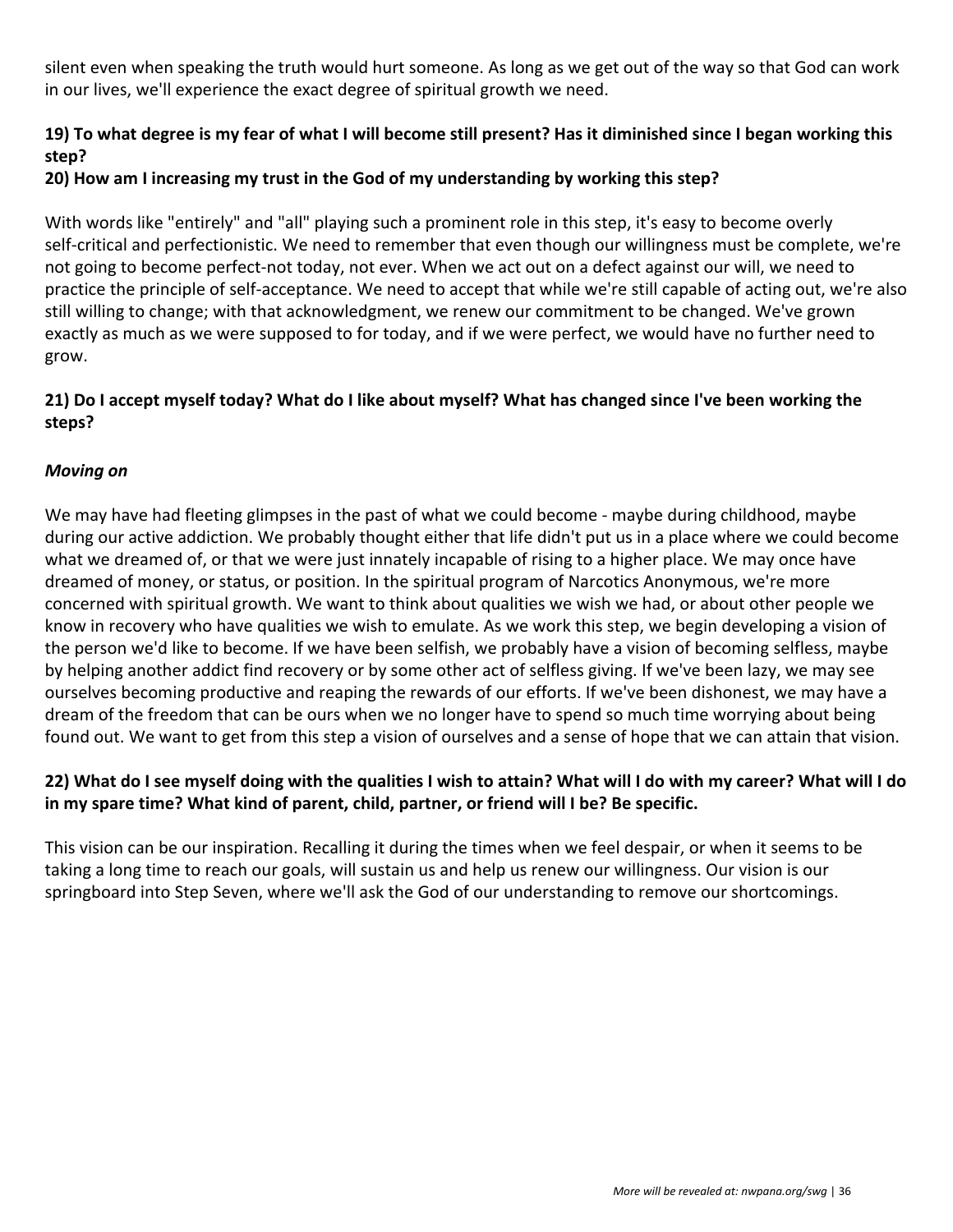Faith is the evidence of our trust in God. True faith is the result of surrender coupled with experience that God can and will do for us if we ask *for help.*



Though each of the Twelve Steps is a separate process unto itself, they all blend together to some degree as their parts interact with one another - aspects of Step One fusing into Step Two, components of Step Four meshing into the following steps. Perhaps the finest line between two steps is the one between Steps Six and Seven. At first glance, Step Seven may seem almost an afterthought to Step Six. We spent a great deal of time and effort raising our awareness of our character defects in Step Six and getting to the point where we were entirely ready to have them removed; now all we need to do is ask, right? Not exactly. There's much more to this step than just filing a request with our Higher Power and waiting for a response. There's spiritual preparation. There's the need to develop an understanding about what "humbly" means in this context. There's the need to find a way of asking that fits into our individual spiritual paths. And there's the need to practice spiritual principles in the place of character defects.

#### *Preparing to work Step Seven*

We've already done much of the spiritual preparation we'll need to begin Step Seven. It's important that we draw the connection between the work we've done and the results that work has produced. The previous steps have all served to sow the seeds of humility in our spirits. In this step, those seeds take root and grow. Many of us have difficulty with the concept of humility, and while we began addressing this issue in Step Six, it merits attention in Step Seven, too. We need to understand what humility is for ~s and how its presence is revealed in our lives. We should not confuse humility with humiliation. When we are humiliated, we are ashamed; we feel worthless. Humility is almost the complete opposite of this feeling. Through working the steps, we've been stripping away layers of denial, ego, and self-centeredness. We have also been building a more positive self-image and practicing spiritual principles. Before, we couldn't see our strengths because the good, healthy part of us was hidden behind our disease. Now we can. That is humility. Some examples of how humility is often revealed may help us understand this concept. We started out in recovery with fixed ideas. Since we've been in recovery, everything we believed in the past has been challenged. We've been barraged with new ideas. For instance, if we believed we were in control, just the fact that we've wound up in NA admitting our powerlessness was probably enough to change our outlook. Because of our addiction, we failed to learn the lessons that life itself would have taught us about how much control one individual has.

Through our abstinence and the working of the first six steps, we have learned a great deal about how to live. Many of us came to NA with a certain "street" mentality. The only way we knew to get what we wanted was by approaching it indirectly and manipulating people. We didn't realize that we could just be forthright and have the same chance, if not better, of fulfilling our needs. We spent years learning to blank our facial expressions, hide our compassion, and harden ourselves. By the time we arrived in NA, we were very good at it-so good, in fact, that novice addicts were probably looking to our example the same way we looked to older addicts when we first started using. We learned to suppress all humanity and became, in many cases, completely inhuman. Removing ourselves from the arena in which such games are played exposed us to new ideas. We learned that it was okay to have feelings and to show them. We found out that the rules of the street only made sense on the street; in the real world, they were crazy and often dangerous. We became softer, more vulnerable. We no longer mistook kindness for weakness. Changing these attitudes has a dramatic effect. Oftentimes, it even changes our physical appearance. Knotted brows and jaws relax into smiles. Tears flow freely out, uncovering our drowning spirit. Many of us arrived in NA convinced that we were victims of bad luck, unfavorable circumstances, and conspiracies to thwart our good intentions. We believed we were good people, but profoundly misunderstood. We justified any harm we caused as self-defense, if we were capable of realizing that we caused harm at all.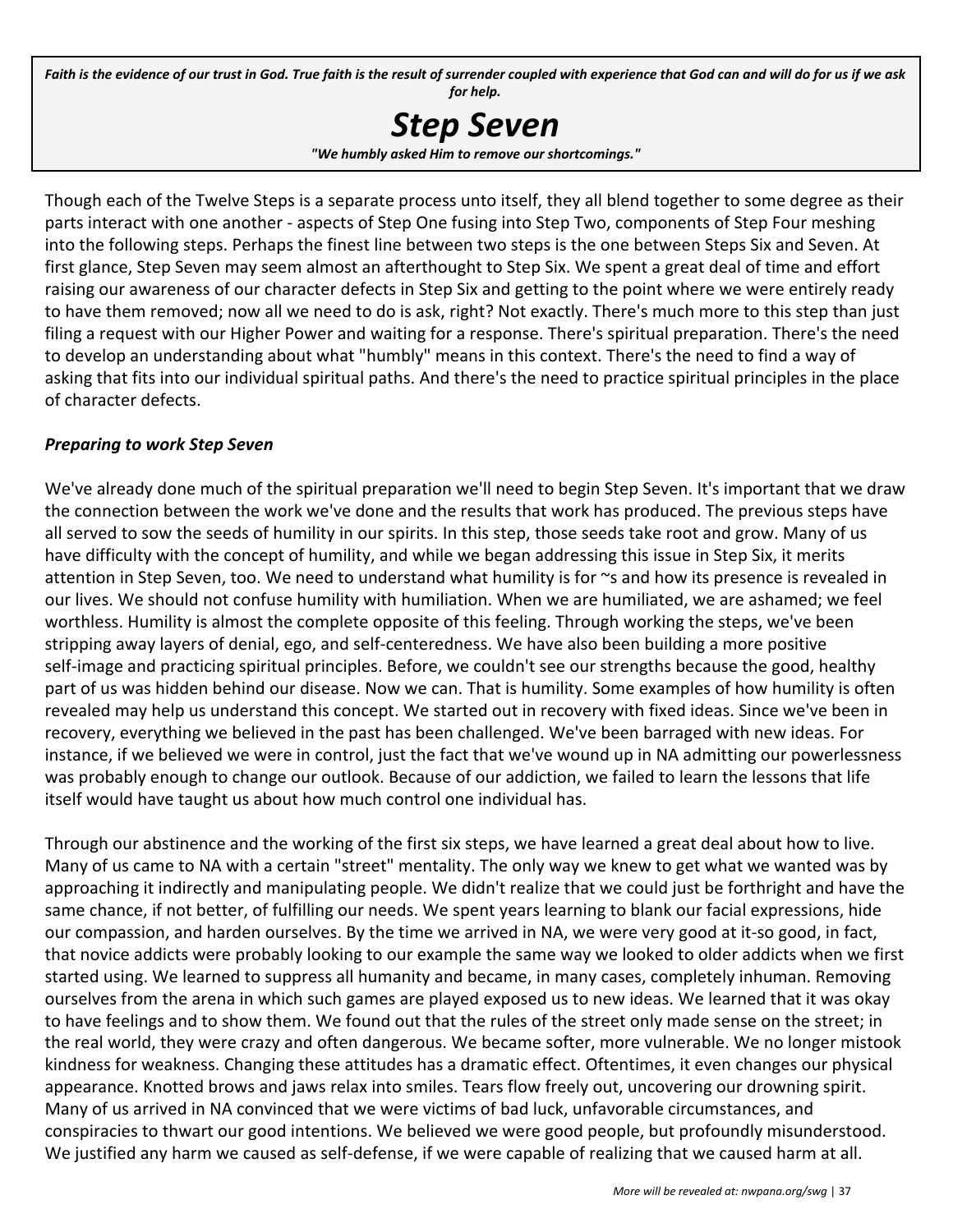Feelings of self-pity went hand-in-hand with that attitude. We reveled in our suffering, and we secretly knew that the payoff for our pain was never, ever having to look at our part in anything. But the first six steps get us to begin to do just that-we look at our part in things. Once we thought that certain situations happened to us; now we see how those situations were really created by us. We become aware of all the opportunities we've wasted. We stop blaming other people for our lot in life. We begin to see that where we've ended up has been determined mostly by the choices we've made. Humility is a sense of our own humanness. If this is our first experience with the Seventh Step, this may be the point when we first feel a sense of compassion for ourselves. It's deeply moving to realize for the first time that we're truly just human and trying our best. We make decisions, both good and bad, and hope things turn out okay. With this knowledge about who we are, we also realize that just as we're doing our best, so are other people. We feel a real connection with others, knowing that we're all subject to the same insecurities and failings and that we all have dreams for the future. Now we need to acknowledge our own humility and explore how it makes itself known in our everyday lives.

#### **1) Which of my attitudes have changed since I've been in recovery? Where has the overblown been deflated, and where has the healthy part of me been uncovered?**

**2) How does humility affect my recovery?**

#### **3) How does being aware of my own humility help when working this step?**

Our work in the previous steps has helped us build a relationship with a God of our own understanding. That work will pay off in a big way as we proceed with Step Seven. In Step Two, we first began to think about a Higher Power that could help us find recovery from our addiction. From there, we went on to make our Third Step decision to trust our Higher Power with the care of our will and lives. We called upon that Power many times to get us through Step Four, and then in the Fifth Step shared with that Power the most intimate details of our lives. In Step Six, we discovered that the God of our understanding could do more for us than just keep us clean.

#### **4) How has my understanding of a Higher Power grown in the previous steps? How has my relationship with that Power developed?**

**5) How has my work on the previous steps made me ready to work the Seventh Step?**

#### *Asking to have our shortcomings removed*

So how do we ask the God of our understanding to remove our shortcomings? The answer is likely to depend a great deal on what kind of understanding we have of God. There are many, many different ways to understand God, so many that we couldn't possibly provide examples in this guide of how each person's individual spiritual path would influence his or her Seventh Step work. Suffice it to say that our step work should reflect our own spiritual paths. As individuals, we might pick a particular personal routine or ritual as our way of asking our Higher Power to remove our shortcomings. For the purposes of this guide, we will call that prayer." The word "prayer is widely accepted in our fellowship as a description of the way we communicate with our Higher Power. The tone of asking is captured in the word "humbly." Coming from the place in ourselves that is most honest, the place that's closest to our spiritual center, we ask to have our shortcomings removed.

#### **6) How will I ask the God of my understanding to remove my shortcomings?**

#### **7) Can other recovering addicts help me figure out how I'm going to ask? Have I asked them to share their experience, strength, and hope with me? Have I asked my sponsor for guidance?**

As with any other aspect of our program, we're not going to ask just once to have our shortcomings removed. We'll ask again and again throughout our lifetimes. The way we ask is certain to change as our understanding of God changes. Nothing we do at this point locks us into one way of working the Seventh Step forever.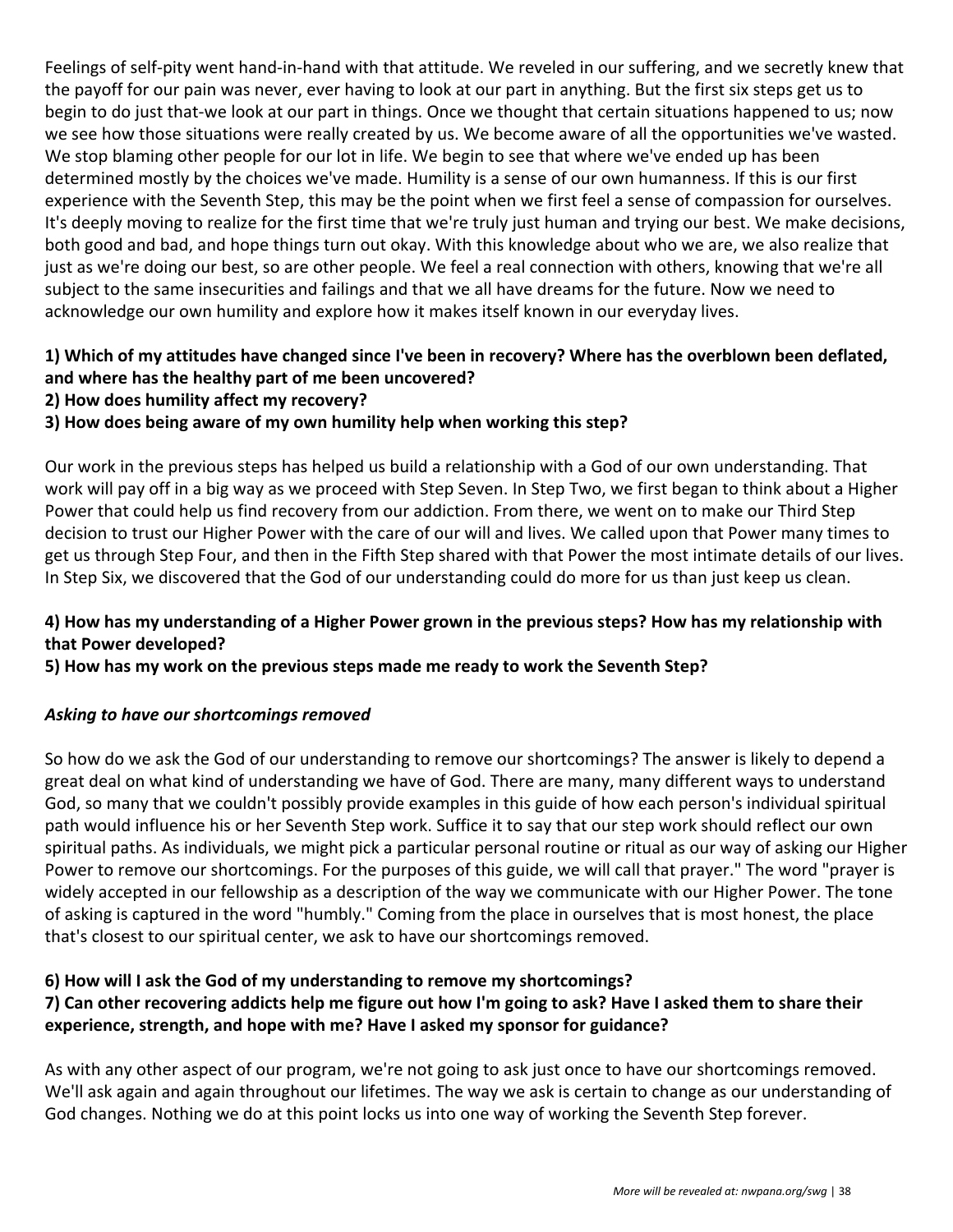#### *Getting out of the way*

Most of us realize that we probably need to do something more in this step than just pray for our shortcomings to be removed. We need to take some action that will invite the God of our understanding to work in our lives. We can't ask God to remove a shortcoming, then hang on to it with all our might. The more distance we keep between ourselves and our Higher Power, the less we will feel that Power's presence. We have to maintain the awareness of ourselves that we gained in the Sixth Step, and add to it an awareness of God working in our lives.

#### **8) How does the spiritual principle of surrender apply to getting out of the way so a Higher Power can work in our lives?**

**9) What might be the benefits of allowing a Higher Power to work in my life? 10) How do I feel, knowing that a Higher Power is caring for me and working in my life?**

#### *Spiritual principles*

In the Seventh Step, we will focus on surrender, trust and faith, patience, and humility. In the Seventh Step, we take our surrender to a deeper level. What began in Step One with an acknowledgment of our addiction now includes an acknowledgment of the shortcomings that go along with our addiction. We also take our Second Step surrender to a deeper level. We come to believe that our Higher Power can do more than help us stay clean. We look to that Power to relieve us of our shortcomings as well. As time goes by, we place more and more of our trust in a Higher Power and in the process of recovery.

#### **11) Have I accepted my powerlessness over my shortcomings as well as my addiction? Expand on this. 12) How has my surrender deepened?**

The spiritual principles of trust and faith are central to the Seventh Step. We must be sure enough of our Higher Power to trust that Power with our shortcomings. We have to believe our Higher Power is going to do something with them, or how can we ask with any faith that they be removed? We must avoid any tendency to keep score of how we think God's doing in removing our defects. It's not too hard to see where this kind of thinking can lead if we find we still have certain character defects after some arbitrary amount of time has passed. Instead, we focus on the action we must take in this step: humbly asking, practicing spiritual principles, and getting out of God's way. The results of the Seventh Step may not materialize immediately, but they will in time.

#### **13) Do I believe that my Higher Power will remove my shortcomings or grant me freedom from the compulsion to act on them? Do I believe that I'll be a better person as a result of working this step? 14) How does my faith in the God of my understanding become stronger as a result of working this step?**

Trust and faith alone can never carry us through a lifetime of working this step; we need to practice patience, too. Even if it's been a long time since we started asking for the removal of a shortcoming, we still must be patient. Maybe, in fact, impatience is one of our shortcomings. We can look at the times when we have to wait as gifts - the times when we most need to practice the principle of patience. After all, one of the surest ways we progress is by rising up over the barriers we run into on our spiritual path.

#### **15) Where have I had opportunities for growth lately? What did I make of them?**

Finally, we need to maintain our awareness of the principle of humility, more than any other, as we work this step. It's fairly easy to see if we're approaching this step with humility by asking ourselves a few questions:

#### **16) Do I believe that only my Higher Power can remove my shortcomings? Or have I been trying to do it myself?**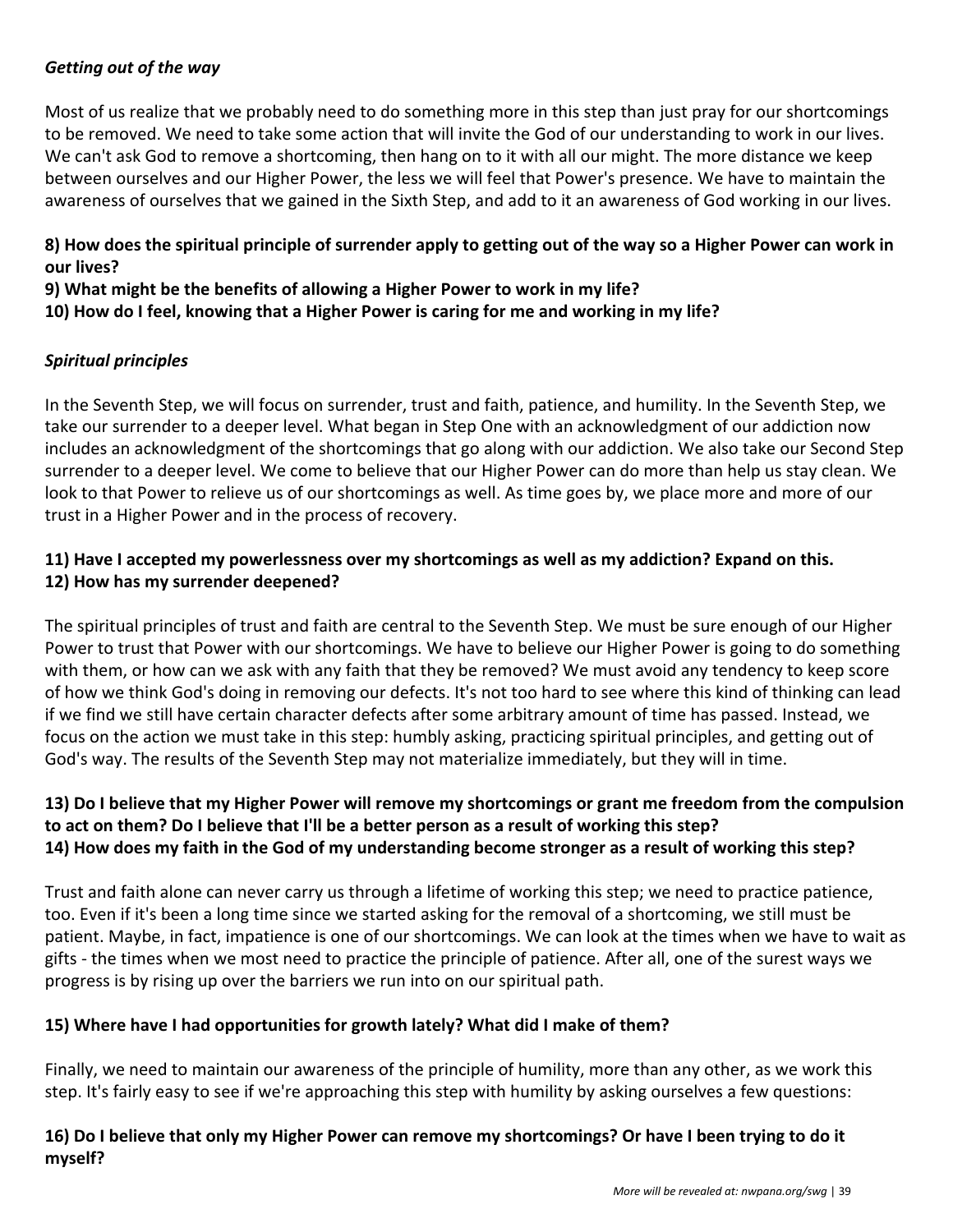**17) Have I become impatient that my shortcomings haven't been removed right away, as soon as I asked? Or am I confident that they will be removed in God's time?**

**18) Has my sense of perspective been out of proportion lately? Have I begun thinking of myself as more significant or more powerful than I really am?**

#### *Moving on*

At this point, we may wonder how we're supposed to be feeling. We've asked the God of our understanding to remove our shortcomings; we've faithfully practiced the principles of our program to the best of our ability; but we may still find ourselves acting out before we've had a chance to think, and always struggling with our defects. Sure, we're no longer using, and many of the outside circumstances of our lives have probably gotten better - our relationships are more stable, perhaps - but have we changed? Have we become better people? In time, we'll find that God has worked in our lives. We may even be startled by the level of maturity or spirituality we've demonstrated in handling a situation that in years past would have had us acting very unspiritually. One day, we'll realize that some of the ways we used to act have become as alien as spiritual principles were when we first started practicing them. After such a revelation, we may begin thinking about the person we were when we first came to NA and how little we resemble that person now.

#### **19) Have there been times when I've been able to refrain from acting on a character defect and practice a spiritual principle instead? Do I recognize this as God working in my life? 20) Which shortcomings have been removed from my life or diminished in their power over me? 21) Why does the Seventh Step foster a sense of serenity?**

We begin to live more spiritual lives. We stop thinking so much about what we're going to get, even from our recovery, and start looking at how we can contribute. The things we do to sustain and nourish our spirits become habits; we may even look forward to them. We find that we're free to choose how we want to look at any situation in our lives. We stop grumbling about small inconveniences as if they were major tragedies. We become able to hold up our heads with dignity and maintain our integrity, no matter what life presents us. As we begin to get more comfortable with our spiritual selves, our desire to heal our relationships will grow. We begin that process in Step Eight.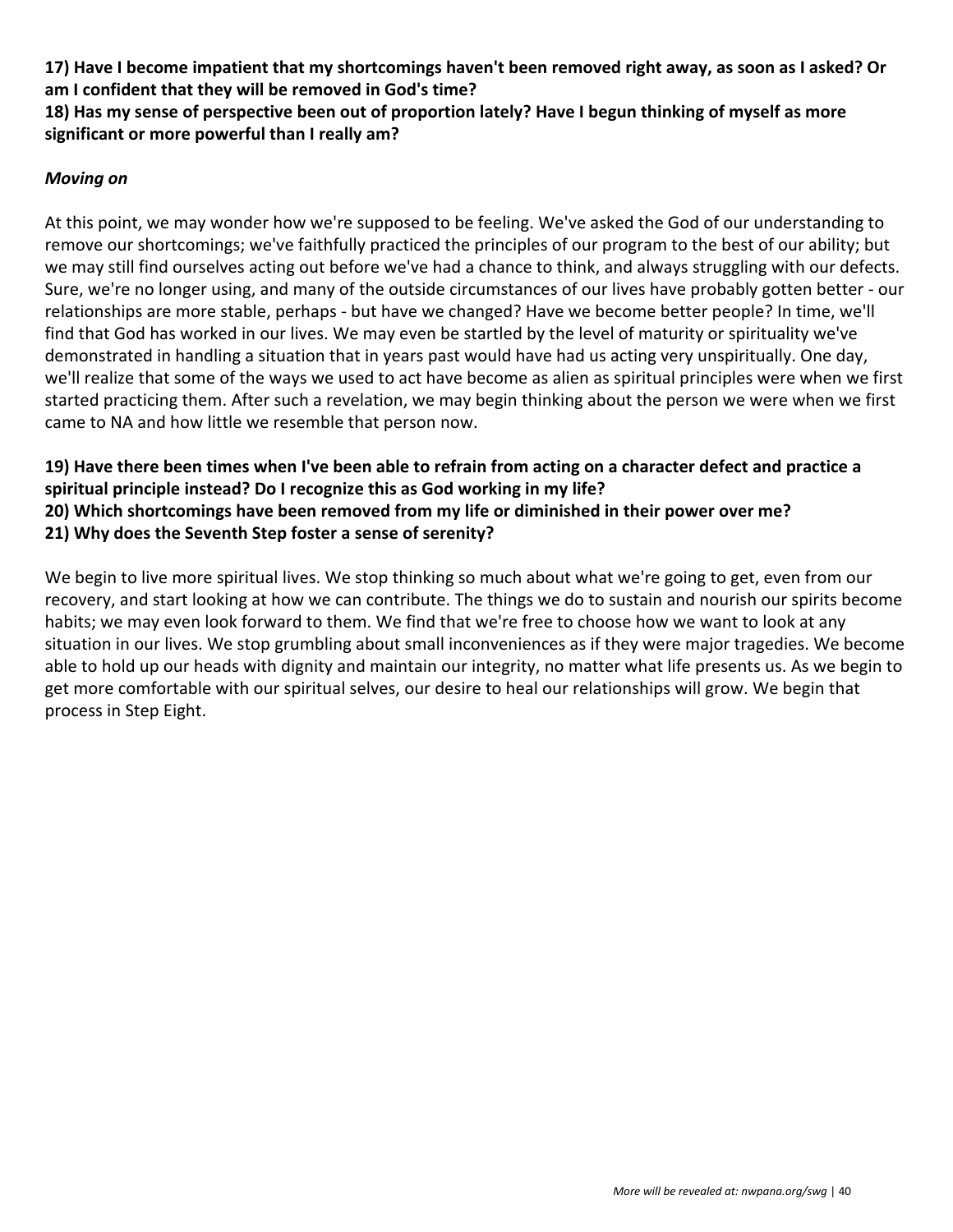Tolerance is knowing the other person has the same spirit in them as us and being curious about what that spirit is trying to do.

## *Step Eight*

"We made a list of all persons we had harmed, and became willing to make amends to them all."

To this point, the steps have focused mostly on repairing ourselves and our relationship with a God of our understanding. Beginning with the Eighth Step, we bring other people into the healing process - people we harmed in our addiction, people we harmed in our recovery, people we meant to harm, people we hurt by accident, people who are no longer in our lives, and people we expect to be close to for the rest of our lives. The Eighth Step is about identifying the damage we caused. It doesn't matter whether we caused it because we were overtaken by rage, carelessness, or because we were afraid. It doesn't matter whether our actions were based in selfishness, arrogance, dishonesty, or any other defect. It doesn't even matter that we didn't intend to cause someone harm. All the damage we caused is material for the Eighth Step. It may turn out that some of the harm we did can't be repaired. It may turn out that we, ourselves, can't directly make the repair. It may even turn out that we're not responsible for something we've placed on our Eighth Step list. Our sponsor will help us sort that out before we go on to the Ninth Step. For now, our task is only to identify who we harmed, what the harm was, and become willing to make amends. It's natural to wonder about the Ninth Step and how we will make our amends while we're working the Eighth Step. What we think about our amends is bound to influence our work in this step. We may need to get some common misconceptions out of our way before we can make our list. It's wonderful that we've already begun repairing our relationships with some of the people m our lives. Our families are probably delighted that we're no longer using drugs. Some of the more overt damage we inflicted on others ceased as soon as we stopped using drugs. If we managed to keep our jobs or stay in school, we're probably already performing better in those places. We're no longer harming our co- workers or employers, teachers or fellow students in certain ways. But is that enough? We have probably heard people in meetings emphasizing that "amends" means to change, not just to say "I'm sorry" -that what really counts is the way we're treating people now. But this doesn't mean that formal apologies have gone out of fashion in NA. Direct, face-to-face verbal amends are extremely powerful, both as a means of spiritual growth for us and as a long-awaited comfort for the people to whom we make them. What our members are emphasizing is that we can't just offer people lame apologies and then go right back to doing what caused them harm in the first place. Some of us may be feeling a bit weary at this point, especially if our sponsor had us do extensive writing on the first seven steps. We inventoried our behavior in Step Four, and we catalogued our character defects in Step Six; now we have to examine the same situations from yet another angle! It may seem as if we've examined our lives and our addiction in every possible way by the time we're done with these steps. Is all this really necessary? Aren't we just punishing ourselves by going over and over the same thing? No, we're not. The Eighth Step is the beginning of a process that lets us feel equal to others. Instead of feeling shame and guilt, instead of feeling forever "less than," we become able to look people in the eye. We won't have to avoid anyone. We won't have to be afraid we'll be caught and punished for some neglected responsibility. We'll be free.

#### **1) Am I hesitating in any way about working the Eighth Step? Why?**

Some of us go to the other extreme with this step: We can't wait to get right out there and "make everything okay," unaware that we may cause more harm. We blunder forward, confessing infidelities to our spouses and our friends. We sit our families down and make them listen to every detail of our addiction, confirming some of their worst fears about what we were doing out there and filling in some blanks that, until then, had been left mercifully empty. In a state of excitement, we give our children a speech about how we have a disease for which we're not responsible, how we love our recovery, and how wonderful life is going to be from then on, forgetting all the times before when we had made them so many empty promises. We stroll into our employer's office one day and announce that we're addicts, that we've embezzled a great deal of money through ingenious means, but that we're very sorry and we'll never ever do it again. Though our own experiences with rushing out to make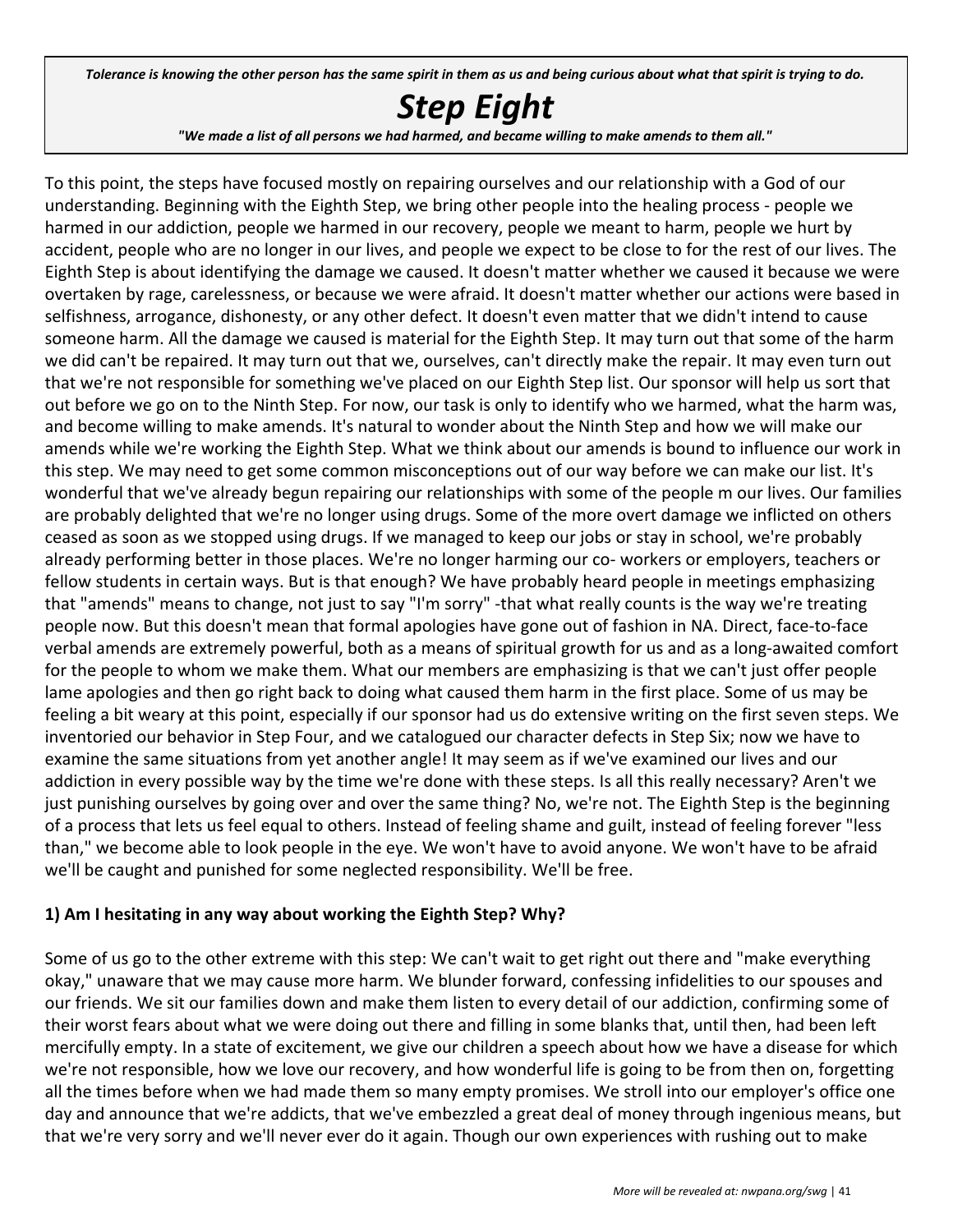amends are probably not this extreme, we can surely grasp the point: If we try to make amends without our sponsor 5 guidance and without a plan, we can end up causing even more harm.

#### **2) Do I realize the need to slow down and consult my sponsor before making amends? Have I created more harm in any situation by rushing out to make amends before I was ready? What was the situation?**

Some of us may still believe that we're just basically nice people who have never truly harmed anyone- except ourselves, that is. If we're truly stumped about who belongs on our amends list, or we have a vague idea that our family belongs there but we're not sure why, it could be that we're overlooking something or that our denial is still pretty thick. Sometimes, we're just not able to see the truth about certain situations, even after many years in recovery. A suggestion that many of us have followed is that if we think of someone to whom we seem to owe amends, but we can't think of the situation that resulted in our owing amends, we put the name on the list anyway. Sometimes we'll think of the "why" later on. We should do the best we can with this step for now, contact our sponsor, and keep working on our recovery. As the saying goes, "more will be revealed." We just need to keep an open mind, so that when the knowledge comes we'll be prepared to accept it.

Last but not least, many of us delay starting this step because we aren't willing to make amends to certain people. We either resent them, or we feel too afraid to ever imagine ourselves approaching them. We need to start this step and list these people even if we're not sure we'll ever be able to make the amends. If it's truly unsafe to make the amends, our sponsor will help us figure out how to handle the situation.

#### **3) List the resentments that are in the way of my willingness to make amends.**

**4) Can I let these resentments go now? If not, can I muster the willingness to add these names to my list anyway, and worry about becoming willing later?**

**5) Are there any people to whom I owe amends that may be a threat to my safety or about whom I'm truly concerned in some other way? What are my fears?**

#### *The people we harmed and how we harmed them*

Before we actually begin making our list, there's one final concept with which we must familiarize ourselves: the meaning of "harm" in this step. We need to strive to understand all the ways in which it is possible to cause harm so that our list can be thorough. Certain types of harm are obvious. For instance, if we stole money or property from a person or a business, that's quite obviously a form of harm. In addition, most of us have no trouble recognizing physical or emotional abuse as a type of harm. Then there are situations where we have no problem recognizing what we did as harmful, but may have difficulty identifying who, in particular, we harmed. For instance, we cheated on a test at school. Did this harm the instructor, we ask ourselves? Our fellow students? Ourselves? The students who came after us and had to pay the price of our instructor's mistrust because of our dishonesty? The answer to this example is that all of these people were harmed, even if only indirectly. They belong on our Eighth Step list. Finally, we get to the deeper types of harm. These types of harm may be the most damaging, for they strike at the most vulnerable places in the human heart. For instance, we had a friend. The friendship was perhaps an old one, spanning many years. Emotions, trust, even personal identity - all these were engaged in the friendship we shared. This relationship really mattered to our friend, and to us as well. Then, without explanation, because of some real or imagined slight, we withdrew from the friendship and never tried to renew it. Losing a friend is painful enough without the added burden of not knowing why, but many of us inflicted just this type of harm on someone. We damaged that person's sense of trust, and it may have taken many years to heal. A variation on this is that we may have allowed someone to take the blame for a relationship ending, making the person feel unlovable, when in reality we had just grown tired of the relationship and were too lazy to maintain it. There are many different ways we can inflict deep emotional harm: neglect, withdrawal, exploitation, manipulation, and humiliation, to name but a few. The "victims" and "nice people" among us may find that we made others feel inferior when we passed ourselves off as better than everyone else, projecting an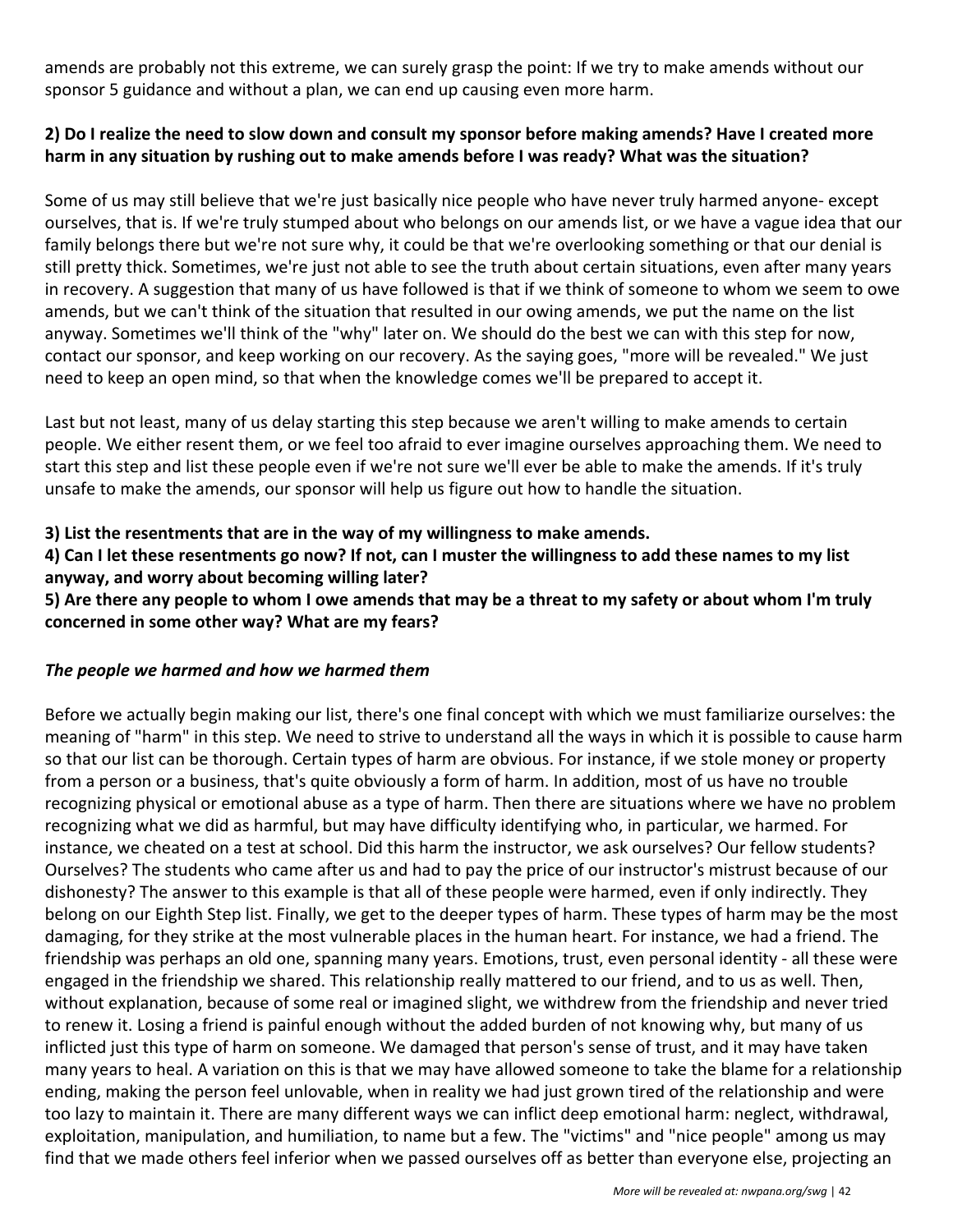attitude of moral superiority. The competent and self-sufficient among us may find names for the Eighth Step list by thinking about the people whose offers of help and gestures of support we rejected.

An additional struggle that many of us face when we identify types of harm arises from an automatic tendency to focus only on the time before we stopped using. It's a little easier for us to be rigorously honest about the harm we caused in our active addiction. We were using drugs, we were different people then. However, we have all caused harm during our recovery. (Remember, whether we intended to or not doesn't matter.) In fact, we've probably all caused harm to people with whom we share our recovery - other NA members. We may have gossiped about them, withdrawn from them, responded with insensitivity to their pain, interfered in a sponsorship relationship, tried to control a sponsee's behavior, behaved like an ingrate with a sponsor, stolen Seventh Tradition money, manipulated people by using our clean time as a source of credibility in a service argument, or sexually exploited a newcomer, to name a few relatively common examples. Most of us have an extremely hard time placing these situations on our Eighth Step list because the thought of making the amends makes us so uncomfortable. We hold ourselves accountable to a higher standard of behavior around NA, and we're sure that others expect more from us, also. The fact is that our fellow NA members are likely to be especially forgiving because they know what we're trying to do-but again, we should avoid worrying about the Ninth Step now.

#### *Making our list*

The first thing to know is that this is not a list that we can keep in our heads. We need to put each name and what we did to harm the person down on paper. Once it's on paper, it's hard to forget anyone or go back into denial about an amends we'd rather avoid. If for some reason we can't use paper, we can use a tape recorder or any other method our sponsor has agreed will help us get the most out of this step. When we're ready to begin our list, we sit down, recall all we've learned about harm, and start writing. Some names are going to spring to mind immediately. Others may come to mind as we think about the types of harm we have caused. We absolutely need to go back through our Fourth Step and search out any information we can extract from that. We should include every name and situation we think of even if we're relatively, but not entirely, sure that our sponsor is going to tell us we don't owe any amends in that particular situation. It's almost always better to delete names than to try to recall names we should have added, but didn't, when we're going over the list with our sponsor. In addition, there may be times when we remember an incident in which we caused harm, but not the names of the people involved. We can at least list the incident. Putting ourselves on the list may seem awkward to some of us. We may have been informed in our early recovery that making amends to ourselves was a self-centered idea, that we needed to stop thinking about ourselves all the time and start thinking about the people we had harmed. Then, the whole notion of making amends to ourselves may have been confusing. Some of us probably thought that making amends should involve "rewarding" ourselves for staying clean or some other accomplishment. We may have tried to do this by buying ourselves things we couldn't afford, or by indulging other compulsions. In reality, the way we make amends to ourselves is by stopping irresponsible or destructive behavior. We need to identify the ways we've created our own problems - that is, harmed ourselves - through our inability to accept personal responsibility. Then, when we add ourselves to the list, we can list the harm we caused to our finances, our self-image, our health, etc. There is also a delicate situation that many of us have faced: What if we've harmed our sponsor, he or she doesn't know about the harm, and will likely find out when we go over the list? In this situation, we should consult another member whose recovery we respect, perhaps our sponsor's sponsor.

#### **6) List the people I've harmed and the specific ways I harmed each one.**

#### *Becoming willing*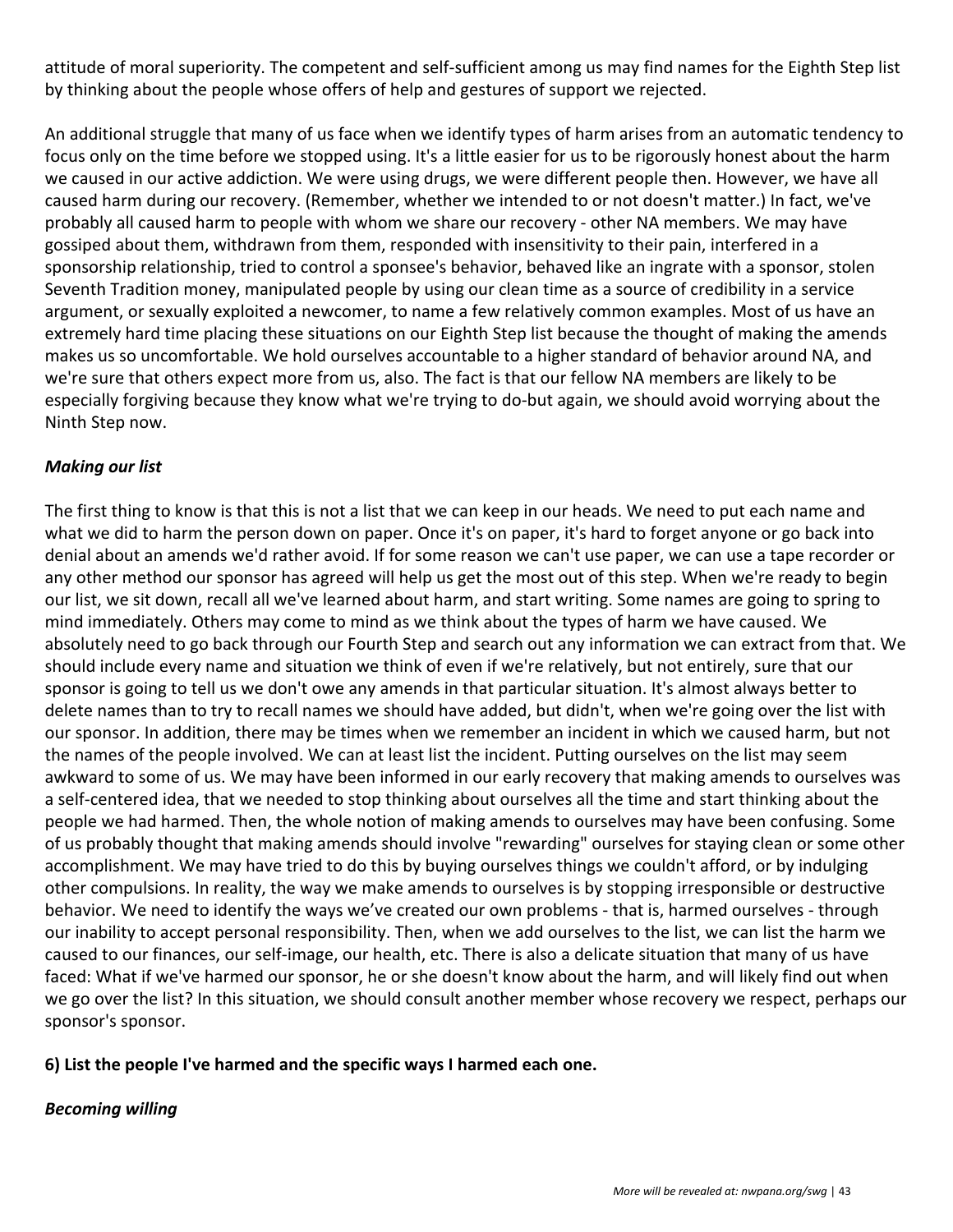Now that we have our list, or have added new names to the list we've been keeping since our first time through the Eighth Step, it's time to get willing to make amends. In order to become willing, we have to know at least a little about what "making amends" involves. Earlier in this guide, we talked about the need to do more than just change our behavior, but some of us may be afraid that we just aren't capable of changing. We're sincere. We want to refrain from ever repeating the same behavior again, but we think about the times when we've made promises before. Aren't we subject to doing the same thing again? This is when we have to really believe in our recovery. No matter how long we've been clean and the wrongs for which we're making amends, we have to have faith that the God of our understanding will give us the strength and the ability to change.

#### **7) Why is saying "I'm sorry" alone not sufficient to repair the damage I've caused? 8) Why is only changing my behavior not sufficient to repair the damage I've caused?**

For some of the amends we owe, we'll find that we're willing as soon as we put the name on our list. For others, the willingness may not come so easily. It's very rare that we don't owe at least some financial amends, whether they're to people from whom we stole, people who lent us money we never paid back, businesses, or lending institutions. We know that making the amends is going to deprive us of money we'd rather keep for ourselves. It may take time for us to appreciate the profound internal freedom that comes from discharging such debts, and thus gain the willingness to make these amends. It may help to ask our Higher Power to give us the willingness to make these amends.

#### **9) Do I have financial amends that I don't want to make? What would my life be like if I had already made these amends?**

Some of our amends may be to people who also harmed us. These are usually the amends we have the most difficulty becoming willing to make. It seems like every time we think about these amends, we get so angry thinking about what they did to us that we forget all about making amends. But our recovery calls on us to practice the spiritual principle of forgiveness. Through prayer and any additional help we need to seek out, we can find it within ourselves to forgive the people who have also harmed us.

#### **10) Do I owe amends to people who have also harmed me? What have I done to become willing to make these amends?**

Amends that we can't ever see ourselves making may also be on our list. Maybe we're so unwilling that we don't even want to try praying for willingness; we can't imagine having any compassion for the people to whom we owe these amends. In this case, we just need to leave these amends on our list. We don't have to make all our amends in one day or in any set amount of time. It may take some time to become willing to make some amends. Every time we look at our Eighth Step list, we should ask ourselves if we've become willing to make this amends yet. If not, we can keep checking periodically.

#### *Spiritual principles*

In the Eighth Step, we will focus on honesty, courage, willingness, and compassion. To practice the principle of honesty in the Eighth Step, we need to draw on our experience in the previous steps. We've admitted the nature of our problem-addiction-and affirmed the solution to that problem. This was an act of honesty. We've taken a searching and fearless moral inventory of ourselves; doing so exercised our newfound honesty. Extracting the nature of our wrongs from within the fabric of our personalities took our honesty to an even deeper level. So we have some experience separating our part in things from what others may have done. That's the level of honesty we'll need to call on in Step Eight. We have to forget about resentments, blaming others, believing we were innocent victims, and any other justification for the harm we caused. We simply need to put it on the list!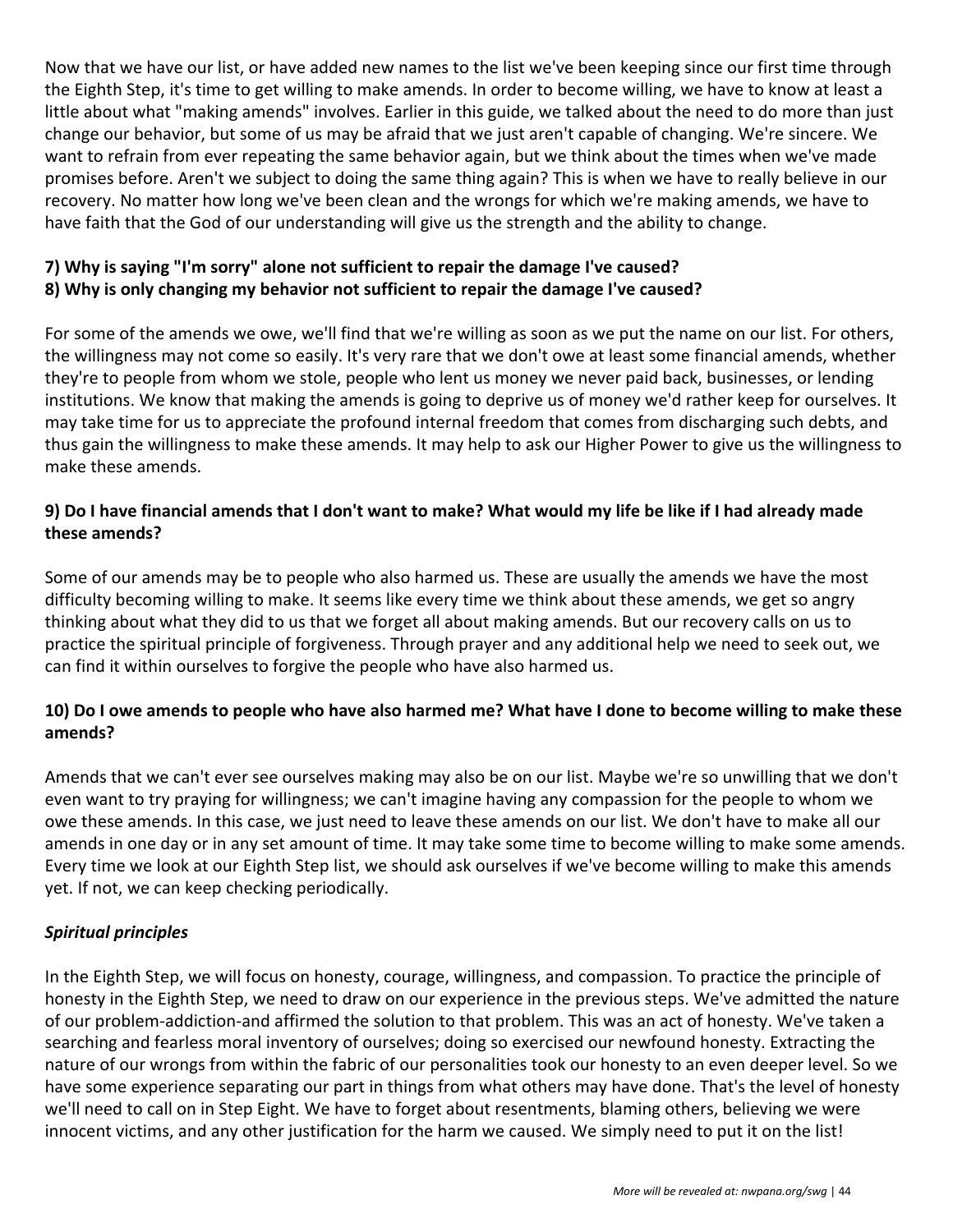#### **11) How is determining the exact nature of my wrongs valuable in the Eighth Step? Why is it so essential that I'm clear about my responsibility?**

#### **12) What are some examples of my experience with honesty from the previous steps? How will I translate that experience into this step?**

To practice the principle of courage in the Eighth Step, we have to put ourselves in God's care. We can't restrict our list to only those amends that we think will turn out okay. We have to believe that our Higher Power will provide us with the fortitude, the humility, the inner strength, or whatever we need to get through any amends. Whether we need to face someone and we're afraid of how we'll feel, or we need to accept the consequences of a crime for which we are sought, we'll be able to handle it with the help of our Higher Power.

#### **13) What are some examples of my experience with courage from the previous steps? How will I translate that experience into this step?**

We've already talked a great deal about willingness in this step, especially becoming willing to make amends. But we need a certain amount of willingness to work this step that has nothing to do with making amends. First of all, we need the willingness to make our list. No matter what we're feeling about adding a certain name to the list, we need to become willing to add it. We also need the willingness to practice the other spiritual principles connected to this step.

#### **14) Are there any names I haven't yet added to my list? Am I willing to add them now? Have I completed my list?**

#### **15) What are some of the things I've done to increase my willingness? How do I feel about having to pray for willingness?**

Developing a compassionate spirit becomes possible at this stage in our recovery. Before we did the work involved in the previous steps, we were too caught up in resentment, blame, and self-pity to think about others. Along with our ability to think of ourselves as ordinary human beings, we begin to see that others are doing the best they can with their humanness, too. We know we are subject to periodic doubts and insecurities about ourselves, and so are others. We know we are likely to speak before thinking, and so are others. We realize that they regret it as much as we do. We know we are prone to misreading situations and over or underreacting to them. As a result, when we see others act on a character defect today, we feel empathy rather than annoyance or anger, because we know what caused them to act as they did. Our hearts feel full when we think about how we share the same dreams, fears, passions, and faults as everyone else.

#### **16) Am I beginning to feel connected with others? Describe.**

#### **17) Am I beginning to feel compassion and empathy for others? Describe.**

#### *Moving on*

Discussing every single one of the amends on our list with our sponsor is essential. It doesn't matter how long we've been clean or how much experience with making amends we have. Every one of us is liable to misjudge a situation when working alone, but we often find that we can see things more clearly when we look at situations from another point of view. We need our sponsor's insight. We need our sponsor's encouragement. We need our sponsor's vision and hope. It's amazing how much a simple discussion with our sponsor can do to help us tap into the quiet strength that lives in each one of us. When we've stripped away the distracting influences and have exposed that solid core of serenity, humility, and forgiveness, we're ready for the Ninth Step.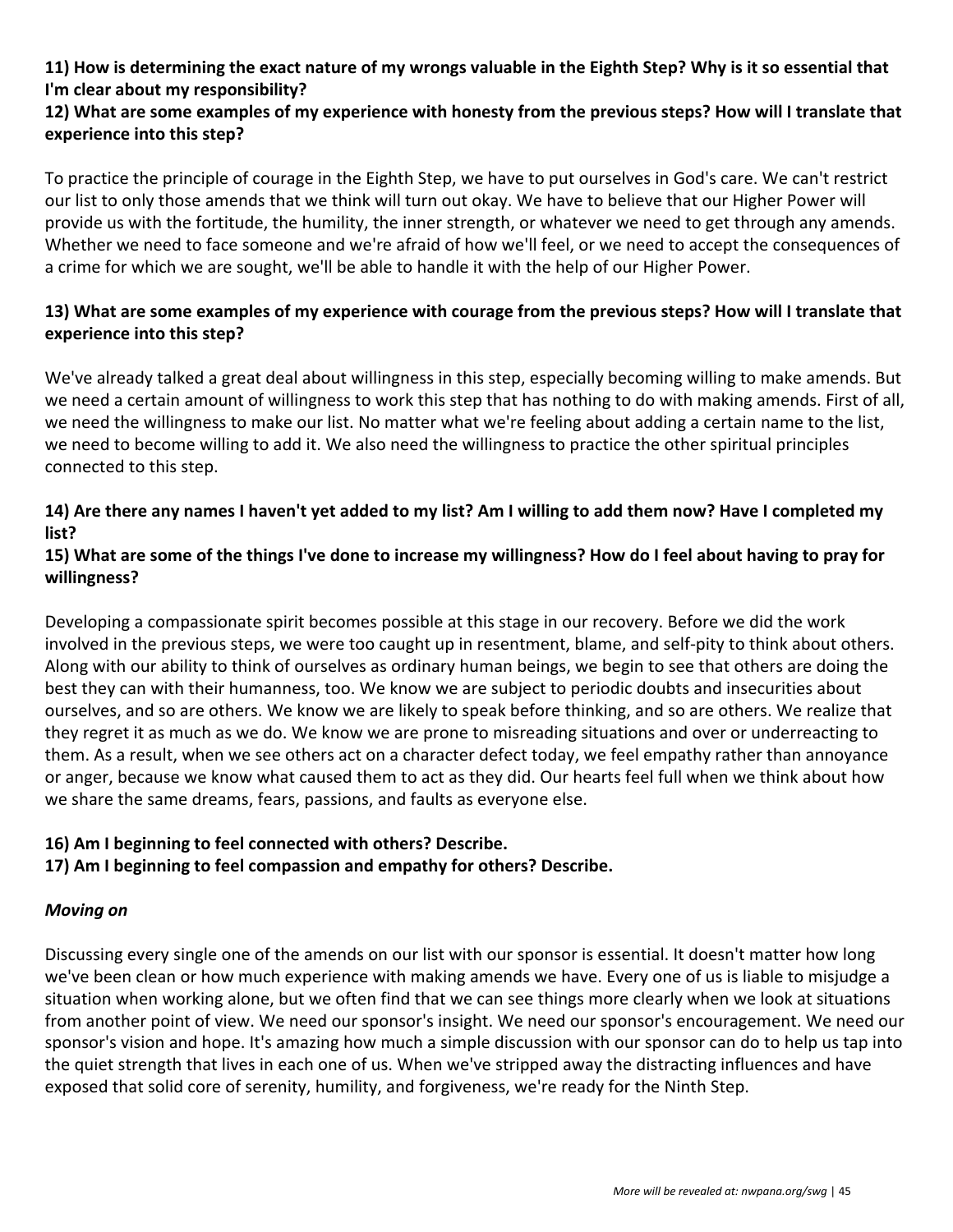*Patience is taking time for things to move into place without force or breakage.*

## *Step Nine*

"We made direct amends to such people wherever possible, except when to do so would injure them or others."

We hear over and over in NA that the steps are written in order for a reason: Each step provides the spiritual preparation we'll need for the following steps. Nowhere is this more apparent than in the Ninth Step. We would never in a million years have been able to sit down with the people we've harmed and make direct amends without the spiritual preparation we got from the previous steps. If we had not done the work of admitting our own limitations, we wouldn't now have a foundation on which to stand while we make our amends. If we had not developed a relationship with a God of our understanding, we wouldn't now have the faith and trust we need to work Step Nine. If we had not done our Fourth and Fifth Steps, we would probably still be so confused about our personal responsibility, we might not even know for what we're making amends. If we hadn't developed humility in the Sixth and Seventh Steps1 we'd probably approach our amends with self-righteousness or anger and wind up doing more damage. The willingness we gained through our acceptance of personal responsibility made it possible for us to make our Eighth Step list. That list was our practical preparation for working the Ninth Step. The final preparations we're about to do in this step, before we actually make our amends, are mostly to strengthen what is already a part of us. The level at which we are able to practice the principle of forgiveness, the depth of insight we have, and the amount of self-awareness we are able to maintain throughout the amends process will depend on our previous experience with the steps and how much effort we're willing to put into our recovery.

#### **1) How has my work on the previous eight steps prepared me to work the Ninth Step? How does honesty help in working this step?**

#### **2) How does humility help in working this step?**

#### *Amends*

The Ninth Step is not a step that can be neatly contained within a particular time frame. We don't write our Eighth Step list and then resolutely start making amends, crossing off "completed" ones like we would items on a shopping list. In fact, many of our amends will never be "finished"; our efforts will go on throughout our recovery. For instance, if we owe our families amends, we will spend the rest of our lives practicing the spiritual principles that will bring real change to the way we treat people. There may be one day when we sit our families down and make a commitment to treat them differently than we have in the past, but that won't be the end of our amends. Each day that we make an effort to refrain from hurting our families and try to practice loving behavior with them is a day when we've continued our amends to our families. Even such relatively concrete amends as paying a past-due debt aren't likely to be done once and for all when the debt is paid off. Living our Ninth Step requires that we try not to incur new debts that we can't pay. On a deeper level, we may need to look at the varieties of debt we incur-for instance, taking favor after favor from friends but never reciprocating, or overextending the patience of people with whom we share responsibilities by not assuming our fair share. Avoiding such liabilities in the future is just as much a part of our amends process as making regular payments on past-due debts.

#### **3) What does "making amends" mean?**

- **4) Why does making amends mean that I have to do more than say "I'm sorry"?**
- **5) How is making amends a commitment to a continuous process of change?**

#### *Fears and expectations*

Making amends isn't always a nerve-wracking, joyless experience. Often, we will feel excited about the prospect of healing a relationship. We may find that we're happily anticipating the relief of having made an amends. For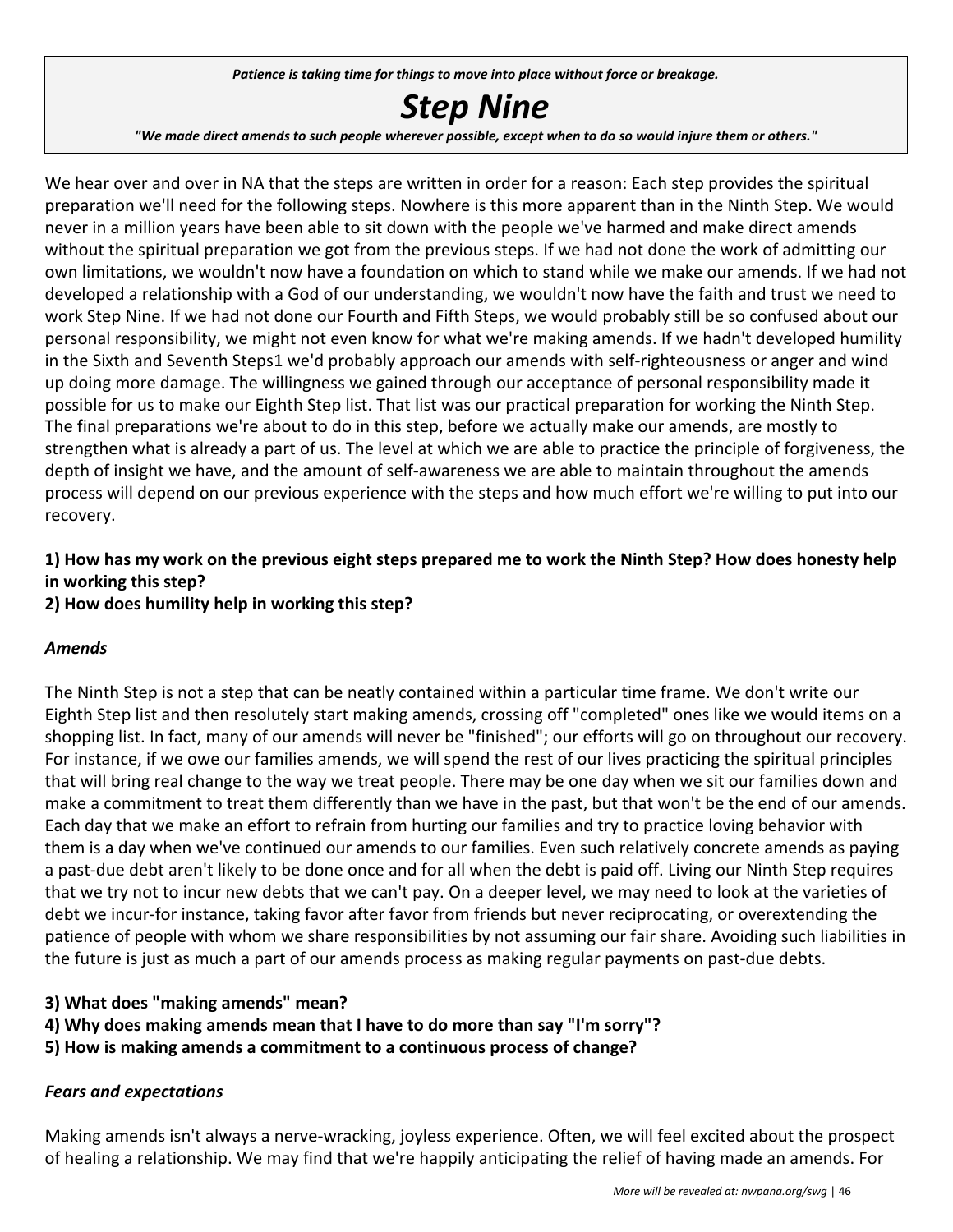most of us, however, we will feel fearful about at least some of our amends. We may be afraid that if we make financial amends, we won't have enough for ourselves. We may be afraid of rejection, retaliation, or something else. If we've never had any experience with the Ninth Step before, we're really venturing into the unknown. We're not sure how we're going to feel immediately before the amends, during the amends, and after the amends. We may feel wildly overconfident at one moment and then, the next moment, feel totally unable to go on with the Ninth Step. This is a time when it's very important to understand that the ways things feel is not necessarily the way things are. Just because we feel afraid doesn't mean there's truly something to fear. On the other hand, feeling excited and happy won't necessarily reflect the reality of making our amends. It's best to let go of all our expectations about how our amends will be received.

#### **6) What fears do I have about making amends? Am I worried that someone will take revenge or reject me? 7) How does the Ninth Step require a new level of surrender to the program? 8) What about financial amends? Do I have faith that the God of my understanding will ensure I have what I need even though I am sacrificing to make amends?**

No matter how long we've been clean or how many times we've been through the steps, we're bound to have some fears and expectations as we begin a new step. This may be especially true if we have previous experience with a step. The Ninth Step, in particular, is likely to produce some ambivalence. For instance, many of us may find ourselves thinking about our past experiences with making amends at this point. Some have probably been very positive. If we made amends to a loved one who was open to our gesture of conciliation, we probably came away with a wonderful feeling of hope and gratitude. We were hopeful that the relationship would keep on getting better, and we were grateful to be forgiven and have our amends accepted. Believe it or not, such experiences may work against us in later amends. They can set us up to believe that all our amends should turn out so well, and then be crushed when they don't. Or we may recognize that such amends aren't going to be the norm, and dread to the point of delay making amends whose outcome we aren't sure will be so good. If we find ourselves hung up on projecting how our amends will turn out, we need to re-focus on the purpose of the Ninth Step. The Ninth Step is meant to give a way to set right the damage we've caused in the past. Some of us keep in mind that three primary concepts are associated with making amends: resolution, restoration, and restitution. Resolution implies that to find an answer to the problem; we must lay to rest what was previously plaguing or disturbing us in some way. Restoration means to bring back to its former state something that had been damaged. This can be a relationship or a quality that used to exist in a relationship, such as trust. We can perhaps restore our reputations if they were good at some point in the past. Restitution is very similar to restoration, but in relating it to the Ninth Step, we can think of it as the act of returning something- material or more abstract-to its rightful owner. Our sponsor can help us explore each of these concepts so that we can gain perspective on the nature of making amends and stay focused on what we're supposed to be doing. It's only through the process that we realize many of the benefits associated with the Ninth Step. The ones that we may be aware of first are a sense of freedom, or an absence of guilt and shame. It may take some time in recovery or experience with several amends for us to appreciate some of the spiritual rewards of the Ninth Step: a more consistent awareness of the feelings of others and the effect of our behavior on others, a sense of joy that we were able to heal a long-standing hurt, an ability to be more loving and accepting of the people around us.

#### **9) What other fears or expectations do I have about my amends?**

#### **10) Why doesn't it matter how my amends are received? What does this have to do with the spiritual purpose of the Ninth Step?**

**11) How can I use other addicts, my sponsor, and my Higher Power as sources of strength in this process?**

#### *Amends - direct and indirect*

We in NA tend to think it's best to make direct, face-to4ace amends, and indeed, this step says we should do so wherever possible. But direct amends are not the only way to make amends, and in some cases, they may be the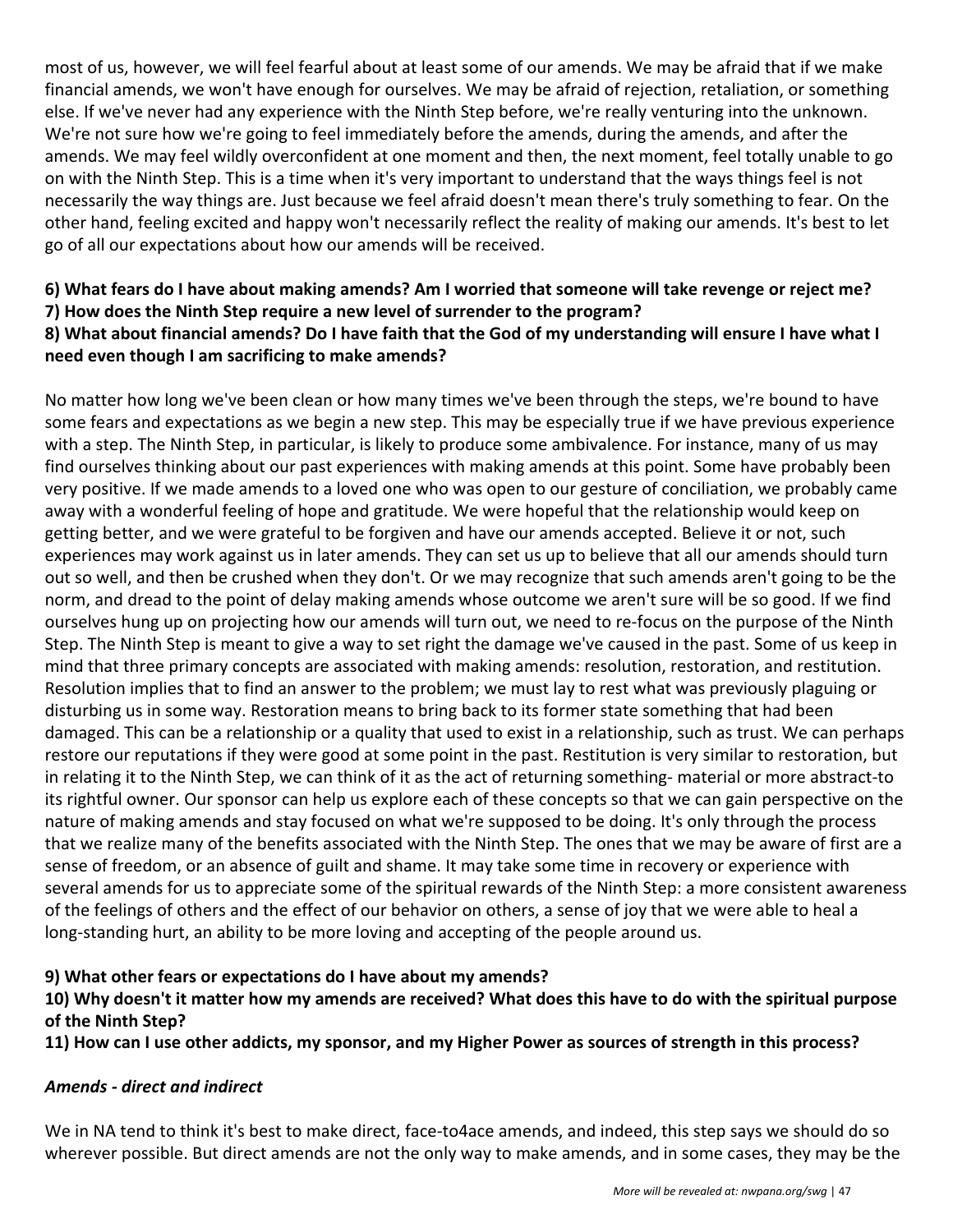worst way. Before we provide some examples, it is very important to note that these are only examples. This guide is not meant to take the place of a sponsor in going over each amends with a sponsee and working together to decide what's best. Some situations are more complicated than they appear at first glance. We may think the solution is obvious, but we should always take the time for further reflection. For instance, there may be a situation where the person or people we've harmed are not aware of what we did, and learning what we did might possibly harm them more. We may have some friends, relatives, or an employer who were unaware of our addiction. To tell them might harm them. Our sponsor will help us look at our motives for wanting to tell people about our addiction. Do they need to know? What good purpose will be served by sharing such information? What damage could such information do? But what if this same situation was complicated by our theft of some money from our friends? And what if someone else was accused of taking the money? Wouldn't we then need to tell about our addiction, along with admitting the theft and paying the money back? Possibly, but perhaps not. Each of these kinds of situations needs to be taken on an individual basis. Again, our sponsor will help us decide how best to handle each one. In our discussion with our sponsor, if we are open-minded, we're sure to think about these kinds of situations in ways we haven't thought about them before. We may see how what we first thought was the obvious method of making amends may not be right after all. It's very helpful to prepare for this discussion by listing all the circumstances for these difficult amends so that it will be right in front of us when we talk to our sponsor.

#### **12) Which names on my Eighth Step list are complicated by circumstances like the ones above? 13) What were the specific circumstances?**

A problem that presents difficulty for many of us is that we owe amends that will likely result in us losing our jobs, going to jail, or some other serious consequence. For instance, if we turn ourselves in for a crime we committed, we may indeed go to jail. So what effect would that have on our lives? Would we lose our job? Would that compromise anyone security besides our own-say, our family's? On the other hand, if we are a fugitive from justice, what effect might a sudden arrest have on our lives and our families? It is probably best in such a situation to seek legal counsel and explore our options. No matter what, we need to somehow accept the consequences of our behavior, but we should bear in mind that our families might very well be represented in the part of this step that says, "except when to do so would injure them or others." We'll have to evaluate these situations very carefully. With our sponsor 5 guidance, we'll explore how to make amends.

#### **14) Do I owe any amends that might have serious consequences if I made them? What are they?**

Another circumstance when we wouldn't be able to make direct amends, although not because of the possibility of further injury, would be when a person to whom we owe amends is dead. This is very common around NA - so much so that our members have developed a variety of creative ways of dealing with such situations. Our members have even managed to make sure that amends of this nature do more than discharge our own sense of shame. Some have made financial donations in the name of the person to whom we owed amends. Some have taken on a task that was something that person cared about. Some have made restitution to the person's children, who may have their own spot on our Eighth Step list. The ways we might deal with such a situation are only limited by our imagination and level of willingness. We might be surprised at how effective an "indirect" amends can be in situations like this. Many of us strive to make the amends as directly as possible by visiting the person's grave or other meaningful place and perhaps reading a letter or simply speaking to the person's memory or spirit. Again, our response to these situations will be determined by the nature of the harm we inflicted, our spiritual beliefs, and of course, our sponsor's guidance.

#### **15) Do I owe amends to anyone who is dead? What was special about that person that I might be able to use in planning my amends?**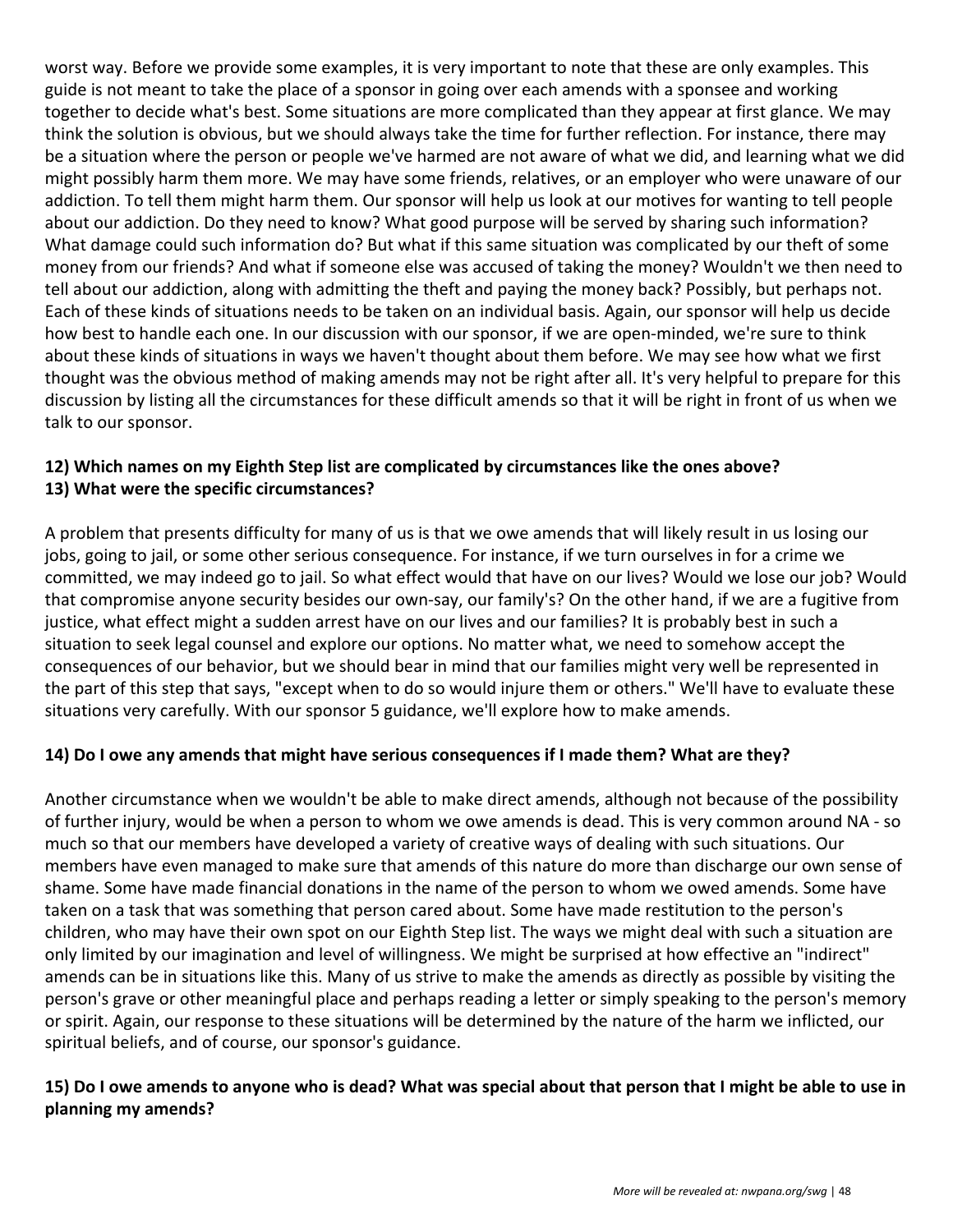We've been emphasizing the need to check each and every amends with our sponsor before proceeding. While important, there's no need for us to become mindless robots, afraid to think for ourselves or act without asking our sponsor about it. Many of our members have had the experience of running into a person from our past who we had not put on our Eighth Step list, but might belong there. Sometimes the amends owed are so clear, we would be foolish not to avail ourselves of such a lucky coincidence. Other times, we may run into a person and experience very uncomfortable feelings but not know what's causing them. If this happens, it's better to take the relationship through the Fourth and Fifth Step process m order to gain more clarity about it. In any event, we should never consider our Eighth Step list "closed." Chances are we'll be adding new names to it throughout our lives.

What about people we can't find? Should we go ahead and make indirect amends to them, too? Perhaps, although many of our members have had the experience of running across someone we thought we'd never be able to find, usually in a location in which we'd never expect to find them. We can certainly draw the conclusion that a Higher Power is at work when such coincidences happen, but even if not, we certainly shouldn't ignore the opportunity to make direct amends.

If we can't find someone on our amends list, we may want to wait. We should continue making every effort to find the person, we should make an effort not to cause the same type of harm to someone else, and we should remain willing. A spirit of willingness can often serve the purpose of the amends when we cannot make the actual amends. After considering the complications involved in making indirect amends, it may seem as though making direct amends is easy, or at least more straightforward. We did something that hurt someone. We need to apologize and repair the harm. That's it, right?

Not very often, if ever. As mentioned earlier, the amends process isn't one that has a distinct beginning and end. We often begin making amends, in one sense, as soon as we get clean. Most of the time, we immediately amend some of our behavior. This part of the amends process - the one in which we change ourselves - goes on long after we've spoken directly to someone we harmed.

#### **16) What behavior do I need to amend?**

What about those direct amends, the ones we make when we sit someone down, acknowledge and accept responsibility for the harm we caused, and accept whatever response we get? These are the amends that may strike fear into our hearts. We imagine ourselves sitting before one of the people on our amends list, humbly and sincerely admitting our wrong, then just as humbly and sincerely offering to repair the wrong, only to have the person respond, "It can never be repaired. What you did was too awful," or, "Forget it. I'll never forgive you."

In truth, a situation like the above is exactly what we most fear, because we're afraid of having our faith in the process destroyed. We've taken an incredible risk by allowing ourselves to believe in a Higher Power, in ourselves, in the possibility of recovery. Our worst nightmare is that the damage can't be repaired, that we're such horrible people that we can't be forgiven. It may comfort us to know that many recovering addicts have received a negative reaction from someone they were making amends to, and not only have they not let it get them down, but they've received the same spiritual benefits from making the amends as they would have if it had been received with love and forgiveness.

Sometimes, when our attempts at making amends are received so negatively, we do find that we need to take additional steps so that we can feel we've attained some resolution. Our Basic Text tells us that "contacting someone who is still hurting from the burn of our misdeeds can be dangerous." It can also be unproductive, especially in the case of family members and close friends. Contacting people we've harmed before they've had the chance to cool off may cause them to respond very angrily to us, when after a bit more time they would have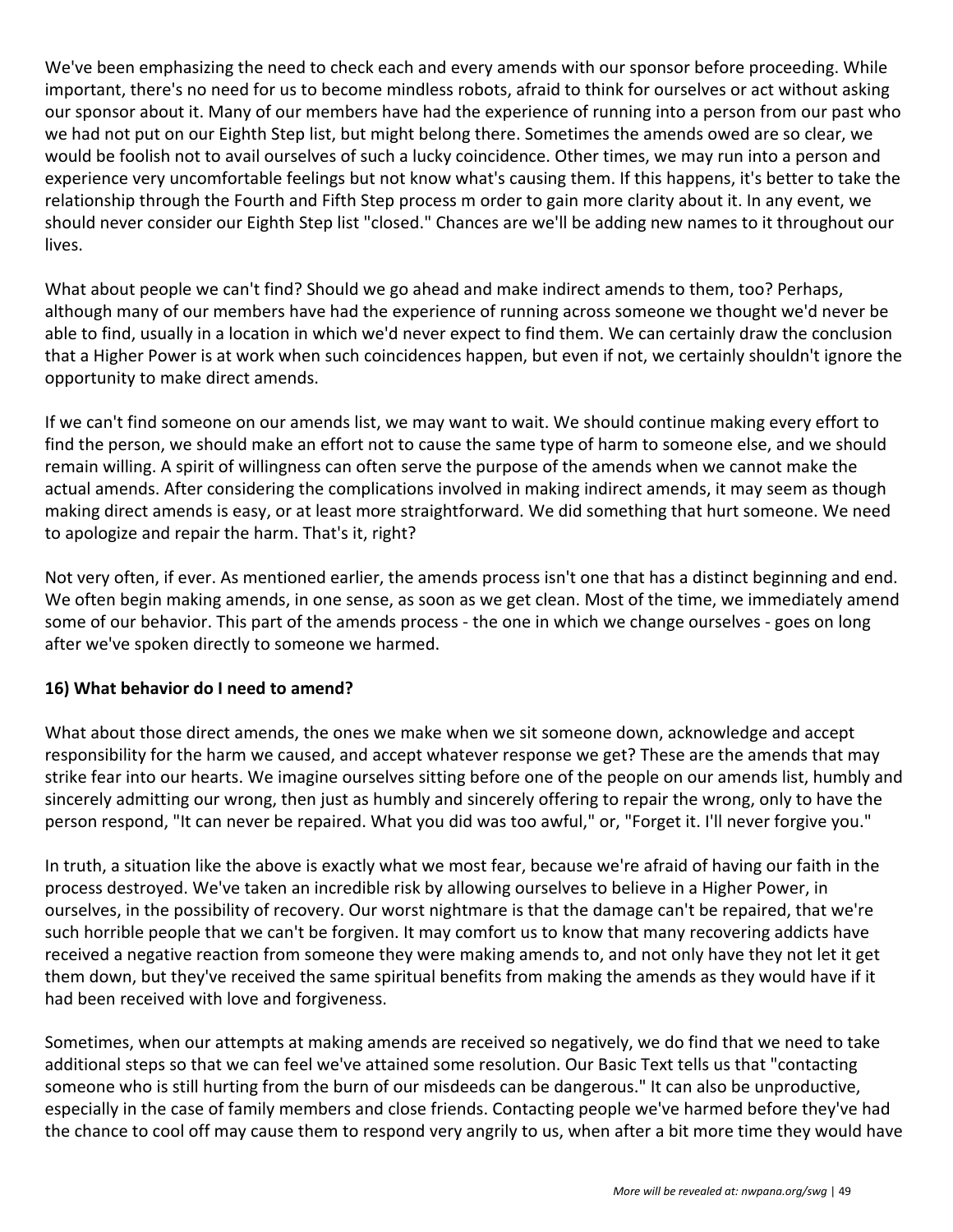reacted quite differently. If we've approached such a person too soon, we may want to wait until some time has passed and try again.

Sometimes, however, no matter how well we've prepared or how sincere our amends, the person simply won't accept our amends. If we encounter this situation, we need to realize that there is a point at which our responsibility ends. If someone is determined to nurse a grudge against us for the rest of their lives, it may be that the best we can do is wish the person well and consider the amends made. If we have difficulty coping with feelings that arise in the wake of such an amends, our sponsor will help us find a way of coming to terms with the amends. Perhaps, in certain situations, we may be better off making indirect amends, or it may feel that our amends are more "complete" if we take some other action that restores or repairs a situation. For instance, we've tried to make amends to a former employer from whom we stole money. He or she doesn't want to hear our amends and doesn't want our money. We may find that we can resolve the situation and make restitution by referring customers to the person's business or, if it's possible, somehow anonymously pay back the money we stole.

We need to remember that making amends is part of our personal recovery program. It's true that we make amends because we owe them, but we also need to recognize the spiritual growth inherent in the process of making amends. First, we recognize and accept the harm we caused. As it says in It Works: How and Why, this "shocks us out of our self-obsession." Because self-obsession and self-centered fear are the parts of our disease that most strongly affect our spirituality, alleviating and diminishing those parts of our disease will surely cause our recovery to flourish. Second, approaching the person we harmed directly and acknowledging the harm we caused is an enormous step on our spiritual journey no matter how the amends are received. The fact that we went ahead with something that required such a great deal of humility was proof, in fact, that we had attained some measure of humility. Finally, after making our amends, we are left with a sense of freedom. We are no longer burdened with the weight of unfinished business and a sense of shame about the harm we caused. It is gone. Our spirits soar.

#### **17) Am I spiritually prepared for making any difficult amends and dealing with the results? 18) What have I done to prepare myself?**

#### *Forgiveness*

The spiritual growth we get from making direct amends often depends on how much we put into our spiritual preparation. We start with getting rid of any beliefs we have that may be causing us to hesitate or might inhibit our ability to approach our amends with humility, acceptance, and faith. Something that seems to be a problem for many of us is that we often owe amends to people who have also harmed us. This may be a parent or other relative who abused us, a friend who let us down somehow, an employer who didn't treat us fairly, and so on. We've done a lot of work in the previous steps to separate what they did to us from what we did to them. We know exactly what our part in these situations was, and we know why we are making amends. As we prepare to make direct, face-to-face amends, we need to be perfectly clear that we are making amends for our part in these conflicts. We're not making amends to coerce or manipulate a reciprocal amends. We're not responsible for cleaning up anything not on our side of the street. Keeping this in mind throughout our amends will help us keep focused on our purpose no matter how our amends are received and whether or not we receive amends in return for harm done to us. Sometimes, though, the wrong done to us was so extreme that it's better to postpone making our amends until a later time. For instance, many of us were emotionally, physically, or sexually abused as children by an older relative. Though we had no part in that situation and owe no amends because of it, we may have stolen money or caused physical or property damage to the relative at some other time. So we owe amends for the theft, physical harm, or vandalism. The question that arises in this situation is not whether to make amends, but when and how. It may take a long time before we are ready to make an appropriate amends, and that's okay. We wait, and we work with our sponsor. We need to try to forgive the people who have harmed us before we make amends to them. We don't want to sit down with someone with whom we're furious and try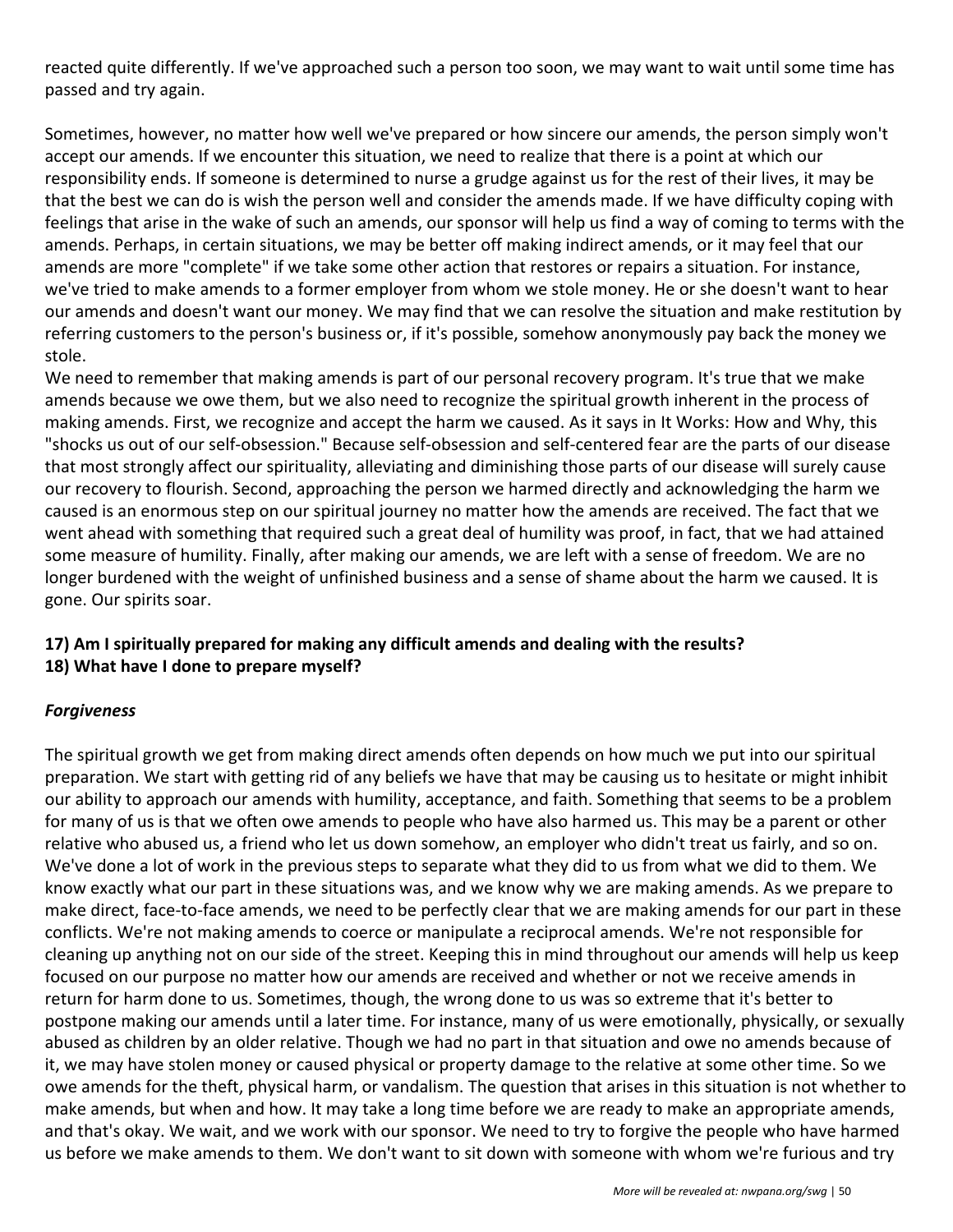to make amends. Our attitude will be apparent, no matter how much we try to hide it. Amends are a time when it's not usually very productive to "act as if." There's a big difference between situations when we were harmed against our will and situations in which our behavior contributed to the way we were treated. For many of our amends, when we're angry at someone who treated us badly, we need to ask ourselves if anything we did could have caused them to treat us as they did. For instance, we may be enraged at our parents for not trusting us to go out on a weekend-to an NA dance! -but when we think about how many times we lied before about where we were going and always used drugs wherever we went, it may help us see that our parents can't help treating us with mistrust and that we may have to spend more time earning their trust. Or we may have been selfish and withdrawn with some of our friends day after day, week after week; then when we needed them and they weren't available, we became angry and resentful. Reminding ourselves that we engineered much of our own misery may help us forgive those who hurt us. Another way we may find forgiveness for those who hurt us is by getting out of ourselves and thinking about what other people's lives are like. Maybe the people who hurt us did so because they had problems that made them less sensitive to the needs of others. Maybe our sponsor didn't return our phone calls for a week because his youngest child was in jail. Maybe our best friend told us our relationship was unhealthy and we should get out of it-immediately following her own divorce. Maybe our employer didn't praise our work because he was worried about being able to meet payroll that week. We usually feel petty and small when we find out that a person we resented had some painful problem. Maybe we can be more forgiving and loving if we just assume from the start that most people's intentions are good and that if someone is unkind to us, it may be because he or she is in a lot of pain and very distracted by it.

First and foremost, preparing ourselves spiritually to make amends requires that we tap into our Higher Power's strength and love. Contemplating a loving God's forgiveness of the times when we hurt people will help us approach people with an attitude of love and forgiveness. Using our Higher Power as a sort of protective force will ensure that negative reactions to our amends don't cause us to lose hope. We can center ourselves by praying and meditating before each amends.

#### **19) Do I owe amends to people who have also harmed me?**

**20) Have I forgiven them all? Which ones have I not forgiven yet? Have I tried all of the above ways of generating a spirit of forgiveness? What does my sponsor say about it?**

#### *Making amends*

Now we're ready to make our amends. We've discussed each person or institution on our Eighth Step list with our sponsor and made a plan for how we would go about making each amends. We've talked to the God of our understanding, and we've prayed for the willingness, serenity, courage, and wisdom to go through with our amends. Now we need to follow through with our amends. We need to continue amending our behavior, and we need to keep whatever commitments we've made to the people on our amends list. This is where it can get difficult. When we first make an amends, we're usually feeling as if we could float away on a cloud of freedom. We feel a heightened sense of self-respect and the initial euphoria that comes along with the disappearance of a large chunk of remorse. We feel like good people, like we're on equal footing with the rest of humanity. This feeling is extremely powerful, and if it's our first time feeling it, it might seem like more than we can handle. We shouldn't worry. The feelings won't be so intense for long, though there will be some permanent change in our feelings about ourselves. After the first glow of making amends fades, we'll face the truly challenging part of making amends: the follow-through. For instance, a year after we approach a lending institution to which we owe money and promise to pay back a certain amount every month, we may not find it "spiritually inspiring" to hand over a portion of every hard-earned paycheck, especially if we're going to be making the same payment for several more years. Asking ourselves one simple question should help us continue with our amends: How free do we want to be? To continue with all aspects of our recovery, making amends included, makes our freedom grow day by day.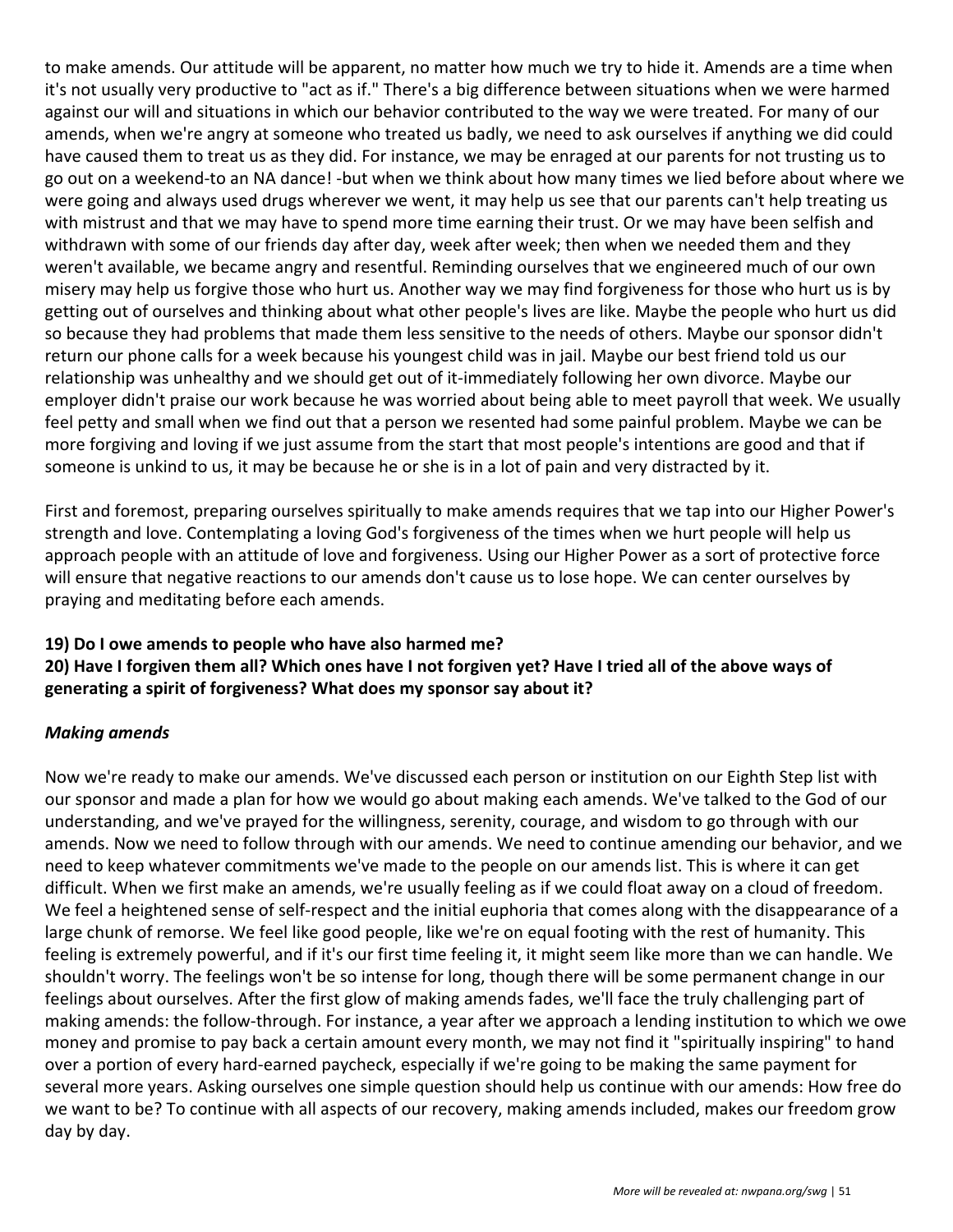#### **21) Are there amends with which I'm having trouble following through? What am I doing to recommit myself to making these amends?**

It is not necessarily a comforting and comfortable process to make amends. The steps aren't designed to make us happy and comfortable without also making us grow. The fear, the risk, and the feeling of vulnerability that come with making amends may be so uncomfortable for us that the memory keeps us from repeating the behavior that led to us having to make amends. We hear often around NA that "it gets better." "It" is us-we get better. We become better people. We become less willing to engage in destructive behavior because we are aware of the cost in human misery, both our own and those around us. Our self-centeredness is replaced by an awareness of other people and concern about their lives. Where we were indifferent, we begin to care. Where we were selfish, we begin to be selfless. Where we were angry, we begin to be forgiving. Our love and tolerance also extend to ourselves. We explored some of the issues surrounding making amends to ourselves in Step Eight; now it's time to recognize how we've already begun making amends to ourselves and perhaps make some plans to continue or take on some new things. We began making amends to ourselves for our addiction when we stopped using drugs and started working the steps. Just these two acts will go a long way toward healing the damage we did to our own spirits. We may have to do some other things to heal the damage we did to our bodies and minds. There are many ways we can begin taking care of our physical health, from diet to exercise to medical treatment. Whatever ways we choose will need to fit our personal needs and desires. The damage we did to our minds may be healed in some measure by pursuing knowledge in the future. A return to school, or just learning something new, will help us repair years of mental neglect.

#### **22) What are my immediate plans for making amends to myself? Do I have any long-range goals that might also fit as amends to myself? What are they? What can I do to follow through?**

#### *Spiritual principles*

In the Ninth Step, we will focus on humility, love, and forgiveness. The humility we've gained in this step has resulted from getting a good look at the damage we did to others and accepting responsibility for it. We acknowledge to ourselves, "Yes, this is what I've done. I'm responsible for the harm I caused and for making it right." We may have been led to this awareness by the experience of having someone tearfully tell us how much we hurt them. We may have found ourselves on the receiving end of some hurt we had inflicted on someone else, and been so jarred by such an experience that we were able to see on a deeper level how we hurt people. Then again, it may have been only the process of the previous steps, coupled with the experience of making amends, that led us to experience increased humility.

#### **23) Have I accepted responsibility for the harm I caused and for repairing that harm?**

#### **24) What experiences have I had that led me to see the harm I caused more clearly? How has that contributed to an increase in my humility?**

It becomes much easier to practice the spiritual principle of love in Step Nine, though we've probably been working on practicing it throughout our recovery. By this time, we've eliminated many of the destructive views and feelings we had, making room for love in our lives. As we become filled with love, we find ourselves compelled to share it by nurturing our relationships and building new ones and by selflessly sharing our recovery, our time, our resources, and above all, ourselves with those in need.

#### **25) How am I giving of myself or being of service to others?**

As we experience being forgiven, we begin to see the value in extending that to others. This motivates us to practice the spiritual principle of forgiveness as much as possible. Recognizing our own humanness gives us the capacity to forgive others and not be as judgmental as we have been in the past. It becomes second nature for us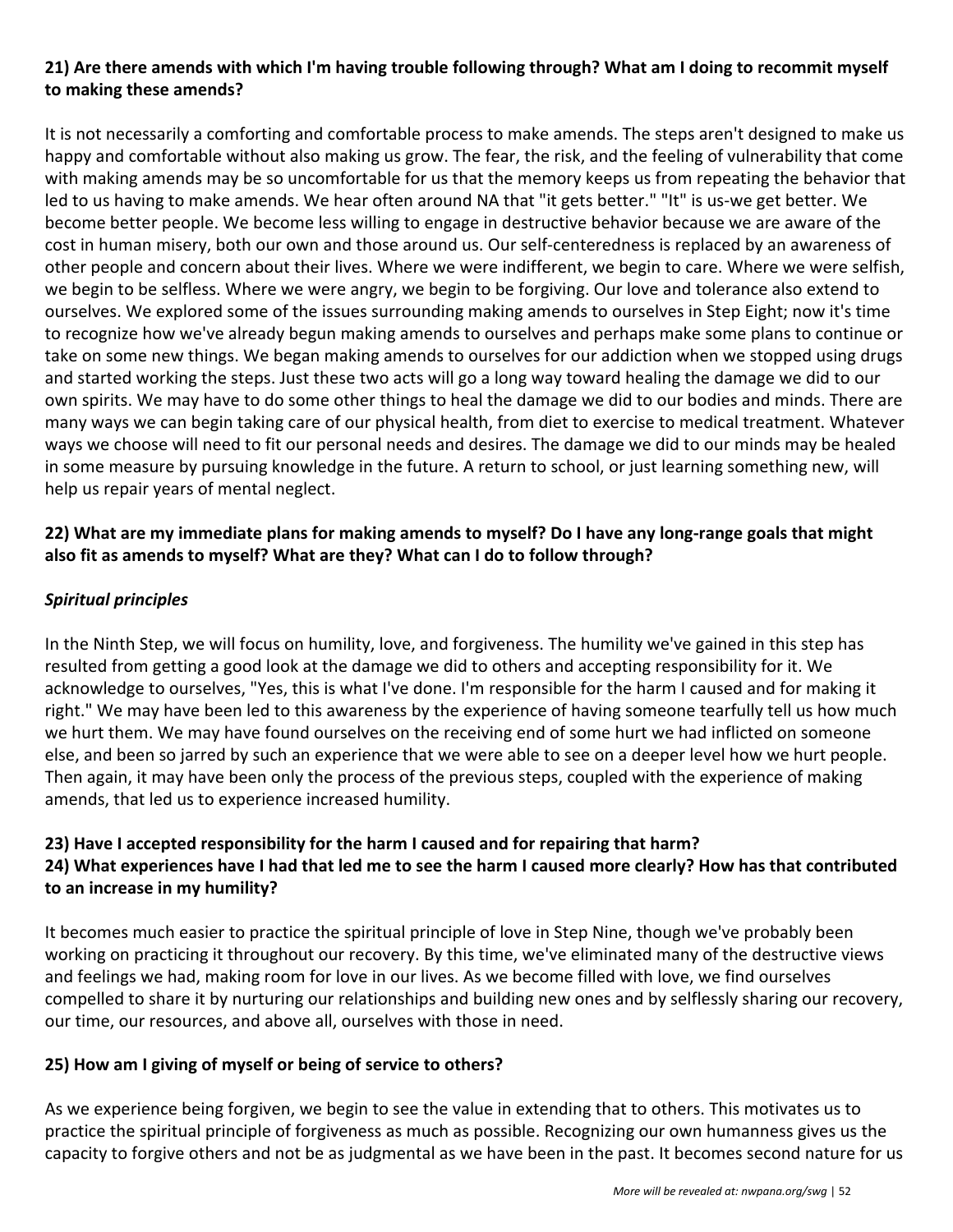to give other people the benefit of the doubt. We no longer suspect vile motives and sneaky conspiracies are at play in every situation over which we don't have full control. We're aware that we usually mean well, and so extend that belief to others. When someone does harm us, we re aware that holding resentments only serves to rob our own peace and serenity, so we tend to forgive sooner rather than later.

### **26) What are the benefits to me of practicing the principle of forgiveness? What are some situations in which I've been able to practice this principle?**

#### **27) For what have I forgiven myself?**

#### *Moving on*

Many of us find it helpful to reflect on our amends after making each one. Some of us do this by writing about how it felt to make the amends and what we learned from the experience.

#### **28) How did it feel to make this amends? What did I learn from it?**

"Freedom" seems to be the word that most clearly describes the essence of Step Nine. It seems to sum up the relief from guilt and shame, the lessening of our obsession with ourselves, and the increased ability to appreciate what's going on around us as it's happening. We start being less consumed with ourselves, more able to be fully present in all our relationships. We begin to be able to just be in a roomful of people without trying to control the room or dominate every conversation. We start thinking of our past, specifically our addiction, as a gold mine of experience to share with people we're trying to help in recovery, instead of as a period of darkness we want to forget about. We stop thinking about our lives in terms of what we don't have and begin to appreciate the gifts we receive every day. We know that to keep this feeling of freedom, we'll need to keep applying what we've learned in the previous steps. Step Ten gives us the means to do that.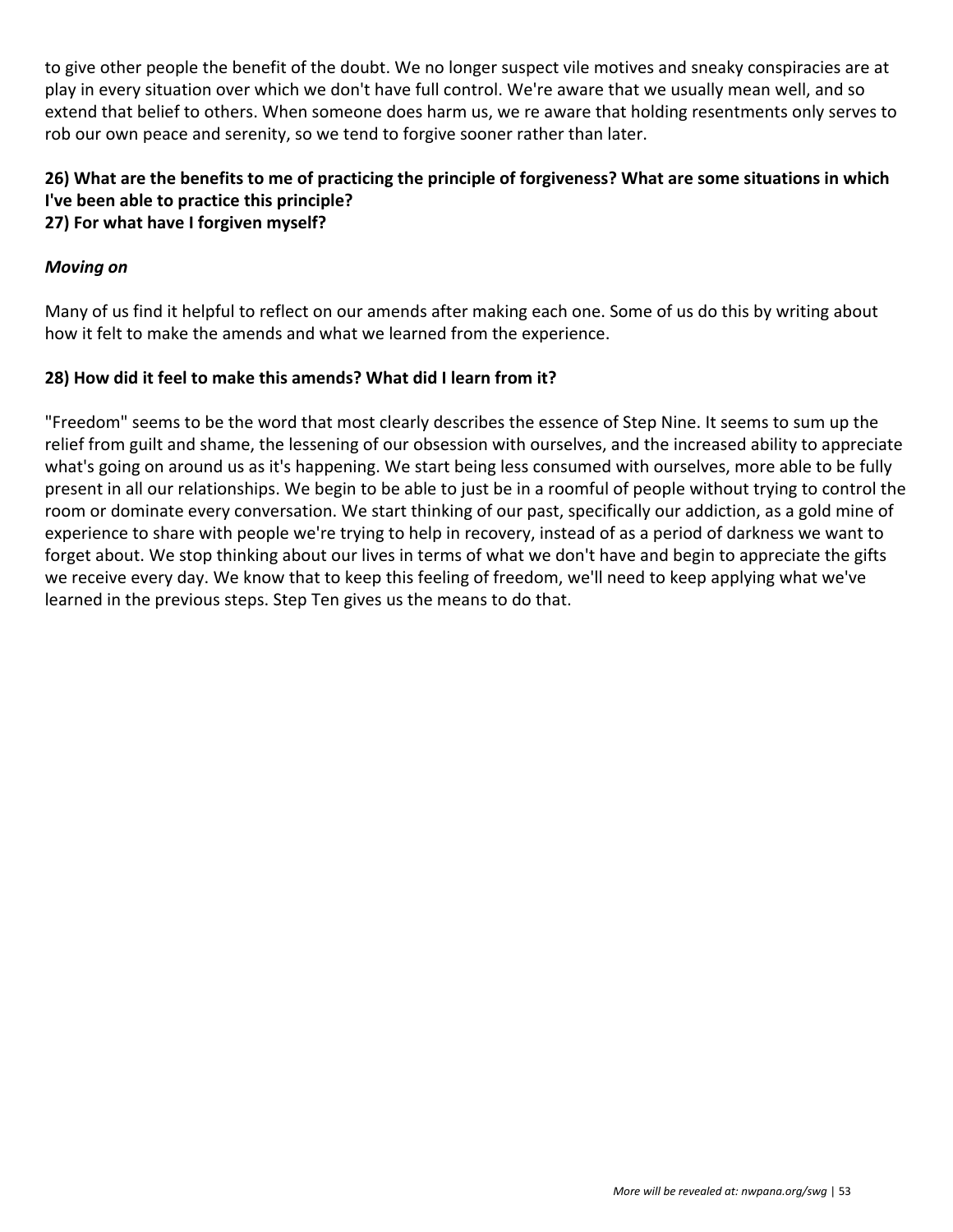Humility is knowing the importance of doing our part well and being open to the many forms of help required for a full and abundant life.

## *Step Ten*

*"We continued to take personal inventory and when we were wrong promptly admitted it."*

Through working the first nine steps, our lives have changed dramatically - way beyond what we expected when we first came to Narcotics Anonymous. We've become more honest, humble, and concerned about others, less fearful, selfish, and resentful. But even such profound changes aren't guaranteed to be permanent. Because we have the disease of addiction, we can always return to what we were before. Recovery has a price - it demands our vigilance. We have to continue doing all the things we have been doing for our recovery so far. We have to continue to be honest, to have trust and faith, to pay attention to our actions and reactions and to assess how those are working for us or against us. We also have to pay attention to how our actions affect others, and when the effects are negative or harmful, promptly step forward and take responsibility for the harm caused and for repairing it. In short, we have to continue to take personal inventory and promptly admit our wrongs. As you can see, the Tenth Step has us repeat much of the work we did in Steps Four through Nine, though in a much-shortened format. The format suggested in this guide is one that covers in a general way the elements of a personal inventory. Some of us may find that we need to add questions that focus on specific areas that are affecting our individual recovery to the questions already in this guide. We may find some additional areas upon which to focus from IP #9, Living the Program. Our sponsor may have specific direction for us on this point. As noted before, this guide is meant to be a starting point, not the final word on any of the steps.

#### **1) Why is a Tenth Step necessary?**

- **2) What is the purpose of continuing to take personal inventory?**
- **3) How can my sponsor help me?**

#### *Feeling versus doing*

We use Step Ten to create and maintain a continuous awareness of what we're feeling, thinking, and, even more importantly, what we're doing. Before we begin a regular pattern of personal inventory, it's imperative that we understand what we are assessing. It won't do much good to make a list of our feelings without tying them to the actions that they generate or fail to generate. We may often be feeling very badly though behaving very well, or vice versa. For instance, an NA member walks into her home group. "How are you?" someone asks. "Terrible," she replies. Of course, this member is referring to the way she feels. She can't possibly be referring to what she's doing, because she is behaving very well indeed: She's going to a meeting, honestly expressing how she feels, and reaching out to another member who will be supportive. On the other hand, we may be busy indulging our impulses and acting on character defects. On the surface, we may feel very good. It usually takes a while before we notice the emptiness that goes along with living this way. We're avoiding the work that will help us stay clean. We're indulging our impulses, and taking the easy way out. And we know where this will take us! The Tenth Step will keep us aware of ourselves so we don't end up going to either extreme. We don't have to beat ourselves up because we feel badly. We can instead focus on the positive action we're taking. It may even turn out that by shifting our focus this way, we'll wind up feeling better, too. Staying aware of what we're doing helps us see patterns of destruction long before they become entrenched, so we don't wind up feeling good at the cost of what's good for us. We as addicts also tend to make judgments about what we are feeling. Anything that feels bad we immediately want to stop. We often don't take into account that the way we're feeling makes perfect sense when we consider the circumstances. For instance, many of us have problems being angry. We don't like the way it feels. We judge it, concluding we have no right to feel that way, and then we do our very best to suppress our angry feelings. Yet, we may be experiencing a situation that would make anyone angry. Perhaps we're in a relationship with someone who constantly fails to treat us with respect. Perhaps we've been passed over for several well-deserved promotions at work. Our response to these situations is anger. We've been treated poorly - of course we're angry. Now comes the moment when our recovery can propel us forward into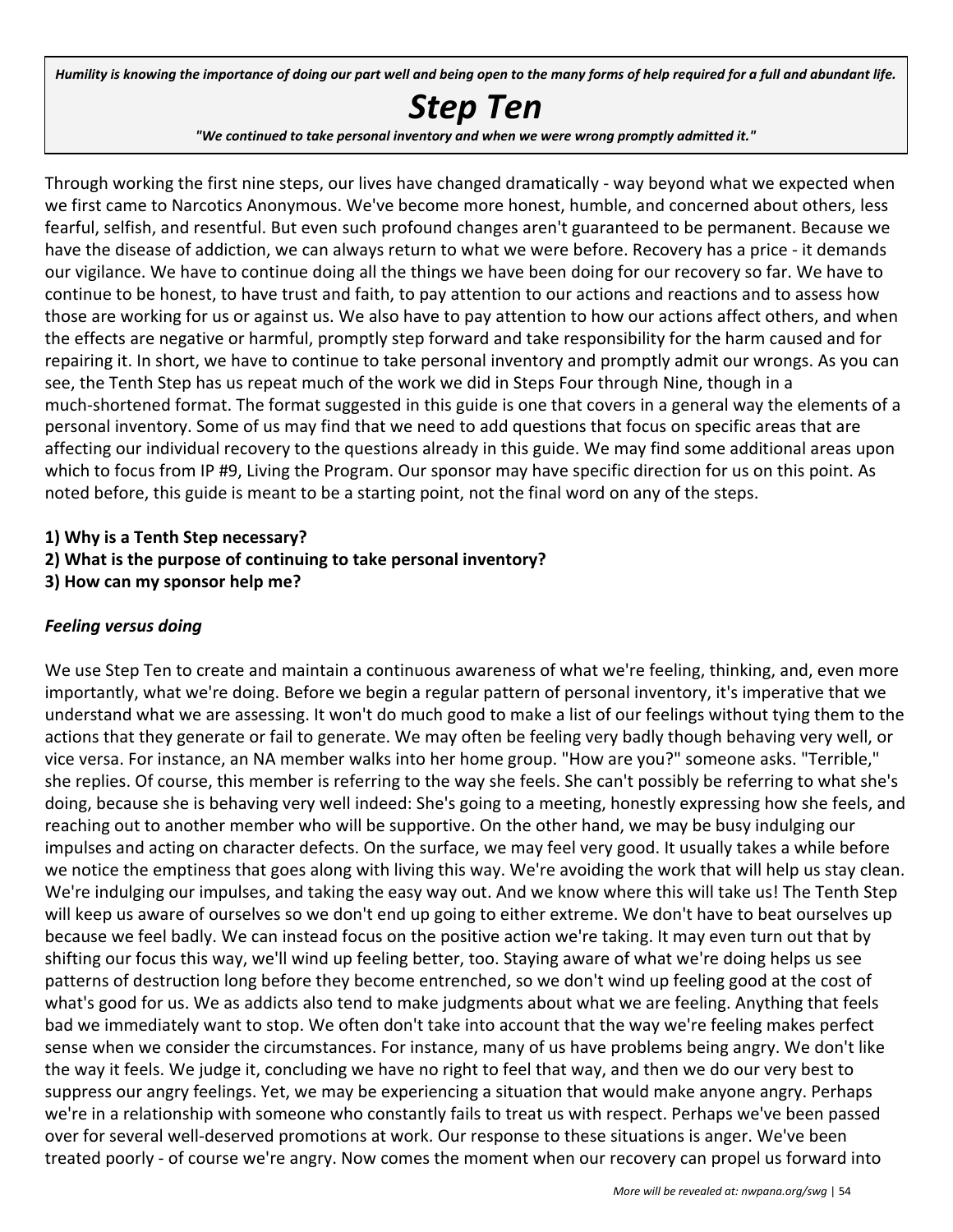greater self-respect or our disease can drag us down into a thick fog of depression and resentment. It all has to do with how we respond to our anger. If we scream and curse and throw things, we'll destroy any possibility of making our relationship or job situation better. If we do nothing and bury our feelings of anger, we'll become depressed and resentful, and that won't improve our situation either. But if we take positive action aimed at improving the situation, it may get better; at the very least, we'll know when it's time to leave and be able to do so without regrets. Sometimes the only thing we need to do with our feelings is feel them. We don't need to react to them. For instance, if we've lost someone, we are going to feel sorrow. Our sorrow may go on for a long time. It will lift when we've grieved sufficiently. We can't afford to let our sorrow drag us down to the point where we can't go on with our lives, but we should expect to be affected. We may be easily distracted or have a hard time participating in activities that are supposed to be enjoyable. We need to strike a balance between being in denial of our feelings and letting them overwhelm us; we don't want to go to either extreme. This seems like a simple concept- almost as if it could go without saying-but many of our members share that it takes years of recovery before we're able to achieve a balance most of the time. So the Tenth Step grants us the freedom to feel our feelings by helping us see the difference between feeling and doing.

#### **4) Are there times in my life when I am confused about the difference between my feelings and my actions? Expand on this.**

Right and wrong The Tenth Step tells us that we have to promptly admit when we're wrong. The step seems to assume that we know when we're wrong, but the fact is that most of us don't-at least not right away. It takes the consistent practice of taking a personal inventory for us to become proficient at figuring out when we're wrong. Let's face it. When we were new in recovery, we had been at odds with the rest of the world for some time. As the Basic Text says, our "living skills were reduced to the animal level." We didn't know how to communicate with others well. We began to learn in recovery, but in the process1 we made a lot of mistakes. Many of us went through a period of time when we became very rigid about the values we had developed in recovery. We applied that rigidity not only to ourselves, but to everyone around us. We thought it was principled and correct to confront those whose behavior was "unacceptable." In truth, it was our behavior that was unacceptable. We were self-righteous and overbearing. We were wrong. Or some of us, after years of serving as a doormat for everyone to walk across, decided our recovery required that we become assertive. But we went too far. We demanded that everyone treat us perfectly all the time. No one could have a bad day and fail to return our phone call. No one was allowed to be emotionally unavailable to us for any length of time. We angrily demanded perfect service at the places we did business. We weren't being assertive. We were being immature and belligerent. We were wrong. We can even end up being wrong if someone hurts us. How? Say our sponsor says something very hurtful to us. Instead of taking it up with our sponsor, we talk to ten or twelve of our closest friends at the next three meetings we go to. Before the week is through, half our local NA community is talking about the rotten thing so-and-so said to one of his sponsees -and that's if the story stayed as it was originally! So the situation started out with us having done no wrong, but ended up with us being responsible for damaging our sponsor's reputation in the program-the place where he needs, as much as we do, to be allowed to make mistakes and recover at his own pace.

#### **5) Have there been some times in my recovery when I've been wrong and not been aware of it until later? What were they?**

#### **6) How do my wrongs affect my own life? Others' lives?**

It's hard enough to figure out when we're wrong; admitting our wrongs can be even more challenging. Just like in the Ninth Step, we have to be careful that we aren't doing more damage by making the admission.

For instance, many of us realize we've hurt someone close to us-perhaps because the person stopped speaking to us-but aren't quite sure what we said or did wrong. Rather than taking the time to reflect on what we might have done, or ask the person, we decide we'll just cover all eventualities and make a blanket admission. We approach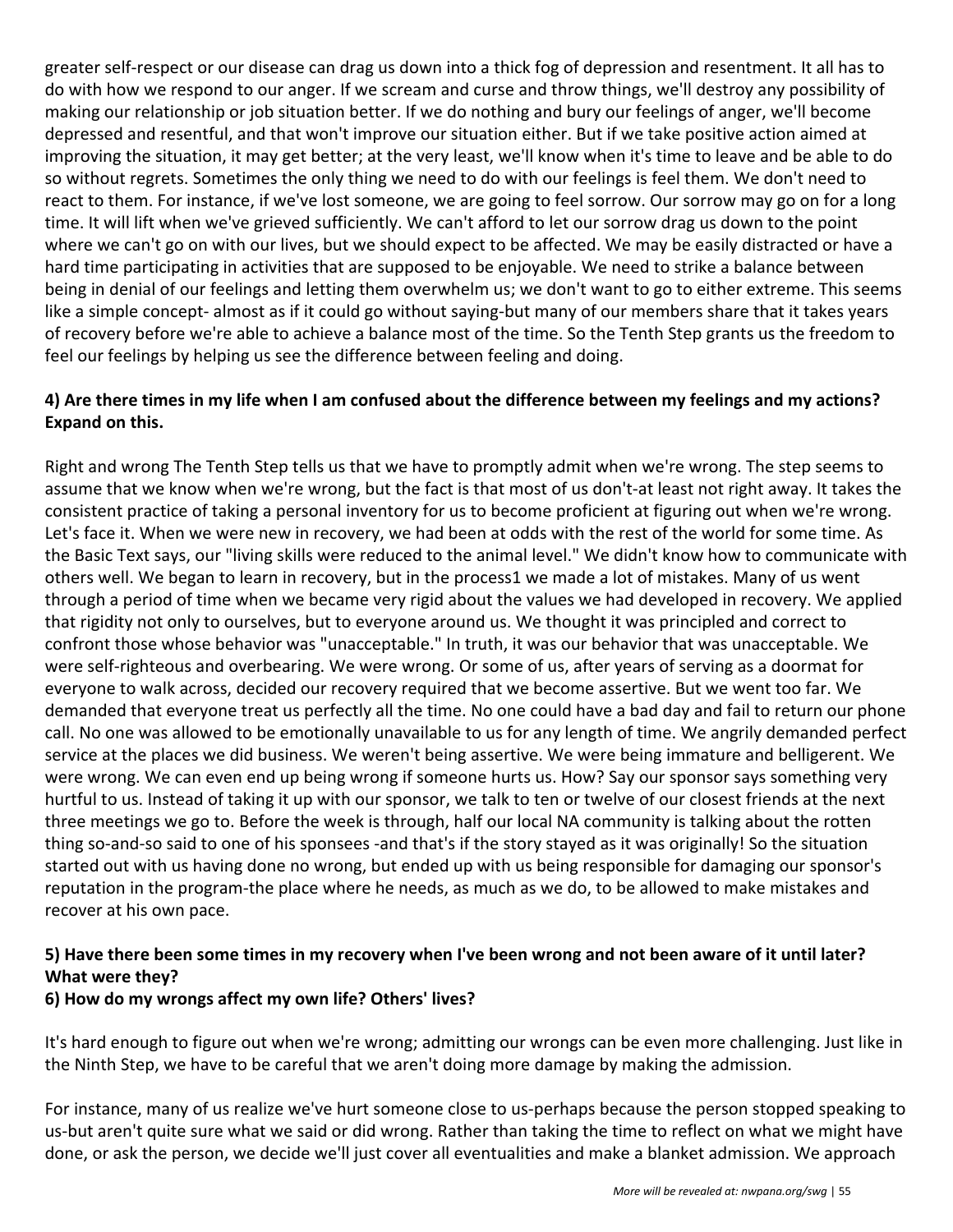the person and say, "Please forgive me for anything I've ever, in all the time we've known each other, done to offend you or hurt you. The Tenth Step requires that we take the time for personal reflection for instances just like this. Chances are that if we think about when the person's attitude toward us changed, and think about our behavior immediately preceding that change, we'll know what we did wrong. It might be painful or embarrassing to think about; it definitely takes effort, but so do all the steps. Laziness is a character defect like any other, and we can't afford to act on it. Then again, if we're truly stumped, if we just can't pinpoint anything we might have said or done that was harmful, there's nothing wrong with approaching the person and saying we've noticed that he or she seems to be angry or upset with us, that we care about our relationship with that person, and want to hear what he or she has to say. Most of us are afraid of what we'll hear in a situation like this, but we can't let our fear stop us from working Step Ten. There's another way we can render our admission of wrong completely ineffective: admit we're wrong and then immediately point out what the other person did first that made us act as we did. For instance, say one of our children used poor manners, so we yelled at her and called her a name. Now when we admit we were wrong, if we tell our child that her behavior made us act the way we did, we've just delivered a message that justified our first wrong, thus making ourselves doubly wrong. Unlike the process contained in Steps Four through Nine, when we go through events from the past, Step Ten is designed to keep us current. We don't want to let unresolved wrongs pile up. We need to try our very best to stay abreast of what we're doing. Most of our work will be done by making constant adjustments to our outlook. If we find ourselves becoming negative and complaining all the time, we might want to spend some time thinking about the things for which we are grateful. We need to pay attention to the way we react when we've done something wrong. Is it our first impulse to make an excuse? Are we claiming to be victims of someone's negative influence - or of our disease? All excuses aside, we are responsible for what we do. It may very well be that our character defects got the better of us, but that doesn't excuse our behavior. We need to accept responsibility, and continue to be willing to have our shortcomings removed.

#### **7) "When we were wrong promptly admitted it" -what does this mean to me? 8) Have there been times in my recovery when I've made situations worse by talking to someone before I should have or blaming my behavior on someone else? What were they? 9) How does promptly admitting my wrongs help me change my behavior?**

Step Ten points out the need to continue taking personal inventory and seems to assert that we do this solely to find out when we're wrong. But how can we identify the times we're wrong unless we also have times we're right as a basis for comparison. Identifying the times we do things right and forming personal values are as much a part of personal inventory as identifying our liabilities. Most of us have a very difficult time with the concept of being right. We think of the times we vigorously defended an opinion because we just knew we were right, but in light of our recovery, we've come to understand that trampling over others in a discussion makes us wrong. Or we think of our personal values. We know they're right for us, but if we began insisting that others live them, we would no longer be right, but self- righteous. So how do we get comfortable with being right? First and foremost, by working the Sixth and Seventh Steps so that our character defects don't turn our positive acts into negative acts. Then, we have to realize that it will probably take some time, and some trial and error, before we are completely comfortable in our new lives in recovery.

#### **10) Have there been situations in my recovery in which I felt uncomfortable about acknowledging something I had done well? Describe.**

#### *How often should we take a personal inventory?*

It Works: How and Why tells us that while our goal is to maintain continuous awareness of ourselves throughout each day, it's very helpful to sit down at the end of each day and "work" this step. We need the consistency of doing something every day for it to become a habit and to internalize the spiritual principles of the activity. As we stay clean and our days of continuous abstinence turn into weeks and months and years, we'll find that taking a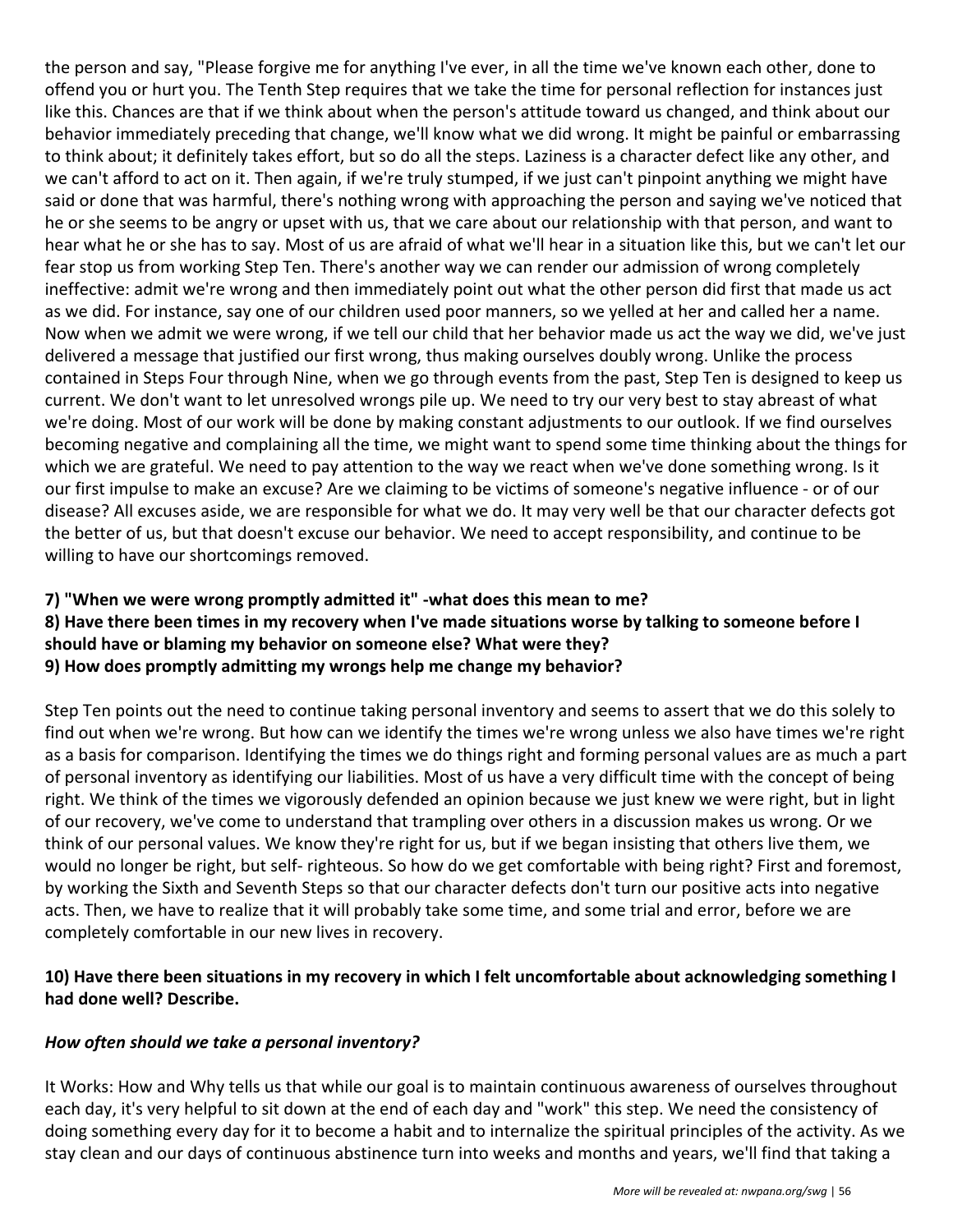personal inventory has become second nature. We'll find that keeping track of our spiritual fitness comes naturally, without our having to think too much about it. We'll notice right away when we're headed in a direction we don't want to go or about to engage in a behavior that's sure to cause harm. We become able to correct it. So, the frequency of our formal efforts to take personal inventory may depend on our experience with recovery. In the beginning, some of us sat down at the beginning of our day, the end of our day, or even both times and went through IP #9, Living the Program, or something similar and "took our spiritual temperature." The point is that we want to keep at it until it becomes a habit, until it's second nature to continuously monitor our recovery and our spiritual state, notice when we're going off-course right away, and work to change it.

#### **11) Why is it important to continue to take personal inventory until it becomes second nature?**

#### *A personal inventory*

The following questions address the general areas we want to look at in a personal inventory. There may be times when our sponsor wants us to do an inventory on a specific area of our lives, such as romantic relationships or our patterns at work, or our sponsor may have specific questions to add to this. We should always consult our sponsor on any step work we're doing.

**12) Have I reaffirmed my faith in a loving, caring God today?**

- **13) Have I sought out the guidance of my Higher Power today? How?**
- **14) What have I done to be of service to God and the people around me?**
- **15) Has God given me anything to be grateful for today?**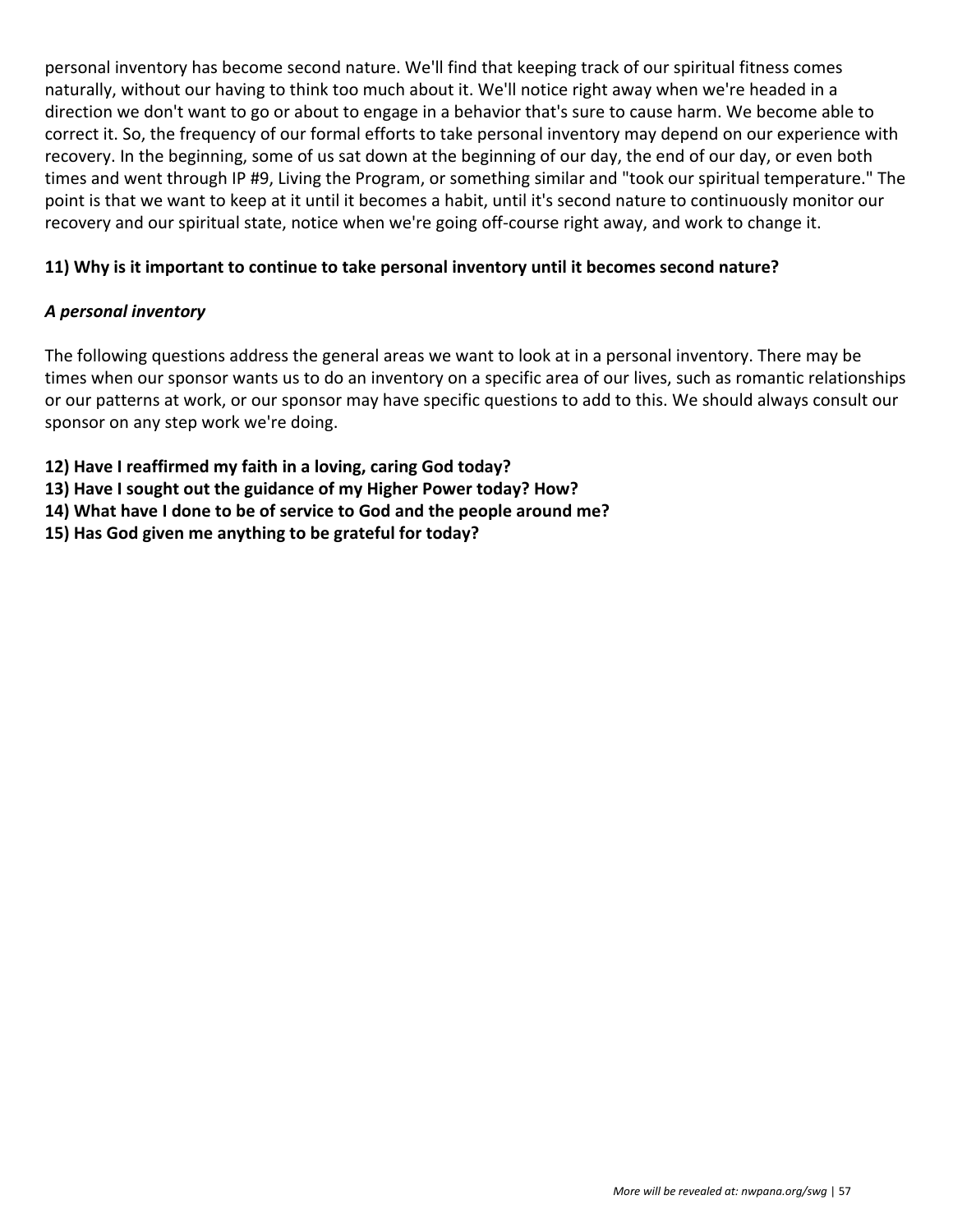*Unconditional love is given where we sense our spirit in another human being.*

## *Step Eleven*

"We sought through prayer and meditation to improve our conscious contact with God as we understood Him, praying only for *knowledge of His will for us and the power to carry that out."*

Step Eleven says that we already have a conscious contact with the God of our understanding, and that the task before us now is to improve that contact. We began to develop our conscious awareness of a Higher Power in Step Two, learned to trust that Power for guidance in Step Three, and relied on that Power many times for many other reasons in the process of working through the steps. Each time we called upon our Higher Power for help, we improved our relationship with our Higher Power. Step Eleven recognizes that reaching out to the God of our understanding, referred to most simply as prayer, is one of the most effective means for building a relationship with God. The other means put forth in this step is meditation. In this step, we will need to explore our own concepts of prayer and meditation, and make sure they reflect our spiritual path. Our own spiritual path The Eleventh Step allows us the opportunity to find our own spiritual path, or further refine our path if we've already embarked on one. The steps we take toward finding or refining our path, and the way we walk down it, will depend to a large degree on the culture in which w Step Eleven exposed to many new ideas, and we'll find that many of these new ideas come directly from our own knowledge of spiritual matters. Because we've developed a frame of reference about spirituality in the previous ten steps, we find that our insight has grown along with our capacity to comprehend new information about ourselves and our world. Spiritual exploration is wide open, and we will learn and find personal truths both in our concentrated efforts to understand more and in the most mundane details of our lives. Many of us find that when we get to NA, we really need to "change Gods." Some of us believed in something we vaguely referred to as "God," but we didn't really understand anything about it, except that it seemed to be out to get us. We probably did some work in Steps Two and Three aimed at uncovering unhealthy ideas about our Higher Power, and then we tried to form some new ideas that allowed for a loving, caring Higher Power. For many of us, simply believing that we had a Higher Power that cared about us as individuals was enough to get us through the following steps. We didn't feel any need to develop our ideas any further. But our ideas were developing anyway, even without our conscious effort. Each specific experience with working the steps provided us with clues about the nature of our Higher Power. We sensed truths about our Higher Power rather than understanding them intellectually. The moment we sat down with our sponsor to share our Fifth Step, many of us were suddenly filled with a quiet certainty that we could trust our sponsor, trust this process, and go forward; this was a moment in which many of us felt the presence of our Higher Power. This, along with the work we did in Steps Eight and Nine, implanted in many of us a growing awareness of our Higher Power's will for us.

#### **1) What experiences have I had with the previous steps or elsewhere in life that gave me some inkling of what my Higher Power is like? What did I come to understand about my Higher Power from those experiences? 2) What qualities does my Higher Power have? Can I use those qualities for myself-can I experience their transformative power in my life?**

**3) How has my understanding of a Higher Power changed since coming to NA?**

These clues about the nature of our Higher Power are perhaps the primary factor in determining our spiritual path. Many of us have found that the spiritual path of our childhood doesn't mesh with the truths we are finding within the steps. For instance, if we sense that God is vast and open, and the spirituality we have been exposed to in the past suggested that God was confined and confining, we're probably not going to return to our earlier path. If we sense that our Higher Power cares in a very personal and individual way about each one of us, a belief system that presents a distant, unknowable, alien force may not work for us. While some need to take a new path, others have found that just the opposite is true: that what we are discovering in the steps can be explored in more depth through the spiritual path of our childhood. It's possible that, through our step work, we've healed resentments we may have held against religious institutions, and as a result are able to return to those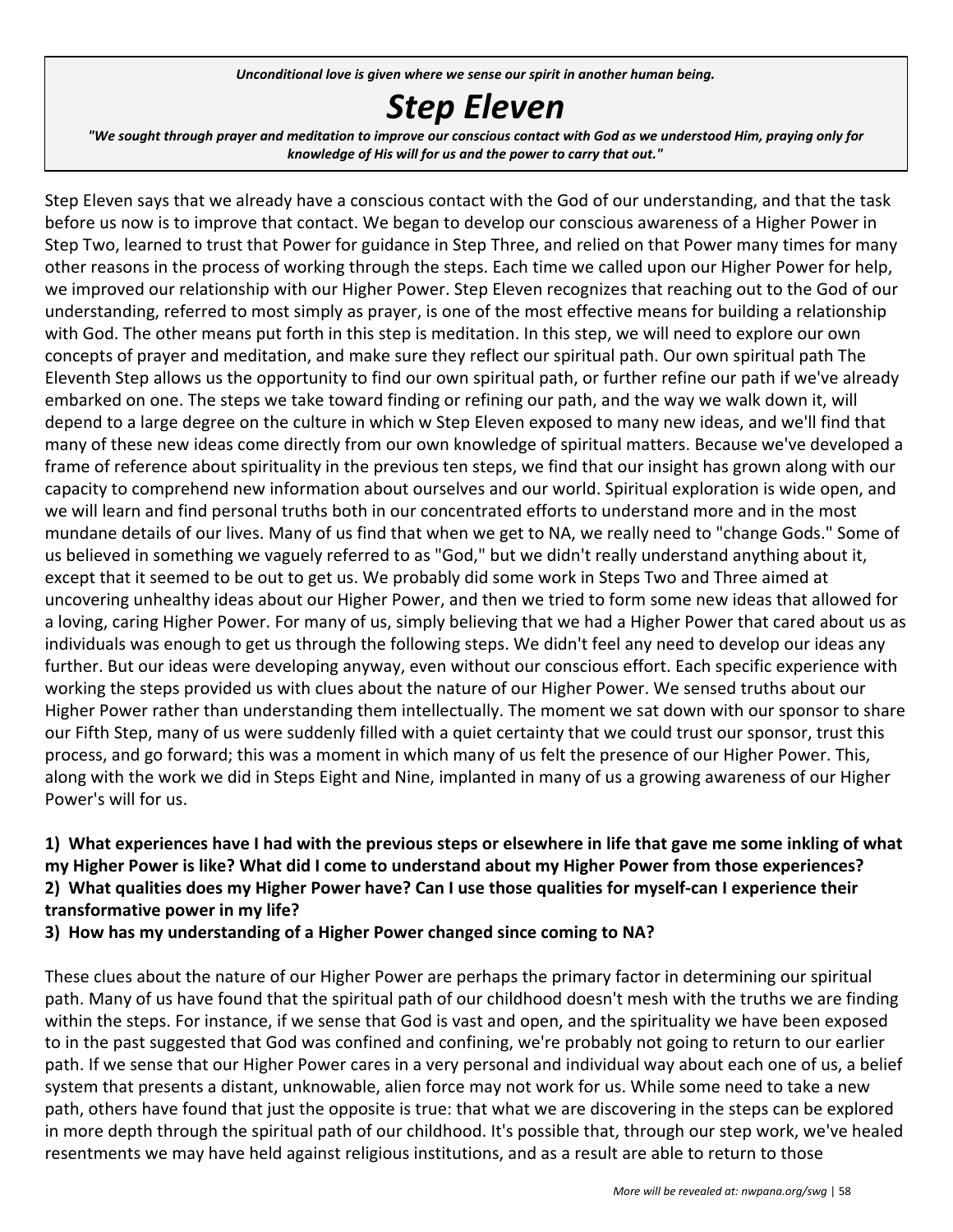institutions with an open mind. For others, the religion of our childhood was little more than a place to hang out, a community to which we had a sentimental connection. In recovery, we begin to see how we can use our religion as our personal spiritual path. It bears emphasizing that we should never confuse religion with spirituality. In NA, they are not the same thing at all. Narcotics Anonymous, itself, is not a religion. It offers a set of spiritual principles, and uses a concept referred to as "God," a "Higher Power," or a "Power greater than ourselves" for members to use as a path out of active addiction. The spiritual principles and the concept of a Higher Power can go along with a member's personal spiritual path that he or she follows outside of NA, or those principles and the concept of a Higher Power can serve as a spiritual path all by themselves. It's up to each member. Some of us get to this point, and we just don't know. The institutions we've been involved with in the past hold no answers, but we can't think of anything that sounds like a better idea. For those with this experience, this is the point at which we embark on one of the most important journeys in our lives: the search for a way to understand a Higher Power. In this process, we are likely to visit every place that has anything to do with spirituality that's available in our community. We're also likely to read a great number of books concerned with spirituality and personal growth, and talk to a great number of people. We may commit for a time to any number of practices before settling on one - or we may never really settle on any one practice permanently. It Works mentions that many of our members adopt an "eclectic approach" to spirituality. If this applies to us, it's important to know that doing this is okay and will serve the spiritual needs of recovery just fine.

#### **4) Do I have a specific spiritual path?**

#### **5) What are the differences between religion and spirituality? What have I done to explore my own spirituality?**

As we explore our spiritual path, and perhaps pick up and discard various spiritual practices, some of us are troubled by what seems to be an inherent bias in NA's steps and traditions when God is referred to as having a male gender. Even more painful, some of us may feel that we don't have much support within our local NA community for our spiritual choices and exploration. It's important for us to understand that the language of NA's recovery literature is not meant to determine a member's spirituality. It's also important for us to understand that we as addicts have character defects, and sometimes some of our members will act on theirs by ridiculing someone else's spiritual path. They may even quote NA recovery literature to "support" such ridicule. Again, NA itself has no "official" or "approved" spiritual path, and any member who claims otherwise is, quite simply, wrong. We mention this here because we believe it's very important for all of our members to know what's true and not true about NA when working the Eleventh Step. It can be a dangerous time. If members follow a spiritual path, and feel unwelcome in NA because of it, their recovery can be in jeopardy. We as members have a duty to encourage the spiritual explorations of other members, and we who are exploring need to know that we can look wherever we want for our spirituality without threatening our membership in NA.

#### **6) Have I encountered any prejudice in Narcotics Anonymous while exploring my spirituality? How did that make me feel? What have I done to adhere to my beliefs?**

It's essential that we don't let our spiritual path take us away from the fellowship. Our Basic Text reminds us that "it is easy to float back out the door on a cloud of religious zeal and forget that we are addicts with an incurable disease." We need to always remember that we need Narcotics Anonymous m order to deal with our addiction. Anything else we add to our lives can enhance their quality, but nothing can take the place of NA recovery. As long as we continue practicing the basics of recovery - such as going to meetings regularly, staying in contact with our sponsor, and working with newcomers -- we shouldn't have to worry about drifting away.

#### **7) No matter what spiritual path I am following, am I still keeping up my involvement with NA?**

- **8) How does my involvement in NA complement my spiritual journey?**
- **9) How does my spiritual path contribute to my recovery?**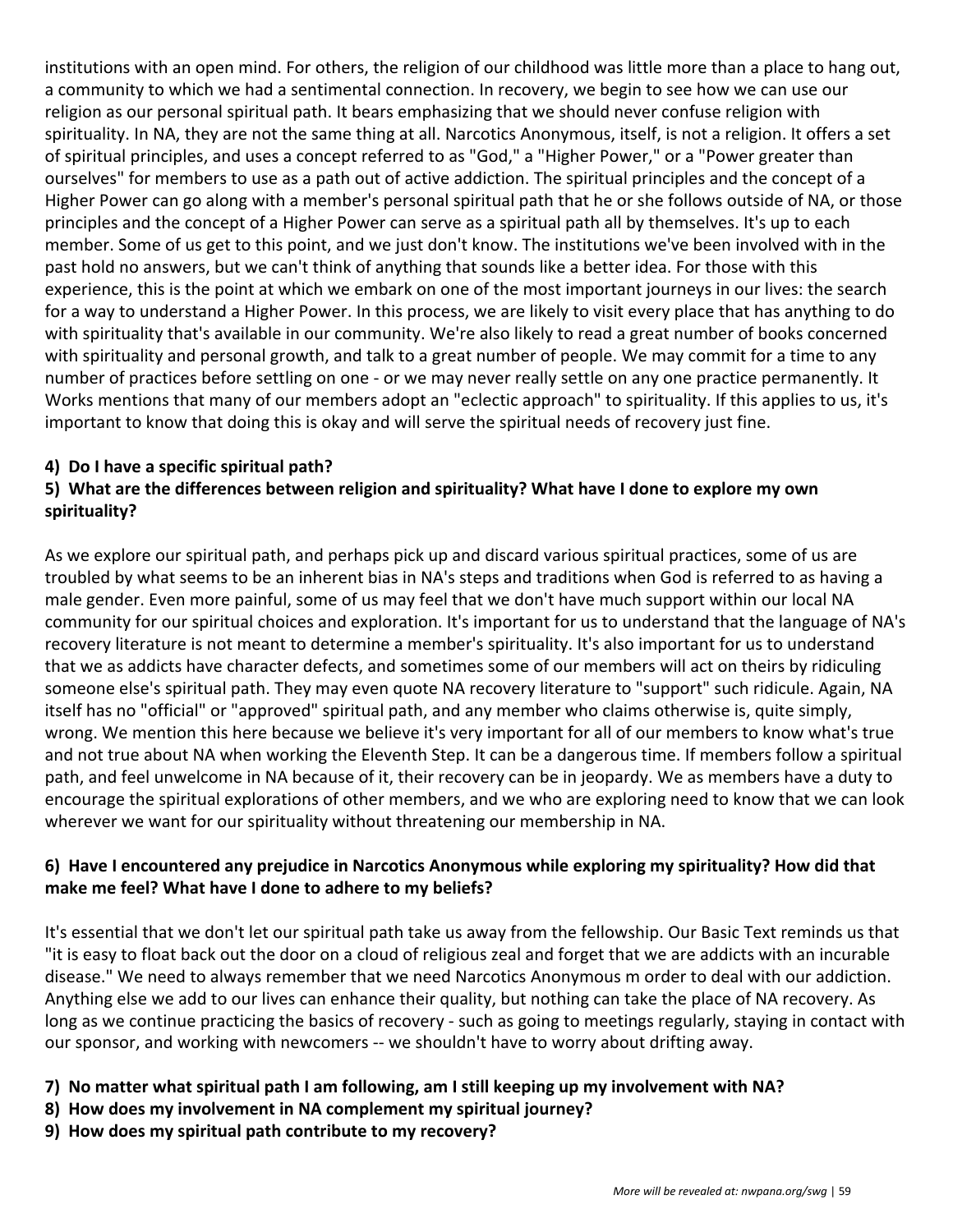#### *Prayer and meditation*

Members of NA often describe prayer as talking to God, and meditation as listening to God. This description has been part of the collective wisdom of NA for a long time because it captures the distinct meanings of prayer and meditation so well. We are building a relationship with our Higher Power, and we need to have a dialogue with that Power, not merely a monologue aimed in its direction. Prayer is talking to our Higher Power, though not always in the form of actual speech. We worked on developing a form of prayer that felt right to us in the Second Step. We may find by now that we've further refined our approach to prayer to fit with our spiritual path. One of the forms of prayer in which virtually every NA member engages is the closing or opening prayer said at most NA meetings. Ultimately, the manner in which we pray is up to us as individuals. How often should we pray? Many of us set aside a specific time in our day - the beginning is fairly common-to pray. These prayers usually involve asking our Higher Power for another day clean or, as we will explore more fully later in this chapter, knowledge of God's will for us. When we communicate with our Higher Power at the end of our day, it is usually to express gratitude. Many of us try to incorporate prayer throughout our day. It is very good practice to pray regularly. It helps us form a habit of communicating with our Higher Power that may save our recovery some day.

- **10) How do I pray?**
- **11) How do I feel about praying?**
- **12) When do I usually pray? When I am hurting? When I want something? Regularly?**

**13) How is it helpful to use spontaneous prayer throughout the day? How does prayer help me put things in perspective?**

If this is our first experience with the Eleventh Step, we may be surprised to learn we've already been meditating, and doing so on a regular basis. Each time we stand as a community at a meeting and observe a moment of silence, we are meditating. It is from such beginnings that we go on to build a pattern of regular meditation. There are many different ways we can go about meditating, but its usual goal is to quiet the mind so that we can gain understanding and knowledge from our Higher Power. We try to minimize distractions so that we can concentrate on knowledge arising from our own spiritual connection. We try to be open to receiving this knowledge. It's essential that we understand that such knowledge is not necessarily, or even usually, immediate. It builds in us gradually as we continue to practice regular prayer and meditation. It comes to us as a quiet sureness of our decisions and a lessening of the chaos that used to accompany all our thoughts.

- **14) How do I meditate?**
- **15) When do I meditate?**
- **16) How do I feel about meditating?**

**17) If I have been meditating consistently for some time, in what ways have I seen changes in myself or my life as a result of meditating?**

#### *Conscious contact*

To many of us, "conscious contact" sounds like something very mysterious, implying some kind of cosmic union with God. But it's really very simple. It just means that we have a conscious awareness of our link to a Higher Power. We notice the presence of that Power, and see some of the ways it works in our life. There are so many ways our members have experienced the presence of a loving God: when we experience something in nature, such as a forest or an ocean; through the unconditional love of our sponsor or other NA members; through the feeling of being anchored during difficult times; through feelings of peace and warmth; through a coincidence that later on we see having led to some great good; through the simple fact of our recovery in NA; through our ability to listen to others at a meeting; and countless other means. The point is that we are looking, and we are willing to acknowledge that our Higher Power is active in our lives.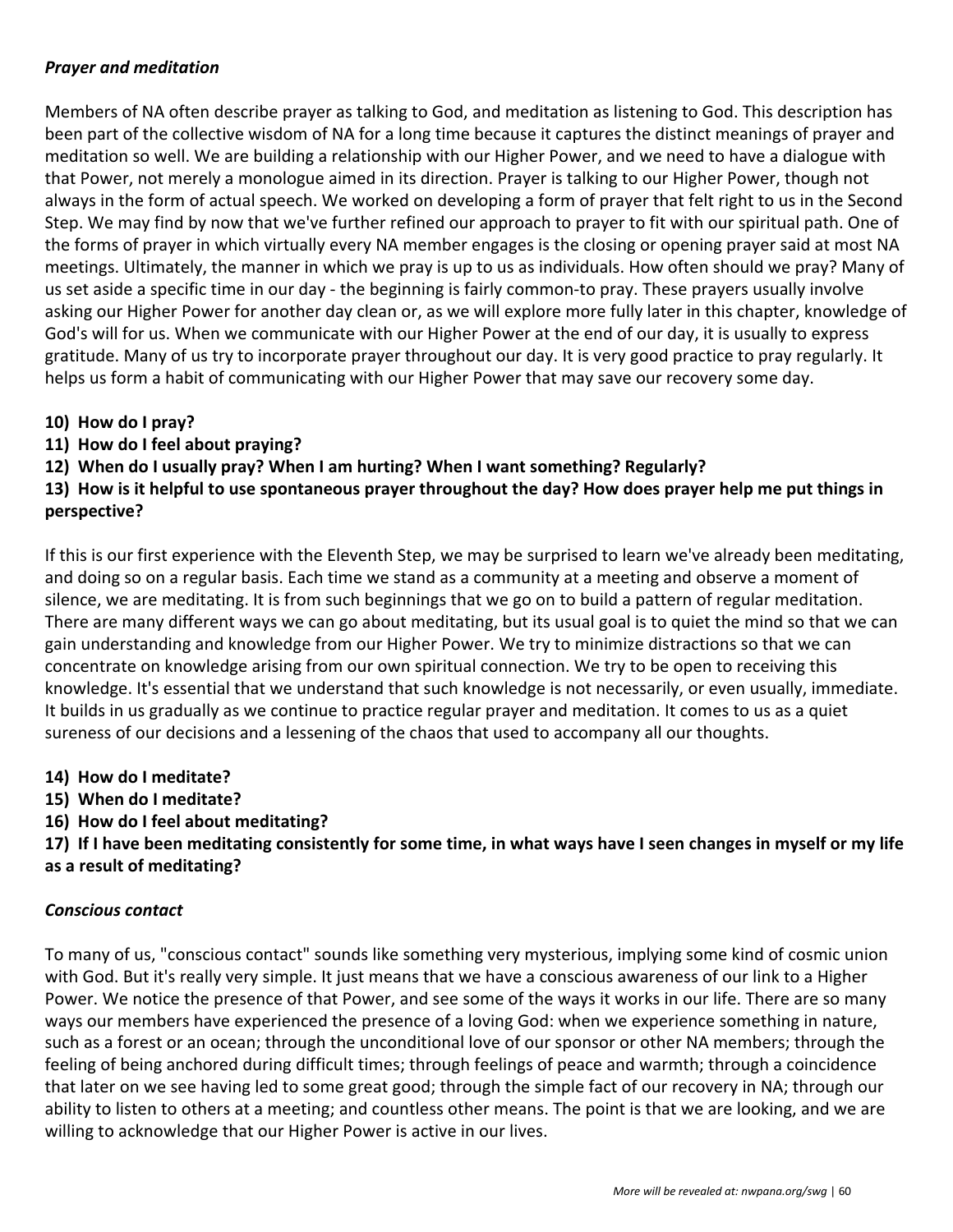- **18) In what circumstances do I notice the presence of my Higher Power? What do I feel?**
- **19) What am I doing to improve my conscious contact with the God of my understanding?**

#### *God's will*

The knowledge that has been building in us as we've prayed and meditated is the essence of God's will for us. The whole purpose of praying and meditating is to seek knowledge of a Higher Power's will for us and, of course, the power to carry it out. But the first thing to do is to identify God's purpose for our lives. It takes a large amount of open-mindedness to begin to understand God's will for us. Many of us find that it is easier to identify what is not God's will for us than what is. This is absolutely fine; in fact, this is a great starting point that can lead us to more specific knowledge of God's will for us. First of all, and obviously, it is not God's will for us to relapse. We can extend this simple fact to conclude that acting in ways that might lead us to relapse are also not God's will for us. We don't need to become overly analytical about this and start questioning whether our daily routines could possibly lead to us relapsing; it's really much easier than that. We use all of the knowledge about ourselves and our patterns that we gained from the work we did in Steps Four through Nine, and we try our very best to avoid destructive patterns. We'll discover that we no longer have the luxury of consciously acting out. We can't deal with a situation by thinking, "Oh, I'll just be manipulative this one time, and then I'll write about it later, work with my sponsor, and make amends." If we do such a thing, we're not only on very dangerous ground, we're making a conscious and deliberate decision to go against God's will. There will be many, many times when we act on defects unconsciously. It is our consciousness and willingness to be deliberately destructive in this situation that is the real cause for concern. In the Third Step, we explored the fine line that divides humble and honest pursuit of our goals from subtle manipulation and forced results. Now, with the experience we have gained in the intervening steps, we are much better equipped to spot that line and stay on the right side of it. As we go after the things we want, we need to continuously gauge our distance from that line. For instance, we may decide we want to be in a romantic relationship. There's nothing wrong with that, provided we are spiritually motivated and keep track of the line between God's will and self-will. If we lie to make ourselves seem more attractive, or become chameleons, we're acting on self-will. If we honestly express who we are, we're more likely to be pursuing God's will. If we're trying to change our potential partner in a relationship into something he or she is not, we're acting on self-will. If, on the other hand, we've already determined what we want in a partner and the person we're seeing seems to be matching that vision without our intervention, we're probably living in God's will. That's how we tell whether a relationship is God's will for us or not. Or say we want a college education. Are we willing to cheat on a test to get it? Doing such a thing would turn an otherwise worthy goal into an act of self-will. The avoidance of acting on self-will is the primary reason we pray only for knowledge of God's will for us and the power to carry that out.

#### **20) What are some situations I can identify from my own life where I acted on self-will? What were the results?**

#### **21) What are some situations I can identify from my own life where I tried to align my will with God's will? What were the results?**

As it says in It Works: How and Why, "God's will for us is the ability to live with dignity, to love ourselves and others, to laugh, and to find great joy and beauty in our surroundings. Our most heartfelt longings and dreams for our lives are coming true. These priceless gifts are no longer beyond our reach. They are, in fact, the very essence of God's will for us." Our personal vision of God's will for us is revealed in how our lives might be if we were consistently living with purpose and dignity. For instance, it is a good expression of purpose to help others stay clean and find recovery. The individual ways we go about doing that - sponsorship, sharing with newcomers at meetings, carrying the message into institutions, working with professionals to develop programs that will lead addicts to NA - are our choice.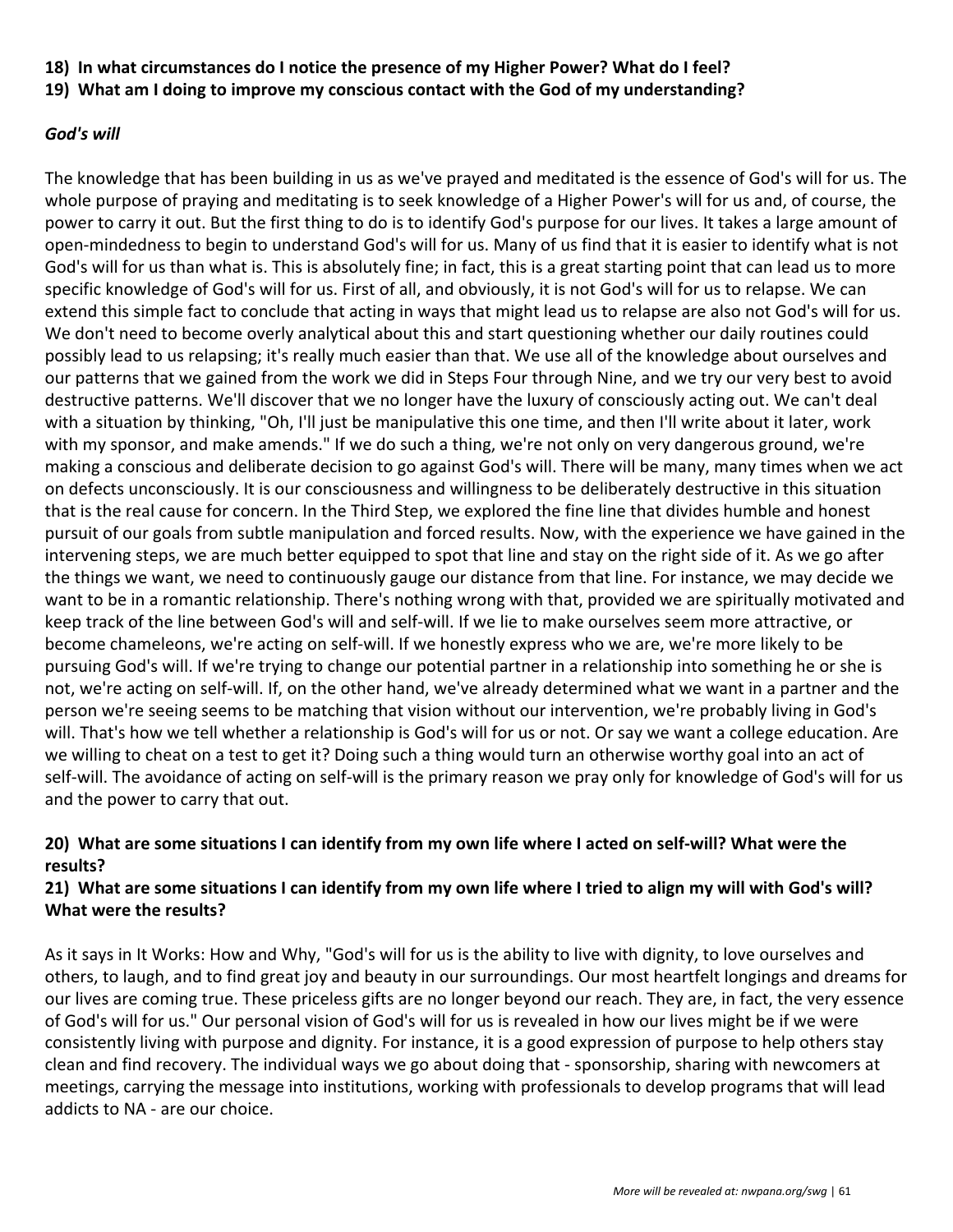#### **22) What are some examples of how I live with purpose and dignity? What is my vision of God's will for me?**

The power to carry that out In addition to praying for knowledge of God's will for us, we're also asking for the power to carry out that will. In this context, power doesn't refer only to forceful qualities. There are many different qualities we may need to carry out our Higher Power's will: humility, a sense of compassion, honesty, integrity, or an ability to persevere and the patience to wait for results over a long period. A strong sense of justice and an ability to be assertive might be what's called for in a certain situation. Sometimes eagerness is required, and other times only a sense of caution will do. Courage and fortitude are qualities that we will often be called upon to display. Sometimes, the best quality to promote God's will is a sense of humor. Most likely we will need all of these qualities at various times in our Step Eleven • Have I ever prayed for a specific thing and then wished I didn't have it after all? Expand on this. There's nothing that requires as much courage as trying to live according to our Higher Power's will when there's frequent pressure not to. Not everyone in our lives will be delighted that we've chosen to live our lives in a spiritual way. We may have family members who are used to us living according to their will and want us to continue. Our growth threatens them. Or say we're with some friends who are gossiping. Our efforts to live the program have resulted in us becoming uncomfortable with participating in gossip, yet we don't want to be self-righteous and start moralizing with our friends. Merely refraining from participating in something like this requires courage. We may lose some friends as we grow spiritually. Almost all of us face some situation in life where we are either being asked to participate in something that is morally reprehensible or just keep quiet about it and allow it to happen. It may be that the truly courageous course of action is to protest loudly, and doing so may have severe consequences for us. What we do at such a time is a defining moment, and may very well affect the choices we make for the rest of our lives.

#### **23) Have I ever been faced with a situation that required me to stand up for my beliefs at some personal cost? How did I respond? What were the results?**

The principle of faith will help us to practice the principle of courage and live our lives with integrity. We need not be so afraid of losing friends or having relationships change or even having our lives profoundly affected because we know that we're being cared for. We have faith that if we have to let go of old friends because what they're doing is unhealthy for our spiritual development, we'll form new relationships with people whose values we share. Basically, we need to have faith that we'll be given the power to carry out our Higher Power's will.

#### **24) Have I, so far, been given what I need? What have I received?**

#### *Moving on*

Our practices in this step show up in every area of our lives. From the regular practice of meditation, we may notice that we are able to listen more attentively to what others have to say in meetings. We have some experience with quieting our minds and so are able to do so in many places. We no longer find ourselves so consumed with planning what we'll say when it's our turn that we are unable to listen to others. We begin to be satisfied with our lives. We no longer feel such an urgency to control things. We're focused on a higher purpose instead of on ourselves. Our regrets begin to disappear. Our active addiction no longer seems like such a tragedy and a waste as we see how we can use that experience to serve a higher purpose: carrying the message to the addict who still suffers. In Step Twelve, we will explore some ways of doing that, and see how practicing the principles of recovery is essential to such an effort.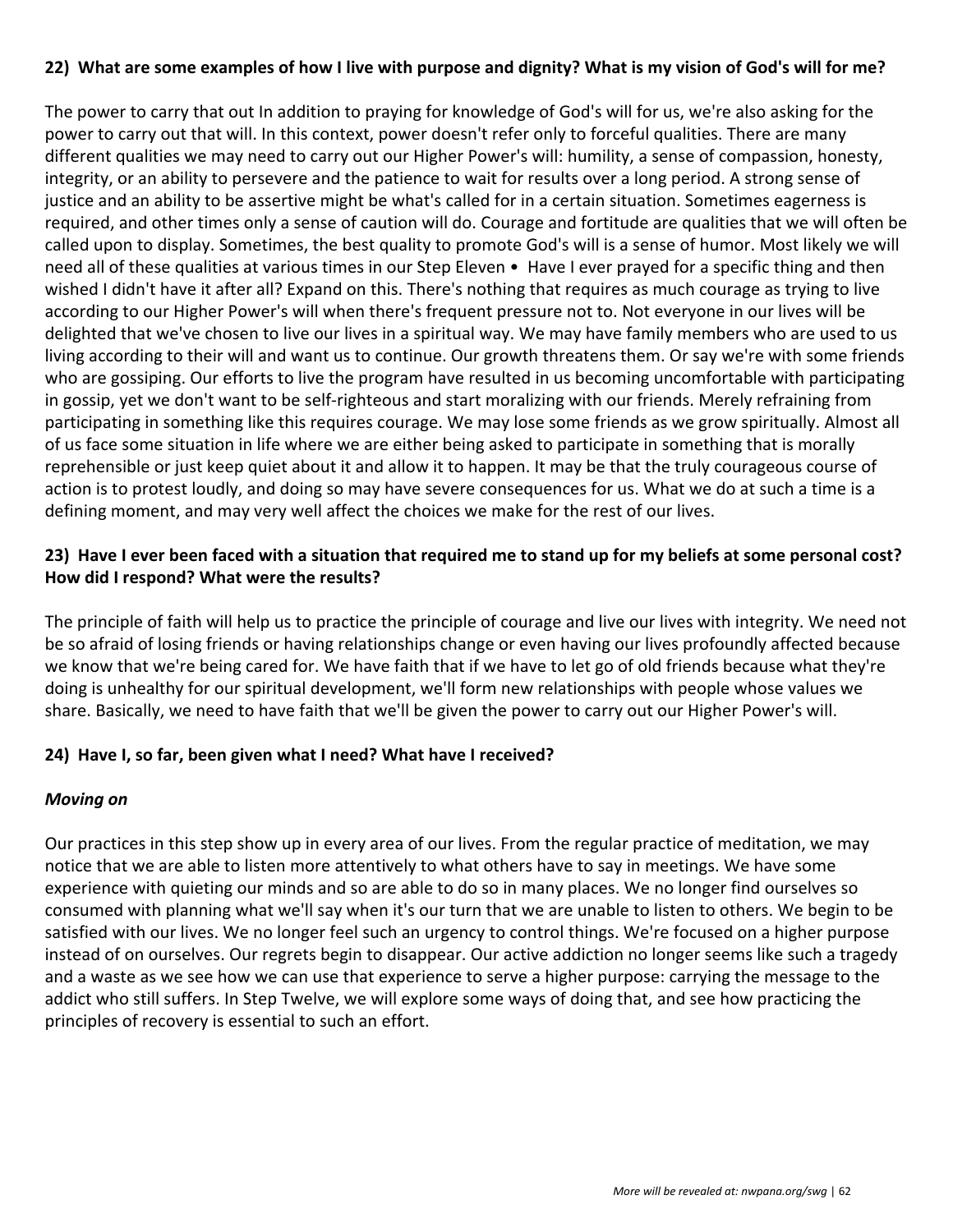Sharing and caring is the active and passive forms of love that keeps us alive and allowing God to use us as instruments.

## *Step Twelve*

"Having had a spiritual awakening as a result of these steps, we tried to carry this message to addicts, and to practice these principles in *all our affairs."*

If we've made it to this point, we've had a spiritual awakening. Though the nature of our awakening is as individual and personal as our spiritual path, the similarities in our experiences are striking. Almost without exception, our members speak of feeling free, of feeling more light-hearted more of the time, of caring more about others, and of the ever-increasing ability to step outside ourselves and participate fully in life. The way this looks to others is astonishing. People who knew us when we were in our active addiction, often appearing withdrawn and angry, tell us that we're different people. Indeed, many of us feel as if we've begun a second life. We know the importance of remembering where we came from, so we make an effort not to forget, but the way we lived and the things that motivated us seem increasingly bizarre the longer we stay clean. The change in us didn't happen overnight. It happened slowly and gradually as we worked the steps. Our spirits awakened a bit at a time. It became increasingly more natural for us to practice spiritual principles and increasingly more uncomfortable to act out on character defects. Notwithstanding the powerful, one-of-a-kind experiences some of us have had, we've all slowly and painstakingly built a relationship with a Power greater than ourselves. That power, whether it's our own best and highest nature or a force outside ourselves, has become ours to tap into whenever we want. It guides our actions and provides inspiration for our continued growth.

- *1)* **What is my overall experience as a result of working the steps?**
- **2) What has my spiritual awakening been like?**
- **3) What lasting changes have resulted from my spiritual awakening?**

Each time we work through the Twelve Steps we will have a different experience. Subtleties of meaning for each of the spiritual principles will become apparent, and we will find that as our understanding grows, we are also growing in new ways and in new areas. The ways in which we are able to be honest, for instance, will expand along with our basic understanding of what it means to be honest. We will see how practicing the principle of honesty must first be applied to ourselves before we are able to be honest with others. We will see that honesty can be an expression of our personal integrity. As our understanding of the spiritual principles grows, so will the depth of our spiritual awakening.

#### **4) Which spiritual principles have been connected to which steps, for me, and how have those contributed to my spiritual awakening?**

#### **5) What does the phrase "spiritual awakening" mean to me?**

We tried to carry this message Many of us recall the first time we heard the words, "You never have to use again if you don't want to." For many of us, hearing this message was shocking. Perhaps we'd never thought in terms of "having" to use before, and were surprised to find out just how much truth that statement held. Of course, we thought, using drugs ceased to be a choice for me a long time ago. Although just hearing this message may or may not have resulted in us immediately getting clean, we still heard the message. Someone carried it to us. Some of us had the experience of believing that we could stay clean in NA, but when it came to recovery, that seemed beyond us. Gaining a sense of self-respect, making friends, being able to carry ourselves out in the "real world" without it being obvious that we were addicts all seemed like more than we could actually expect from NA. The day we began to believe that this program could do more for us than just help us stay clean was a tune we remember as a turning point in our recovery. What happened to give us that sense of hope was that someone gave us a reason to believe. Maybe it was someone sharing at a meeting with whom we identified in a very personal way. Maybe it was the cumulative effects of hearing many addicts share that recovery was possible. Maybe it was the unconditional love and quiet insistence of our sponsor that we could recover. In whichever way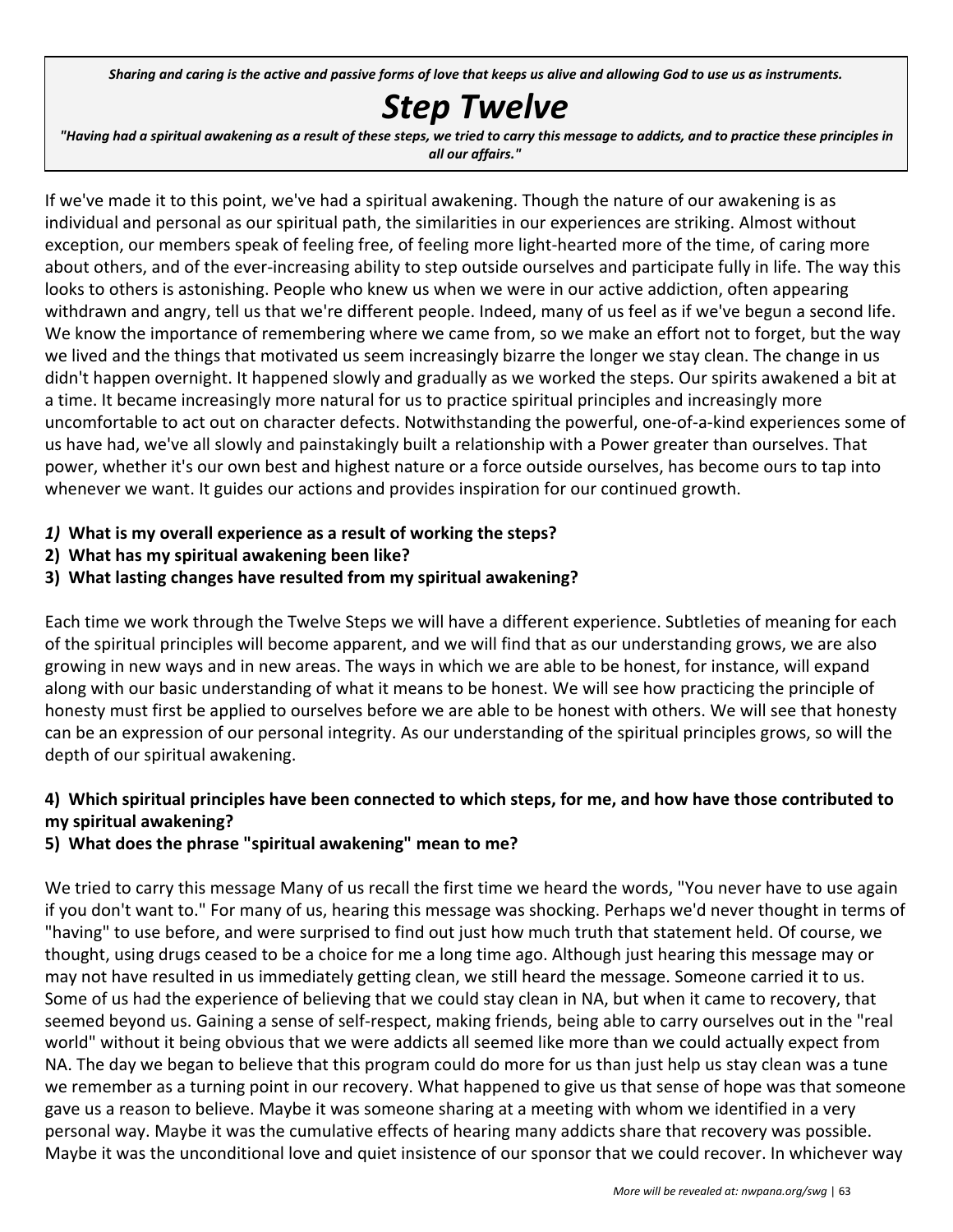we heard it, it was the message, and someone carried it to us. Some of us have the experience of staying clean for a long time and finding joy in recovery. Then we experience a tragedy. Maybe it's the breakup of a long-term committed relationship or the death of a loved one. Maybe it's the relapse and death of someone with whom we have been friends in NA. Maybe it's that we find ourselves destitute. Maybe it's simply that we've realized that other NA members aren't perfect, and so they're capable of hurting us. Because of whatever crisis we've experienced, we find that we've lost our faith. We no longer believe that NA holds the answer for us. The bargain we thought we had made-we'd stay clean and try to do the right thing and, consequently, our lives would be happy - had been breached, and we were left wondering about our purpose m life all over again. At some point, we began to believe again. Maybe someone who had been through the same crisis reached out to us and helped us through in a way no one else could have. Again, someone carried the message to us.

#### *6) What are the different ways in which I've experienced the message?*

So the message can be broken down very simply. It is that we can stay clean, that we can recover, that there is hope. Recalling the times when we heard the message personally will provide part of the answer to why we should now carry the message, but there is more. "We can only keep what we have by giving it away." This saying is perhaps the most powerful reason we can present for carrying the message. Many of us wonder, though, exactly how this concept works. It's simple, really. We reinforce our recovery by sharing it with others. When we tell someone that people who go to meetings regularly stay clean, we are more likely to apply that practice to our own recovery. When we tell someone that the answer is in the steps, we are more likely to look there ourselves. When we tell newcomers to get and use a sponsor, we are more likely to stay in touch with our own. There are probably at least as many ways to carry the message as there are recovering addicts. Greeting a newcomer that we met at the previous night's meeting and remembering his or her name is powerful and extraordinarily welcoming to an addict who feels alone. Opening a meeting makes sure there is a place for the message to be carried. Taking on a service position in any capacity helps keep NA itself going, and we can do a great deal of good if we approach our service to the fellowship in a caring, loving, and humble way. Sponsoring other addicts brings to life the therapeutic value of one addict helping another.

#### **7) What kind of service work am I doing to carry the message?**

Sometimes it's challenging to carry the message. The person with whom we've decided to share the message seems unable to hear it. This can range from someone who keeps relapsing to someone who keeps choosing destructive behavior. It's tempting to think that our efforts are being wasted and we should just give up on such a person. Before we make such a decision, we should think about all the mitigating circumstances. Say we're sponsoring someone who just isn't following our direction. We've suggested a writing assignment, and we don't hear from the person again until a fresh crisis is brewing. We've shared, with all the enthusiasm we can summon, about our own experience with the situation the person is facing, explaining in great detail how our disease was present and how we used the steps to find recovery, but our sponsee keeps doing the same destructive thing over and over again. This can be very frustrating, but before we give up, we need to remember that our choice isn't whether to carry the message, but how. We need to get our own egos out of the way. We don't get to take credit-or blame-for someone else's recovery. We simply present the message as positively as we can, and remain available to help when we're asked. We also need to remember that we can't possibly know what's going on in another person's mind or spirit. Our message may seem to be missing its mark, but perhaps the person just isn't ready to hear it today. It may be that the words we spoke will stay with a person for a long time and may resurface at exactly the right moment. If we think about it, we can all recall things we heard NA speakers say when we were new that we didn't understand at the time, but which rose up in our minds years later and gave us reason to hope or a solution to a problem we were experiencing. We carry the message, and we share it freely, but we cannot ever force another person to get the message. The principle that applies to our fellowship's public relations policy-attraction, not promotion-applies very well to our personal efforts to carry the message, too. It may also be the case that we're not the best person to sponsor someone. Individuals have different needs and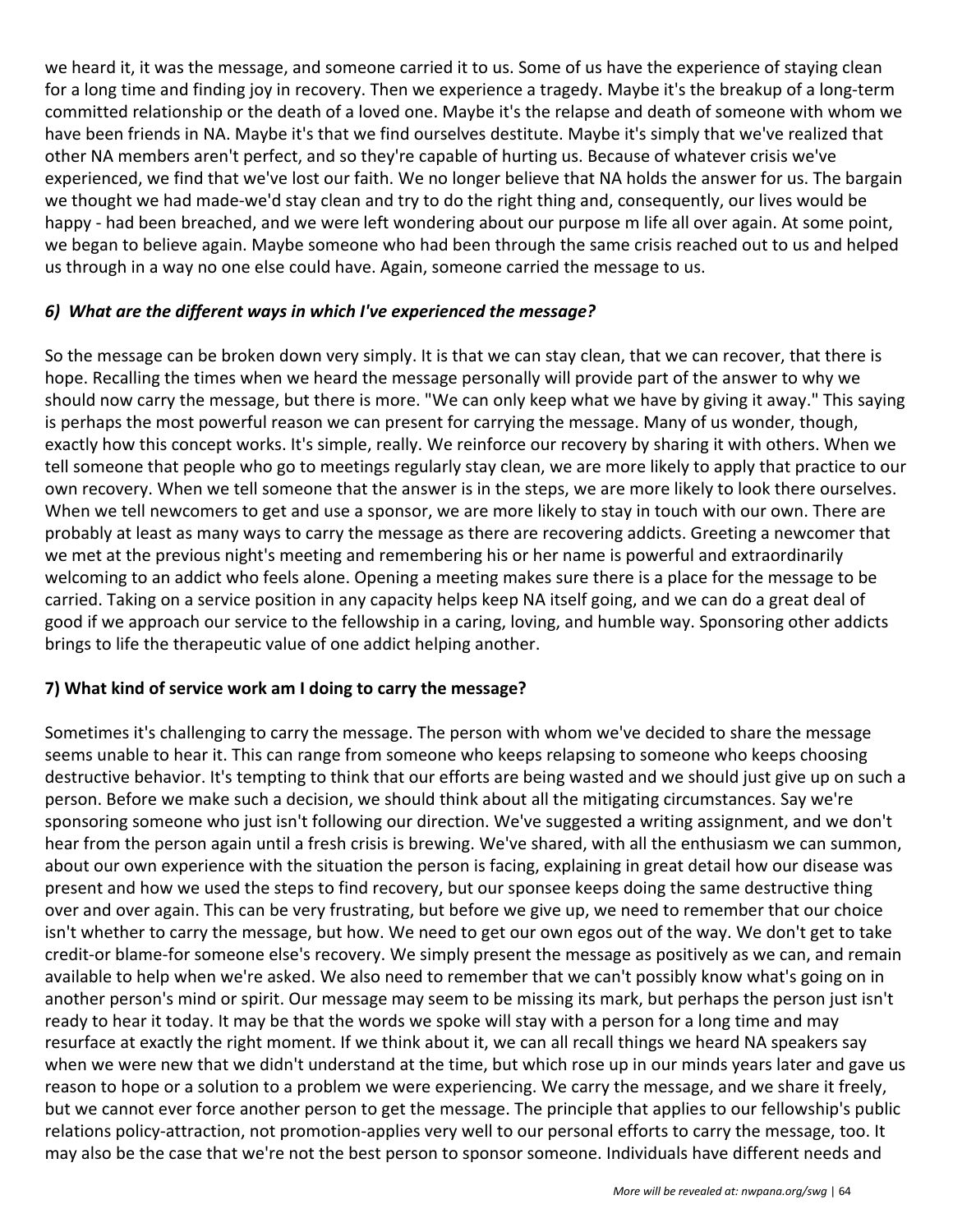learn in different ways. Some people may thrive with one sponsor but not do well with someone who has a different sponsorship style. Some sponsors give a lot of writing assignments. Some are very insistent about their sponsees going to a certain number of meetings. Some are very "proactive," while others may simply respond to a sponsee's stated needs. No type is better or worse than any other. They're just different. Another time we might find it very hard to carry the message is when we're not feeling very positive about life or recovery. It's probably our first impulse to go to a meeting and dump all our problems out so we can purge them from our own spirits. But NA meetings exist to provide a place to carry the message. Dumping our problems without tying them to recovery or trying to make it clear what the message is doesn't further the primary purpose of our groups. We can carry the message even if we just point out that we're having terrible problems but are not using over it and that we're attending a meeting and reaching out to work on our recovery. In most cases, though, the best way to carry the message is to focus on the newcomers in the room and tell them what's good about recovery in Narcotics Anonymous. We should also keep in mind that sometimes, no matter how long we've been clean, we need to hear the message, and if we sit quietly in a meeting, we have a good chance of doing so.

#### **8) What are some different ways of carrying the message? Which ones do I personally participate in?**

- **9) What is my personal style of sponsorship?**
- **10) What is the difference between attraction and promotion?**
- **11) What does it do for me to carry the message?**
- **12) How are the Fifth Tradition and the Twelfth Step tied together?**
- **13) What keeps me coming back and trusting the NA program? What is selfless service? How do I practice it?**

To addicts Why does the Twelfth Step specify that we carry the message to addicts? Why did NA work for us when nothing else had? Almost every one of us had someone - a teacher, a counselor, a family member, a police officer - tell us that using drugs was killing us and destroying all we cared about, that if we just stayed away from our using friends and otherwise limited our access to drugs, we'd be able to change our lives. Most of us probably even agreed on some level, unless we were in complete denial. So why couldn't we find relief until we found Narcotics Anonymous? What did those other NA members have that made us believe recovery was possible? In a word: credibility. We knew that they, who were just like us, had stopped using and found a new way to live. They didn't care what we had or didn't have. It even said in the readings we heard at the beginning of the meeting that it didn't matter what or how much we used. Most of us were grateful to find out that we qualified. We knew we'd suffered enough, but we wanted to be accepted. And we were. The addicts who were there for us when we first started coming to meetings made us feel welcome. They offered their phone numbers and encouraged us to call any time. But what we really found important was the identification. Members who had used just like we did shared their experience with getting clean. Members who knew from personal experience exactly how isolated and alone we felt seemed to know instinctively that a simple, loving hug was what we needed. It seemed as if the whole group knew exactly what we needed without us having to ask. We often say to one another that we're fortunate to have this program; it gives us a way to cope with life on life's terms. After we stay clean for a time, we realize that the principles of Narcotics Anonymous are actually completely universal and could probably change the world if everyone practiced them. We may begin to wonder why we don't open up NA to all those who have any kind of problem. As we learned from our predecessors, having a single purpose is probably one of the most effective ways of ensuring that the opportunity will remain for an addict to find the identification he or she needs. If NA tried to be all things to all people, an addict might walk in, wanting only to know how to stop using drugs, and not be able to find anyone who knew.

#### **14) Why was an NA member able to reach me in a way that no one else ever had? Describe the experience.**

- **15) What is the therapeutic value of one addict helping another?**
- **16) Why is identification so important?**

We can't be all things to all people; we shouldn't even try. This doesn't mean, however, that we can't share our recovery with others. In fact, we won't be able to help it. When we live a program, the results show up in every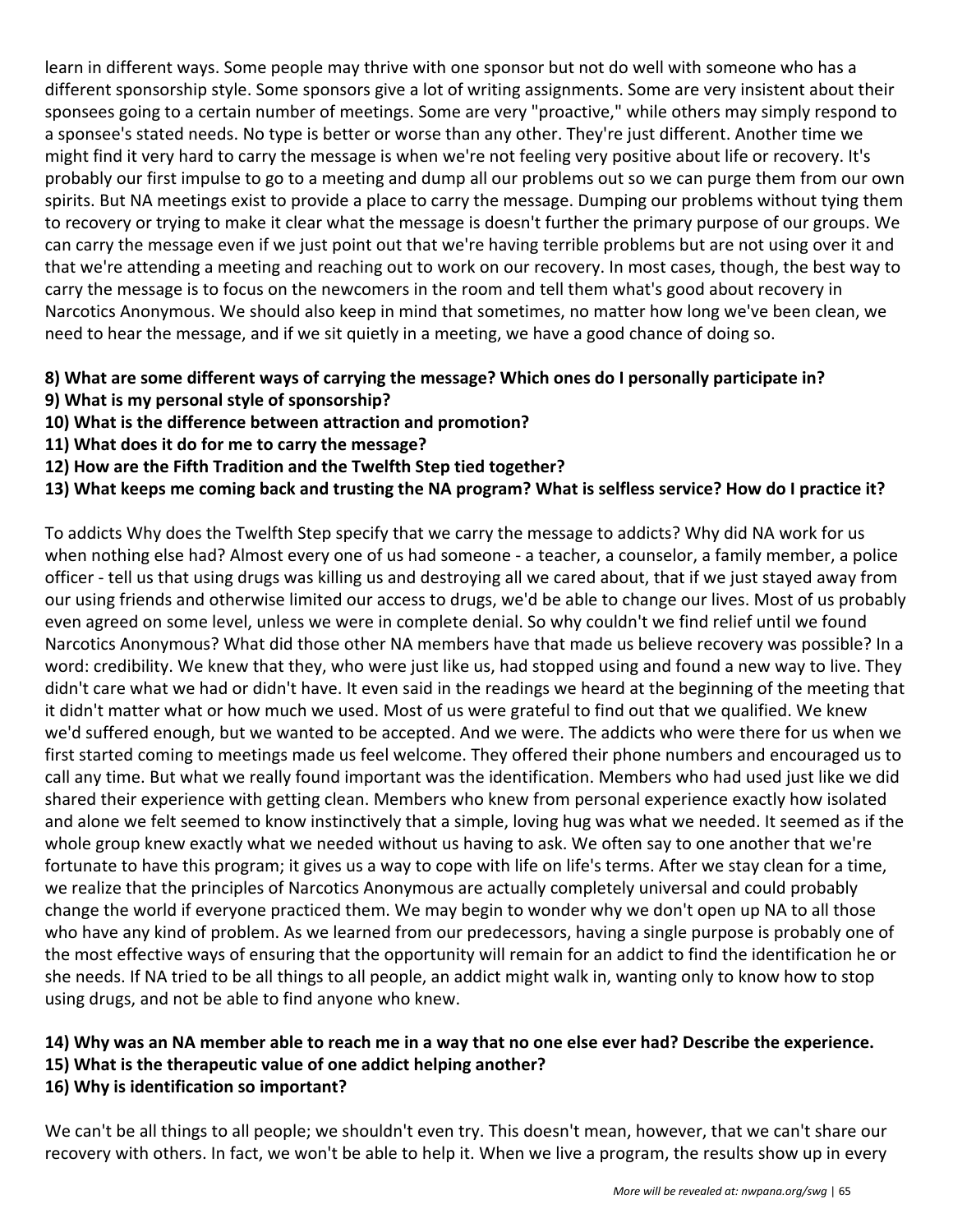aspect of our lives. Practicing these principles in all our affairs When we talk about practicing the principles of recovery in all our affairs, the key word is "practice." We just need to keep trying to apply spiritual principles to our lives, not be able to do it perfectly in every situation. The spiritual benefits we derive from working this step depend on our effort, not our success. For instance, we try to practice the principle of compassion in every situation in our lives. It's probably relatively easy to practice the principle of compassion with a still-using addict who has just walked into her first NA meeting, no matter how belligerent or needy that newcomer is. But what about someone who has just returned from a relapse, or a multiple relapser? What if he walks in blaming NA for his relapse? What if she casually walks back into the rooms projecting an attitude that seems to take recovery for granted? What if it's someone we sponsored? We may find that practicing the principle of compassion doesn't come as easily as it used to. We don't feel compassionate toward the person, but we can still practice the principle of compassion. All we have to do is continue to carry the message without conditions. Our sponsor can help us learn how to be compassionate without giving the impression that we think relapsing is okay. We can pray and meditate, asking our Higher Power to help us be compassionate. This step calls upon us to practice principles in all our affairs. Many of us would like to separate our careers, our romantic relationships, or another area of our lives from this requirement because we're not sure we can get what we want if we have to practice spiritual principles. For instance, it may very well lead to apparent success and financial reward if we compromise our principles at work. We may be asked to meet a production deadline that results in profits for the company but produces an inferior product that could compromise the safety of the people who purchase it. So what do we do? We practice the spiritual principles of our recovery. There are probably many different choices about the specific action to take in response to our principles; the important thing is that we respond to our principles. What about NA service? Strangely enough, some of us reserve NA service as the one place where we forget our principles. We cease giving people the benefit of the doubt in a service setting. We openly accuse others of hatching plots, and we say cruel things because we're not practicing the principle of kindness. We set up impossible processes for those we elect to do a job because we're not practicing the principle of trust. We become self-righteous, belligerent, and sarcastic. It's ironic that we seem to want to attack those whom we trust with our very lives in recovery meetings. We need to remember to practice spiritual principles in any meeting, whether service or recovery. Service gives us many opportunities to practice spiritual principles. Knowing which spiritual principle to practice in any given situation is difficult, but it is usually the opposite of the character defect we would normally be acting out on. For instance, if we feel compelled to exert absolute control over a situation, we can practice the principle of trust. If we would usually be self-righteous in a certain situation, we can practice the principle of humility. If our first impulse is to withdraw and isolate, we can reach out instead. The work we did in the Seventh Step on finding the opposites of our character defects and the work we did at the beginning of this step on identifying the spiritual principles in the previous steps will give us some additional ideas about the principles we need to practice. Though most of us will wind up with very similar lists of spiritual principles, the attention we devote to certain ones will reflect our individual needs.

- **17) How can I practice principles in the different areas of my life?**
- **18) When do I find it difficult to practice principles?**
- **19) Which spiritual principles do I have a particularly hard time practicing?**

#### *Spiritual principles*

Even in the step that asks us to practice spiritual principles, there are specific principles connected to the step itself. We will focus on unconditional love, selflessness, and steadfastness. Practicing the principle of unconditional love in the Twelfth Step is essential. Nobody needs love without conditions more than a suffering addict. We don't ask anything of the people to whom we are trying to carry the message. We don't ask for money. We don't ask for gratitude. We don't even ask that they stay clean. We simply extend ourselves. This doesn't mean we shouldn't take reasonable precautions. If we believe it isn't safe to bring a suffering addict to our home, we shouldn't do it. Twelfth Step calls should always be done with another NA member. Nor does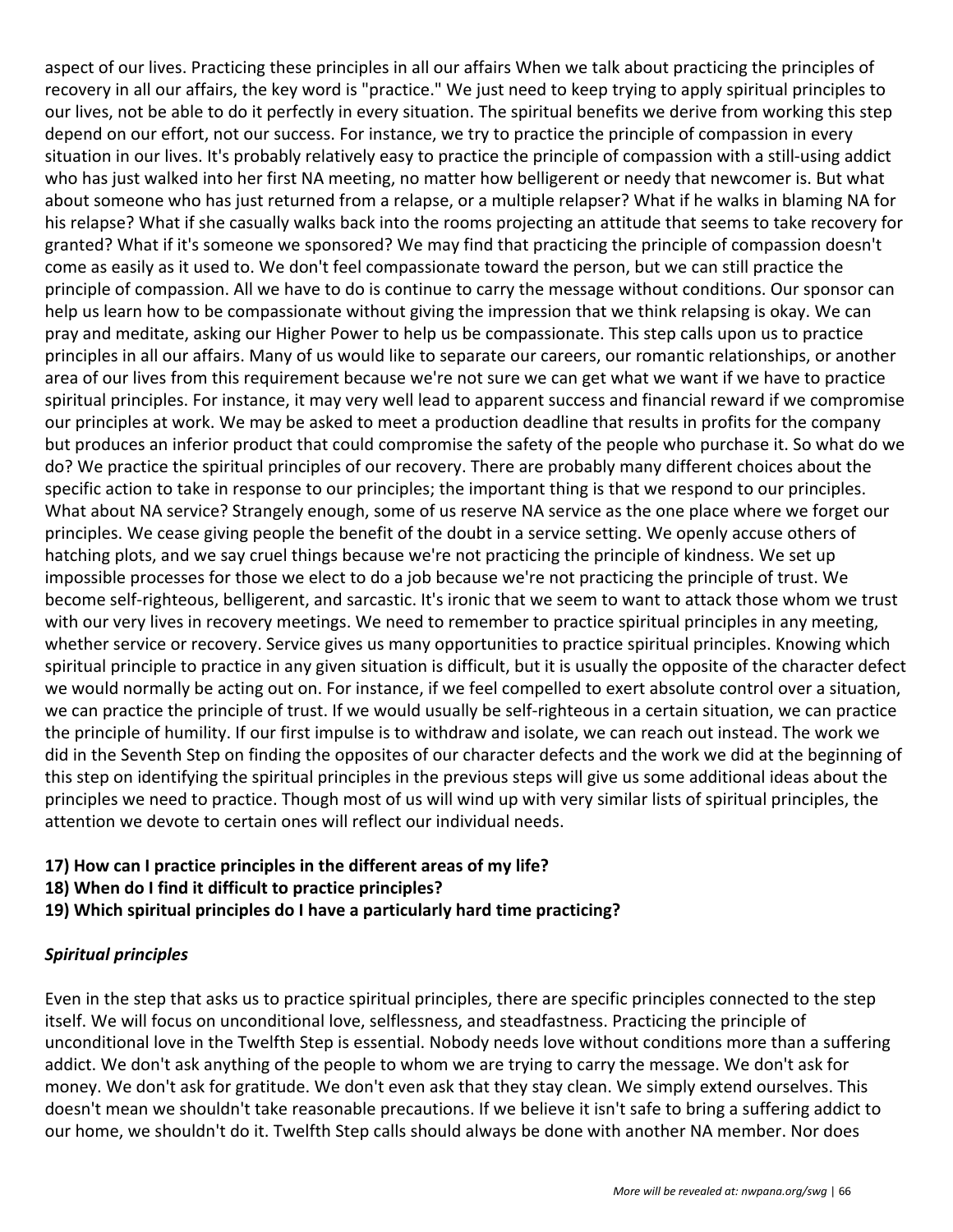practicing the principle of unconditional love require that we allow ourselves to be abused. Sometimes the best way of loving and helping is to stop enabling someone else to use.

#### **20) How am I practicing the principle of unconditional love with the addicts I am trying to help? Why do we carry the message?**

Not to serve ourselves, even though we benefit. We carry the message to help others, to help them find freedom from their addiction and grow as individuals. If we have an attitude that the people we sponsor are somehow our possessions, that their lives would fall apart if we were not directing their every move, that most likely they wouldn't even be clean without us, then we've missed the point of the Twelfth Step. We don't expect recognition for the number of sponsees we have or for how well they're doing. We don't expect recognition for being of service. We do these things to accomplish something good. It's a great paradox that selfless service becomes an expression of our deepest selves. Through our work in the previous steps, we have uncovered a self that cares more about allowing a Higher Power to work through us than it cares about recognition and glory. We have uncovered a self that cares more about principles than the exercise of our individual personalities. Just as our disease is often expressed in self-centeredness, our recovery is expressed beautifully as selfless service.

#### **21) What is my attitude about sponsorship? Do I encourage my sponsees to make their own decisions and grow as a result? Do I give advice, or do I share my experience?**

**22) What is my attitude about service? Could NA survive without me?**

**23) How am I practicing the principle of selflessness in my efforts to be of service? Practicing the principle of steadfastness means we need to keep on trying to do our best.**

Even if we've had a setback and fallen short of our own expectations, we need to recommit ourselves to recovery. Steadfastness keeps a bad morning or a bad day from turning into a pattern that can lead to our relapse. This commitment ensures that we will keep practicing the principles of our program despite how we feel. Whether we're happy about it, bored with it, disgusted by it, or completely frustrated over it, we keep on trying to work a program.

#### **24) Am I committed to my recovery? What am I doing to maintain it? 25) Do I practice spiritual principles regardless of how I feel?**

#### *Moving on*

Before we get too excited about the prospect of being finished with the Twelve Steps, we should realize that we're not-finished, that is. Not only will we continue trying to practice the spiritual principles of all Twelve Steps, which many of us call "living the program," but we will formally revisit each of the steps, probably many times, throughout our lives. Some of us may immediately begin working through the steps again with the perspective that we've gained from our journey thus far. Others wait for a time or concentrate on certain aspects of the steps. However we do it, the point is that whenever we find ourselves powerless over our addiction, whenever more has been revealed about our shortcomings or people we've harmed, the steps are available as our path to recovery. We should feel good about what we've done. We have, in many cases for the first time, followed a process all the way through. This is an amazing accomplishment, something about which we should be very proud. In fact, one of the rewards of working an NA program is finding that our self-esteem has grown a great deal. We find ourselves joining society. We can do things that seemed beyond us before: exchanging hellos with a neighbor or the clerk at our local market, taking on positions of leadership in our communities, joining in social events with people who don't know we're addicts and not feeling "less than." In fact, we may have looked with contempt upon such things in the past because we felt we'd never be able to fit in, but now we know we can. We become approachable. People may even seek out our advice and counsel on professional matters. When we think about where we've come from and what our recovery has brought to our lives; we can only be